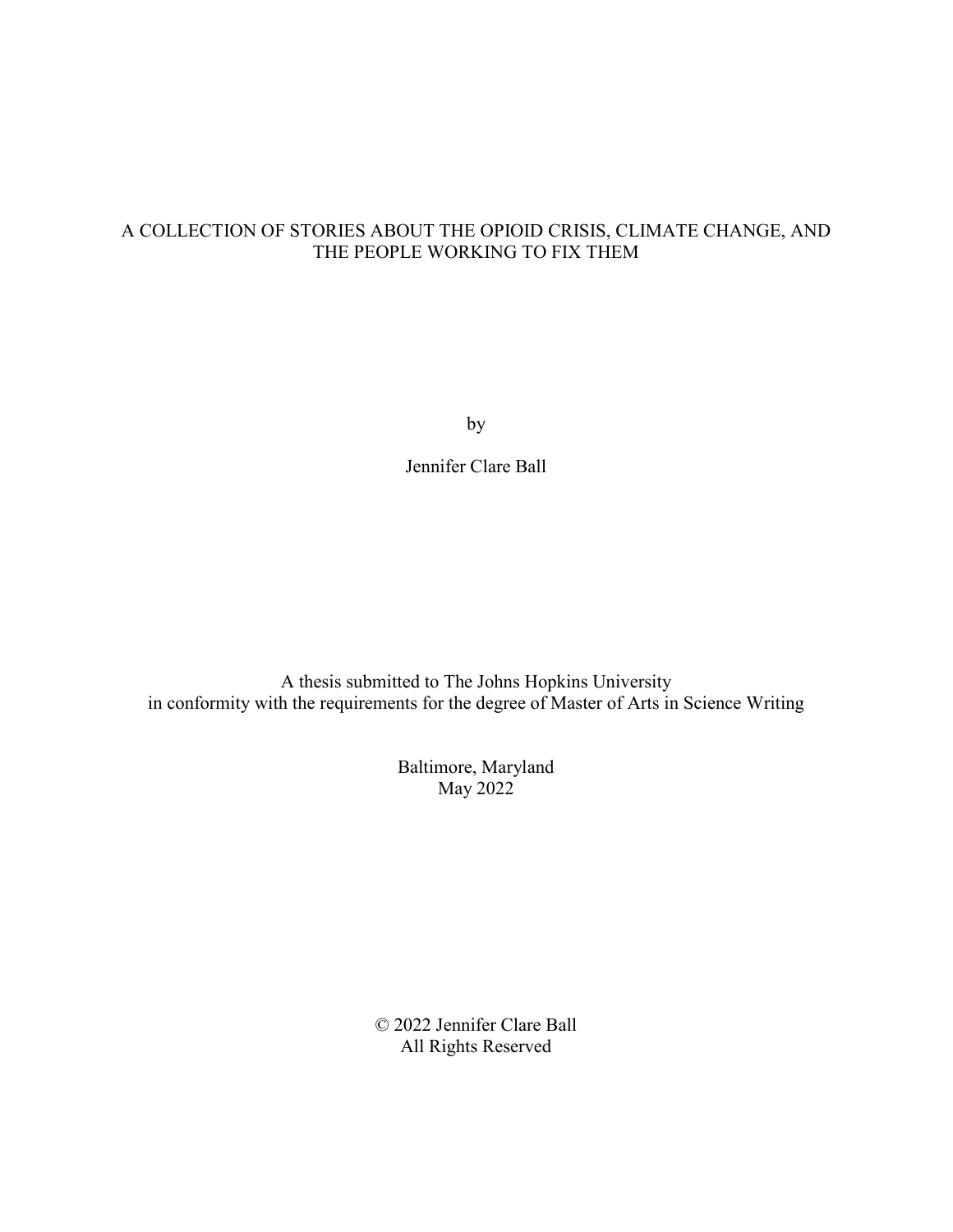# Abstract

The opioid crisis touches millions. Many families, including my own, have been affected by addiction to opioids. The first half of this collection of stories examines how addiction works in the brain, naloxone distribution, and medication assisted treatment. The second half focuses on climate change, a problem that will affect all living creatures over the next several decades. These stories look at the health of pollinators, air pollution, wind power, and carbon emissions from marine shipping. In both parts of this thesis, people from various backgrounds work passionately to solve these two important problems facing humans in the future. These two stories also illustrate the inevitable human flaw of simultaneously inventing new technologies and medicines while failing to predict their negative consequences. Eventually, people must repair these human-caused problems.

> Thesis Advisor: Christopher Joyce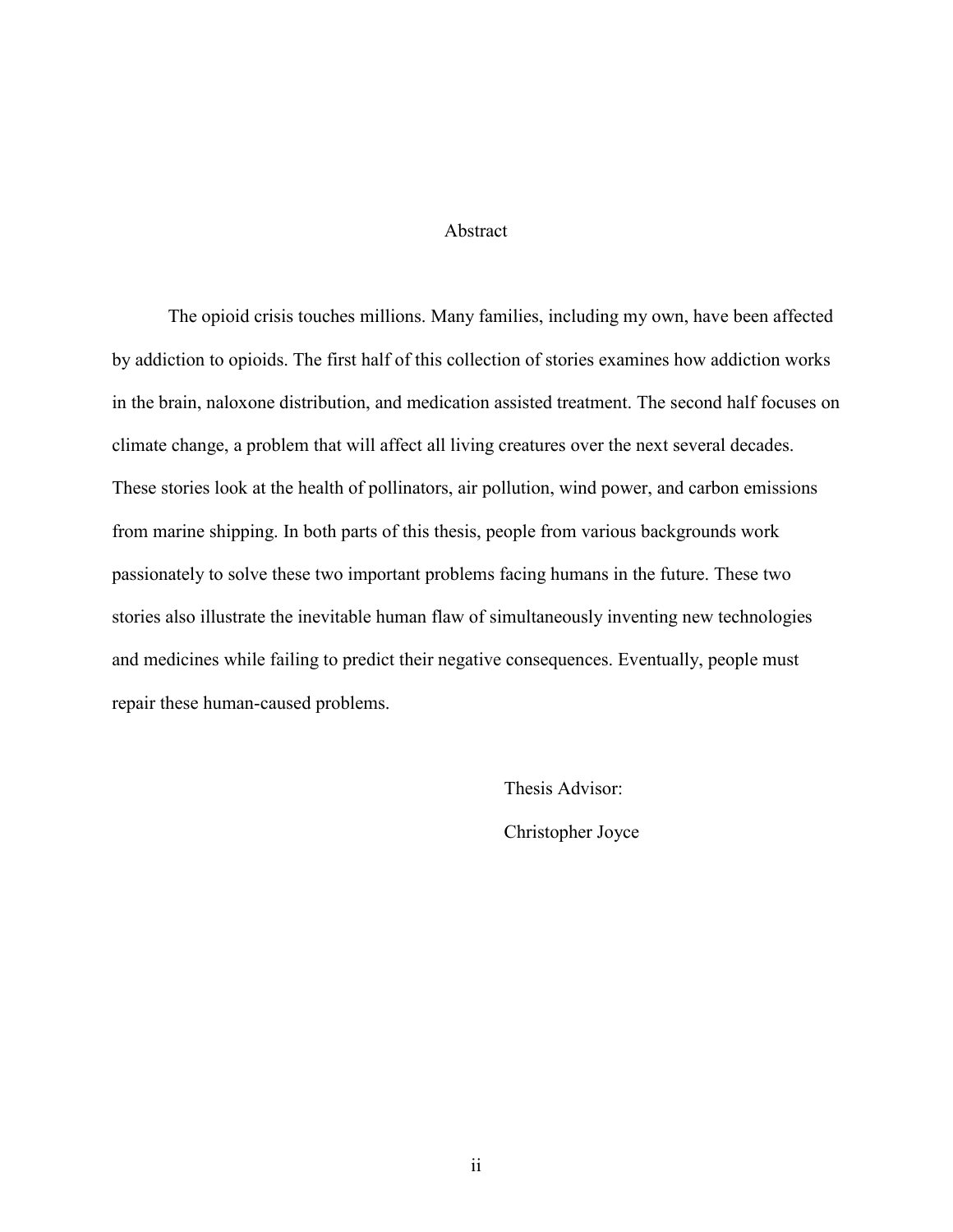# Table of Contents

| 10. Behind the Push to Reduce Emissions from Marine Shipping: What's Standing in the Way? |
|-------------------------------------------------------------------------------------------|
|                                                                                           |
|                                                                                           |
|                                                                                           |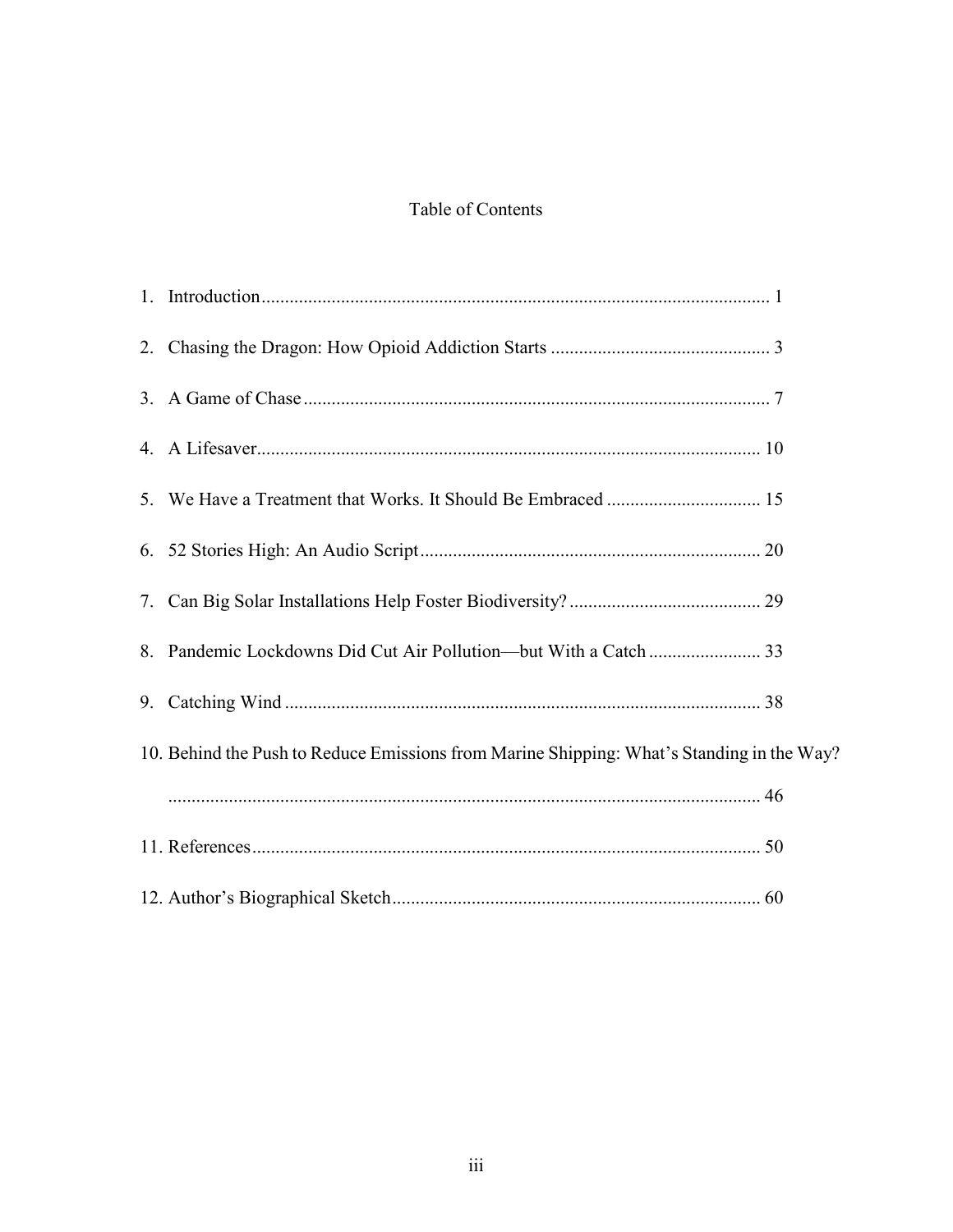## Introduction

<span id="page-3-0"></span>The items in this collection were created from 2019 to 2022 in the Johns Hopkins Master of Arts in Science Writing program. This thesis collection comes in two parts.

The first, focusing on opioid use disorder, can be linked to Purdue Pharma, the company that marketed the time-release drug OxyContin as a nonaddictive pain reliever. The company misconstrued the true effects of the drug and even misled doctors and patients to encourage prescribing habits. While Purdue insisted that the time-release system made it impossible to abuse, many patients still became addicted to the drug. Some even died of overdoses. Then it became worse. The truth that it was a strong opioid with potential for abuse and addiction was revealed, and regulating bodies began discouraging and limiting the prescription of opioids for chronic pain. Chronic pain patients looked to the streets. Many of them found pills dealt on the streets, but some turned to something cheaper—heroin. In recent years, the epidemic has worsened further with drug dealers adding fentanyl to their product, making their drugs both stronger and more addictive. This substance, which is 50 times stronger than heroin, can prove lethal to drug users.

The second theme of this collection, the environmental and ecological challenges posed by climate change, links back to the 1880s when the then innovative idea to use coal to power homes and factories entered the scene. Today, fossil fuels are the primary source of electricity today. In the 1970s, Exxon learned that this technology was causing human-induced climate change. Like Purdue Pharma, oil and coal companies, politicians, and lobbyists tried to cast doubt on the scientific consensus that humans were causing climate change. Recently, reports show that these companies have also attempted to cast themselves as pro-environment by touting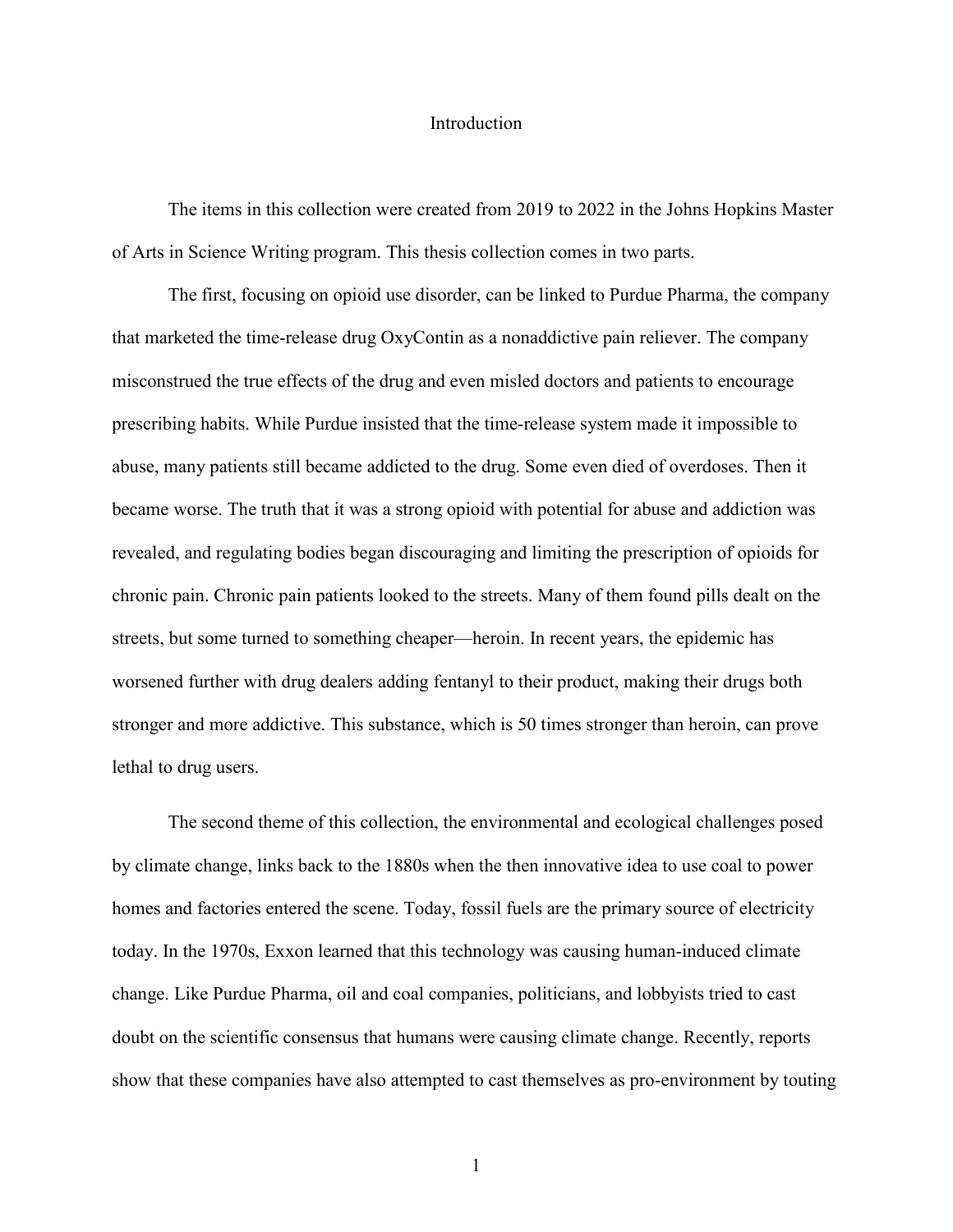things like carbon capture facilities, which, in reality, save only a miniscule amount of carbon, as a disguise for the work they are doing to counteract true environmentalism.

Still, in both opioid use disorder and climate change, people can find solutions. As humans, sometimes we need to stop, take a breath, and look at the damage being done. While OxyContin provided some chronic pain patients relief, it also caused devastating addictions and increased overdose deaths. Although fossil fuels transformed the economy and spurred industrialization and modern agriculture, they also caused anthropogenic global warming. Scientists and advocates alike are studying ways to improve the lives of countless individuals, for example, by touting medication-assisted treatment for opioid use disorder, or by combining clean energy and biodiversity efforts in solar-pollinator sites. These are two very different fields, one closer to medicine and pharmacy and the other, ecology and environmental science, but they are both issues that touch the lives of many. And while these researchers toil away searching for solutions, the rest of us should stay vigilant to make sure we are not causing more problems than we started with.

> Jennifer Ball Chicago, Illinois Spring 2022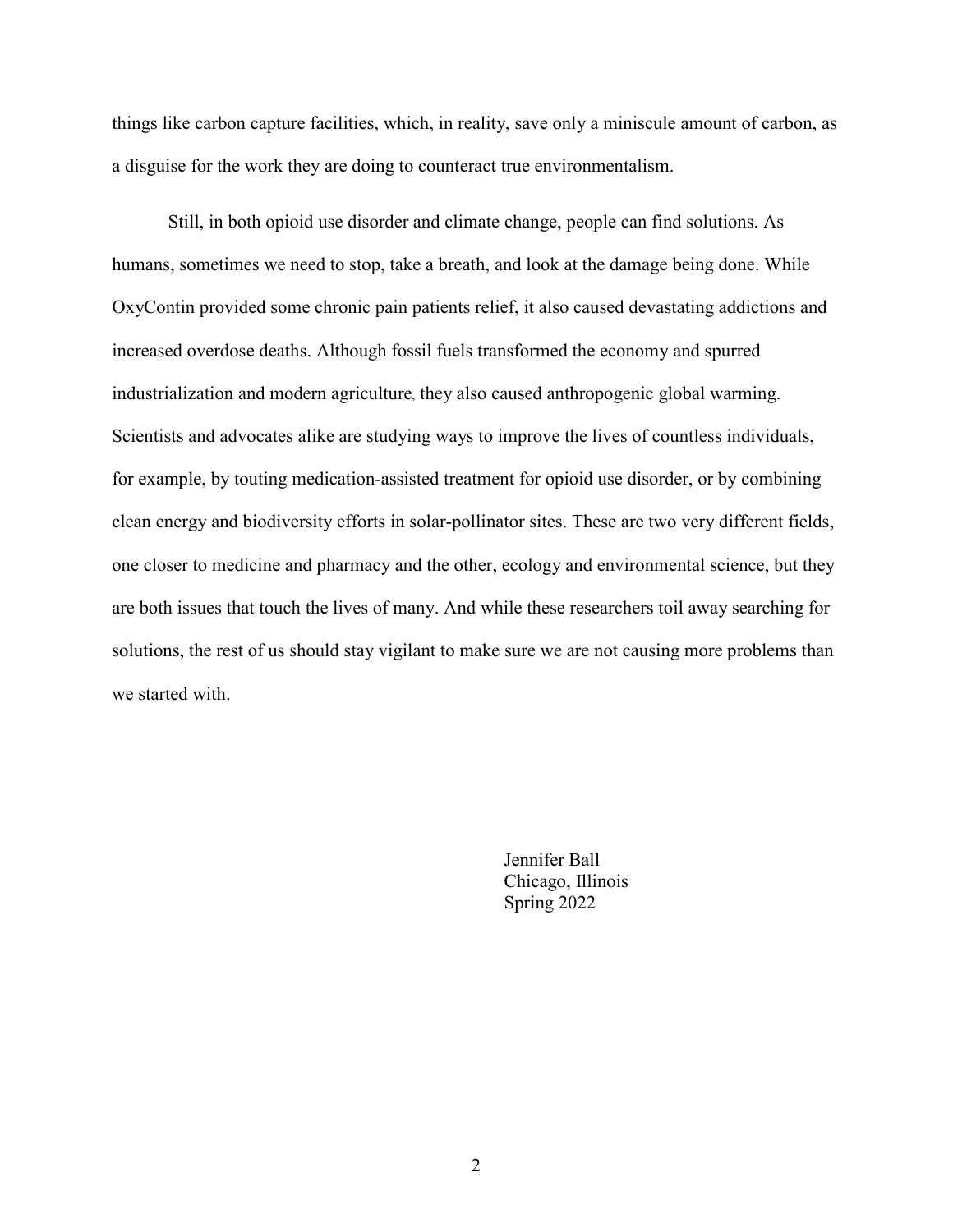## Chasing the Dragon: How Opioid Addiction Starts

<span id="page-5-0"></span>Throughout my high school years, my sister had been to rehab countless times. She was two years older than me, but we weren't that close as teenagers. It made me sad. She seemed to be more interested in partying with her drug-dealer boyfriend at the time than making it home for family dinner.

In 2011, I went to live in a college dormitory that was about a 45-minute drive from my home. On the cusp of summer and fall, one of the only times it is enjoyable to be outside in Chicago, my mom met me on campus to picnic by Lake Michigan. Sitting on a blanket, my mother smiled and said she had to tell me something. It was about Molly. I anticipated bad news and wondered why she was smiling at all. "Molly…she's doing…heroin," she said, eyes wide and mouth no longer curled upwards. My heart felt as if it was a 20-pound dumbbell dropping to my stomach. How could my sister, the sweet, brown-eyed girl I played dress-up with growing up, be involved with something like this?

But I would come to learn that she was far from alone. In 2019, an estimated 10.1 million people aged 12 or older misused opioids in the year prior, according to the U.S. Department of Health and Human Services. Like it was for me, people may have a difficult time understanding why someone would keep doing a drug that has the potential not only to destroy their lives but to kill them. Upon further investigation, I learned that this urge to continue using opioids relates mainly to the brain's reward system and three key factors: tolerance, withdrawal, and cravings.

The first time you use an opioid, the brain releases dopamine, a feel-good neurotransmitter. It's like when you win the jackpot on a slot machine. You feel a peak of pleasure. You want to feel that good again, so you take the opioid once more for another dose of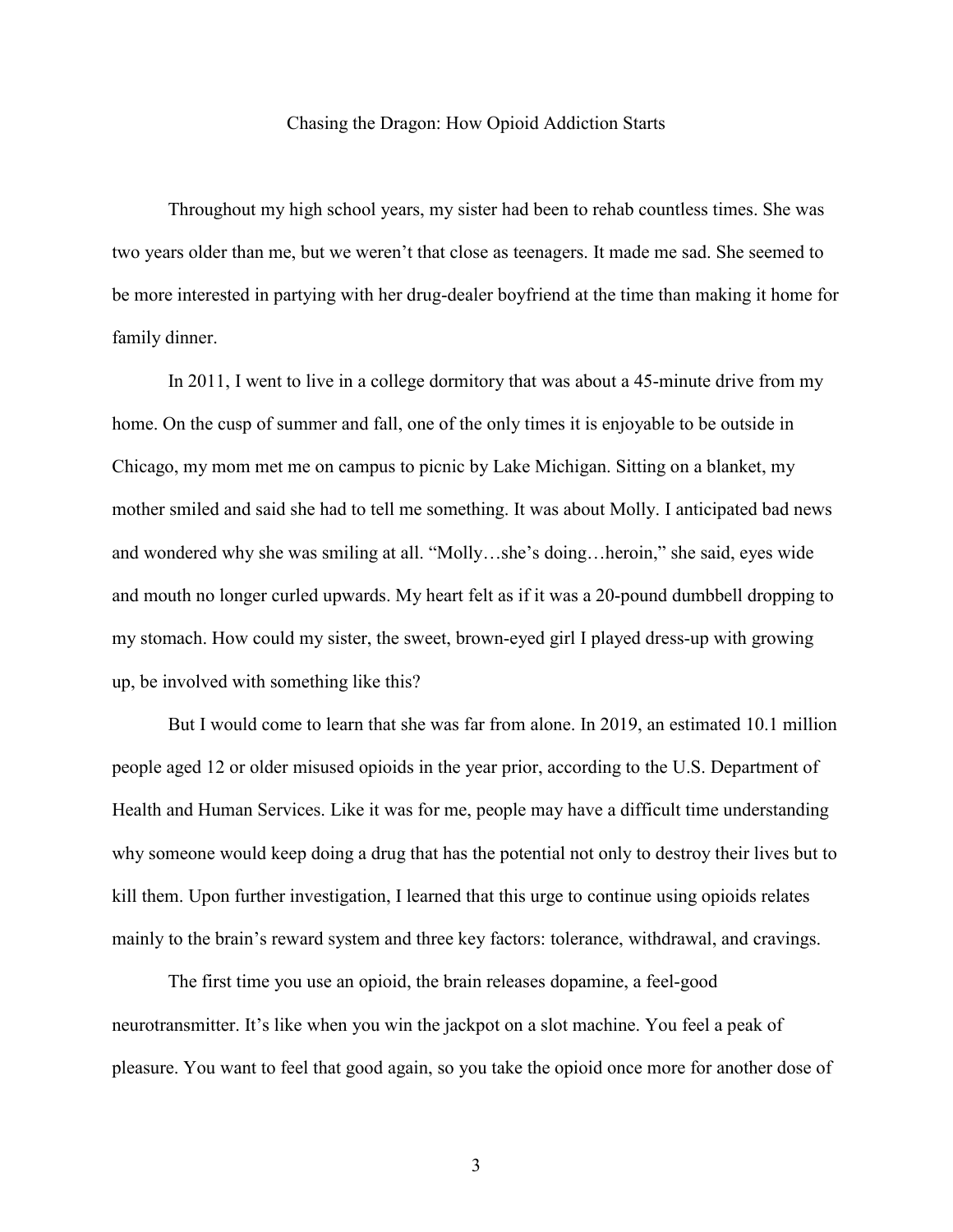dopamine. You play one more time, but you don't win as much. You think, hey, at least I'm still making it out on top.

Now let's say you continue playing the slot machine, and you keep winning a little bit less every time. The first, second, third time, you might be slightly disappointed. But after the tenth try, you're losing all your winnings. You decide to leave the machine and move to the poker table.

In the same way, after repeated opioid use, your brain starts to become less responsive to the same dose of the drug. You need more of it to release the same amount of dopamine that you're after. This is what medical professionals call tolerance.

Dopamine is not the only culprit. Once you start using opioids, a whole bunch of other chemicals in the body begin ganging up on you, like a group of teenaged bullies teasing the vulnerable kid. When you take an opioid, your body releases less of a neurotransmitter called noradrenaline (NA), a neurotransmitter that, when released at normal levels, is meant to keep you awake, alert, and breathing. Opioids suppress the release of NA, causing the hallmark signs of opioid use: drowsiness, low blood pressure, and slowed breathing. But with repeated use, the body starts to compensate for the suppression of NA by producing more of it. Now, you have an excess of this alertness chemical taunting you.

When you use an opioid, you are evening out these levels, and you physically need the drug to feel "normal." When you don't have any of the drug, your brain is firing excess NA chemical signals that make you anxious, jittery, achy, and physically ill. This is what is called withdrawal. Returning to opioids after building a tolerance and experiencing withdrawal is like having a gambling addict return to the casino after they lose their entire paycheck. Even though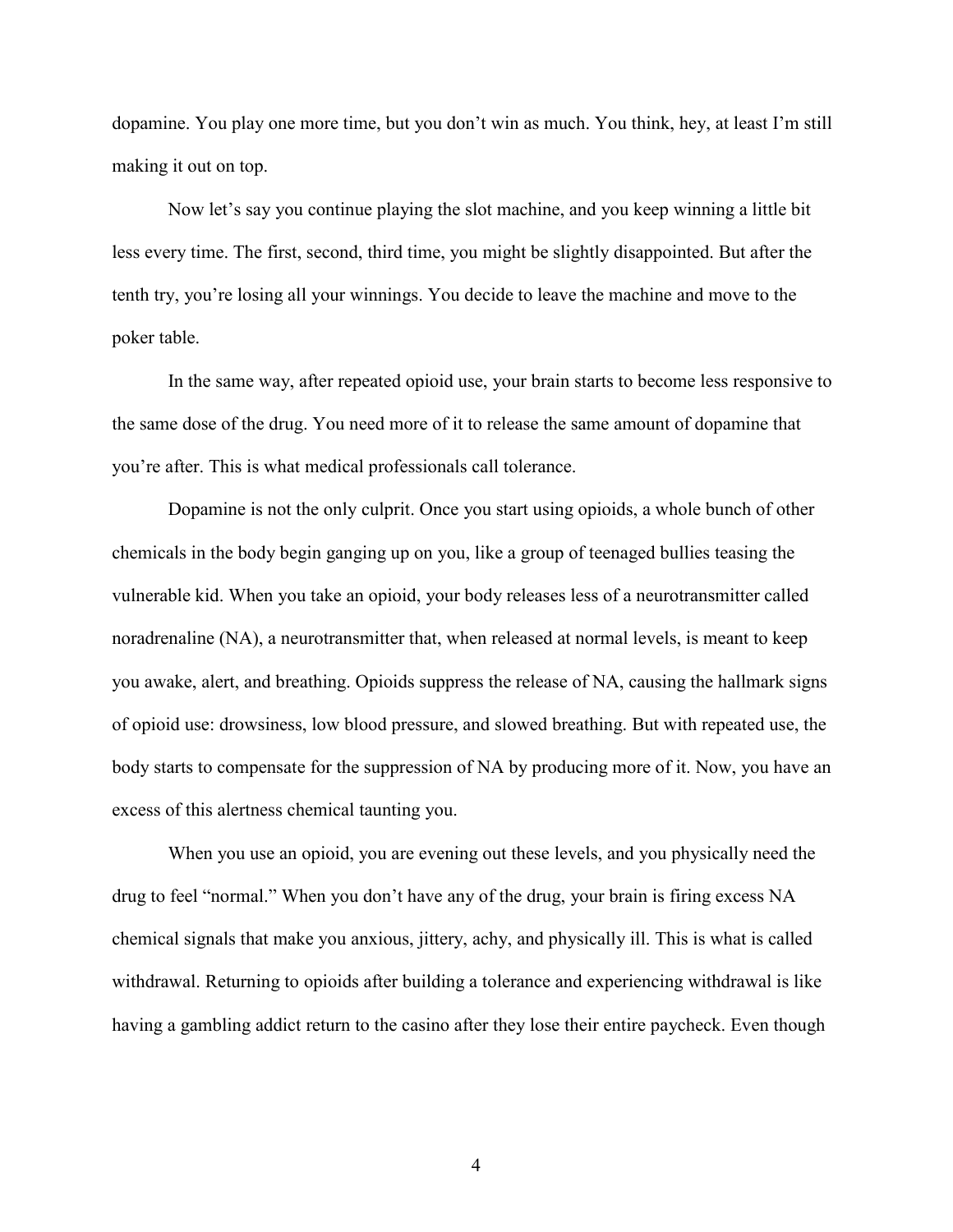it hurts them, financially, emotionally, physically, relationally, and even spiritually, the object of their addiction is fulfilling a desperate need for more.

After repeated opioid use, the brain starts releasing less dopamine for normally pleasurable activities, such as eating or sex. Activities the person used to enjoy now don't even make waves. Furthermore, people frequently return to opioids, even after sustained periods of recovery, when they feel high levels of stress. The probable reason for this is that opioids trigger the release of cortisol, the stress hormone, so when you experience high stress and cortisol levels rise, you want to seek refuge in the familiar calming-effect of opioids. This is a craving. People, places, and things that remind you of your drug use also trigger cravings. It takes daily, hourly, or sometimes even moment-by-moment work to stay clean.

Nevertheless, things can be done to combat the opioid crisis in the U.S., such as distributing naloxone (also known as the opioid overdose antidote), reducing stigma around and barriers to medication assisted treatment, and providing no-cost or low-cost community support services. One of these barriers is stigma. People say taking a daily medication like buprenorphine is trading one addiction for another, when, in fact, it's the most effective medical treatment out there. In addition, doctors need a waiver to prescribe these meds, which prevents some emergency room doctors from doing so if someone comes in from an overdose. Also, there's the cost issue—can someone afford to take a daily medication? Are they employed and, thus, insured? There is also the question of whether there are enough beds available in a local treatment center, and how much that will cost for the individual or family, which depends on their insurance coverage.

The first step though is to understand substance dependence. For me, it was natural to enter a state of denial when I first found out that my sister was using heroin. But, looking back,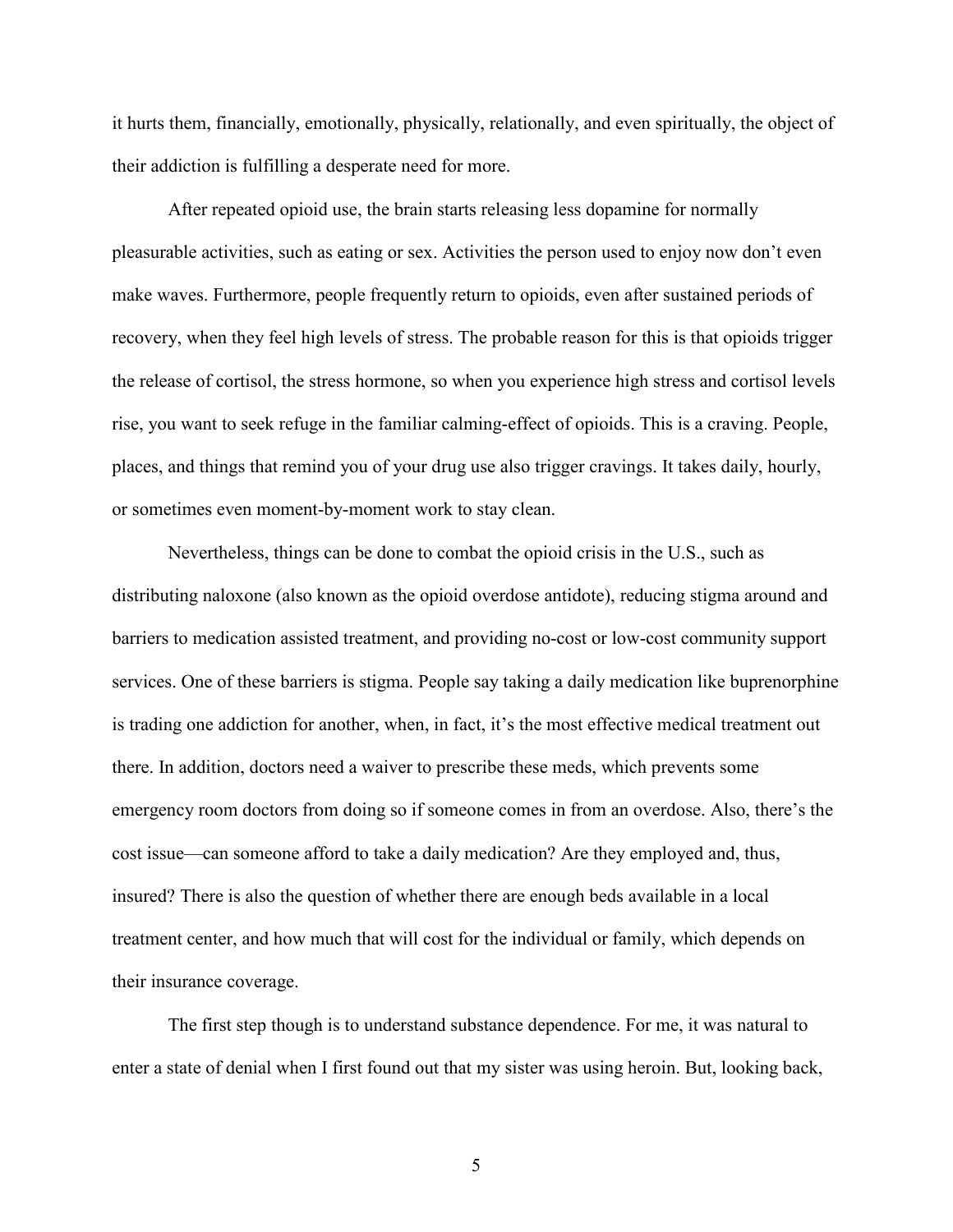the signs were there. She started with lesser drugs, like alcohol and marijuana, and moved onto harder stuff, such as painkillers. Knowing that opioids cause both physiological pleasure, pain, and ultimately dependence helps me understand why she was addicted. Opioid addiction does not discriminate. It affects people of all races, religions, socioeconomic classes, genders, and ages. It infected my family, too.

One of the habits of highly effective people is this: seek first to understand, then to be understood. Apart from having conversations with those who have experienced opioid addiction, learning about the science of addiction is the closest thing to understanding how addiction starts that I have found. Often addiction also stems from personal trauma that people try to fix by selfmedicating. As a society, we must understand and have compassion for this. We must understand that addiction is not weakness, and it can happen to anyone. Then, we can start to write policies that benefit vulnerable people, because everyone is worthy of dignity, respect, and hope—even "drug addicts."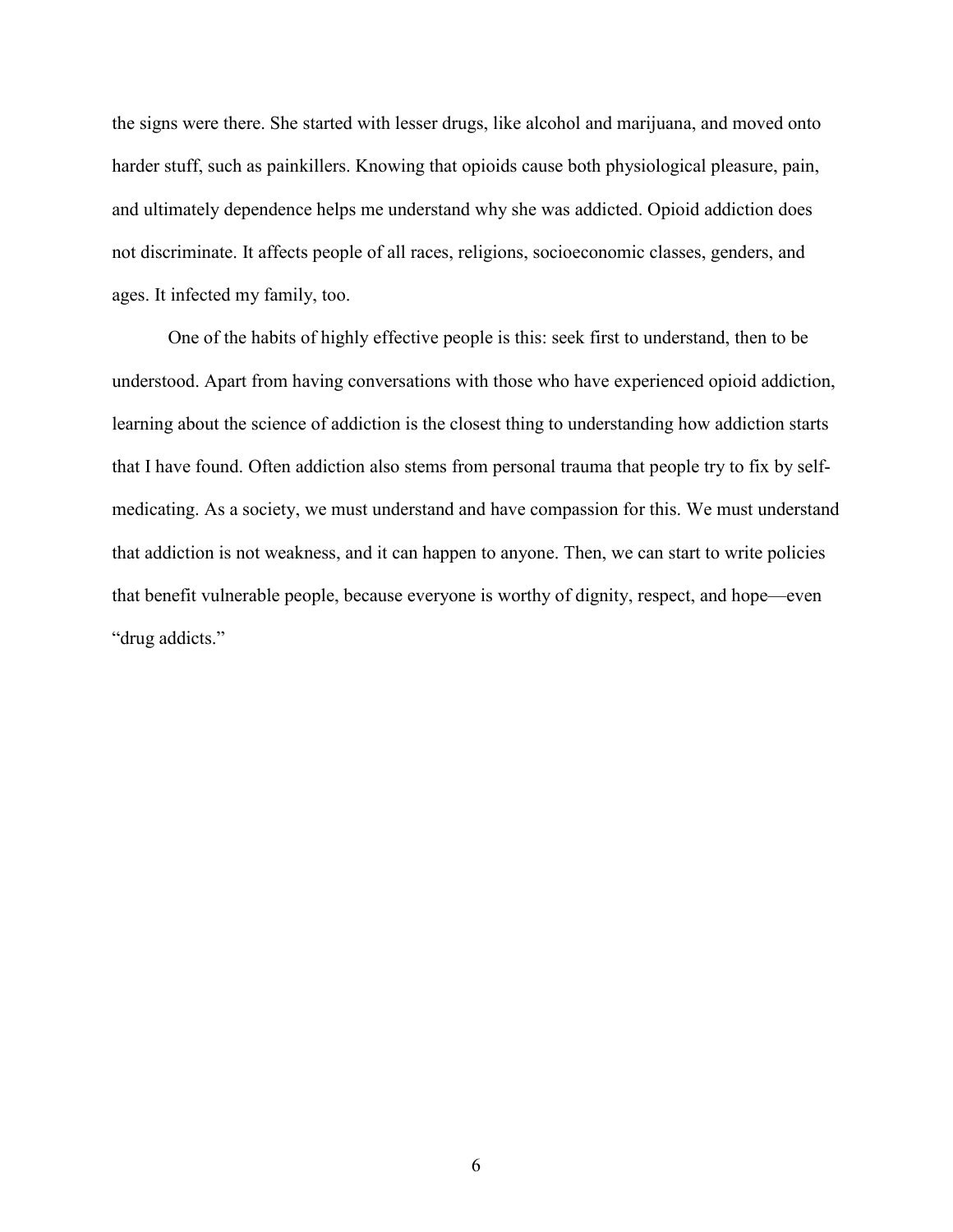## A Game of Chase

<span id="page-9-0"></span>It's a familiar game. You are in a swimming pool with your friend. You both decide to hold your breath underwater and see who can hold their breath the longest. You start counting the seconds. 1, 2, 3, 4, 5…10, 11, 12, 13…20, 21—okay, you can't hold your breath for one second longer. You come up for air, gasping and gulping in your first breath of oxygen in what felt like far too long.

When people are addicted to opioids, going without them feels sort of like being without air. For someone dependent on the drug, using again feels like coming up for air—doing what they need to do to survive. In fact, I used to think that opioid cravings would be like trying to quit sugar. I have an enormous sweet-tooth. But it's more than that. Much more. When people are addicted to opioids and quit, it's not like resisting that after-dinner bowl of ice cream. They are drowning. The options to eliminate the discomfort by coming up for air involve either taking more drugs, or if you have the means and desire, seeking help from doctors, who may be able to provide you with medication-assisted treatment. But not having the drugs or the help is like not being able to breathe.

This sensation has affected so many lives that it is now a phenomenon: *the opioid epidemic*, which came in three waves. In the first wave in the 1990s, people saw OxyContin advertisements claiming it was a nonaddictive painkiller alternative. But our country's fascination with and dependence on opioids started even before then. In the early 1900s, Bayer advertised heroin in its cough medicine for children. During the Vietnam War, almost 50 percent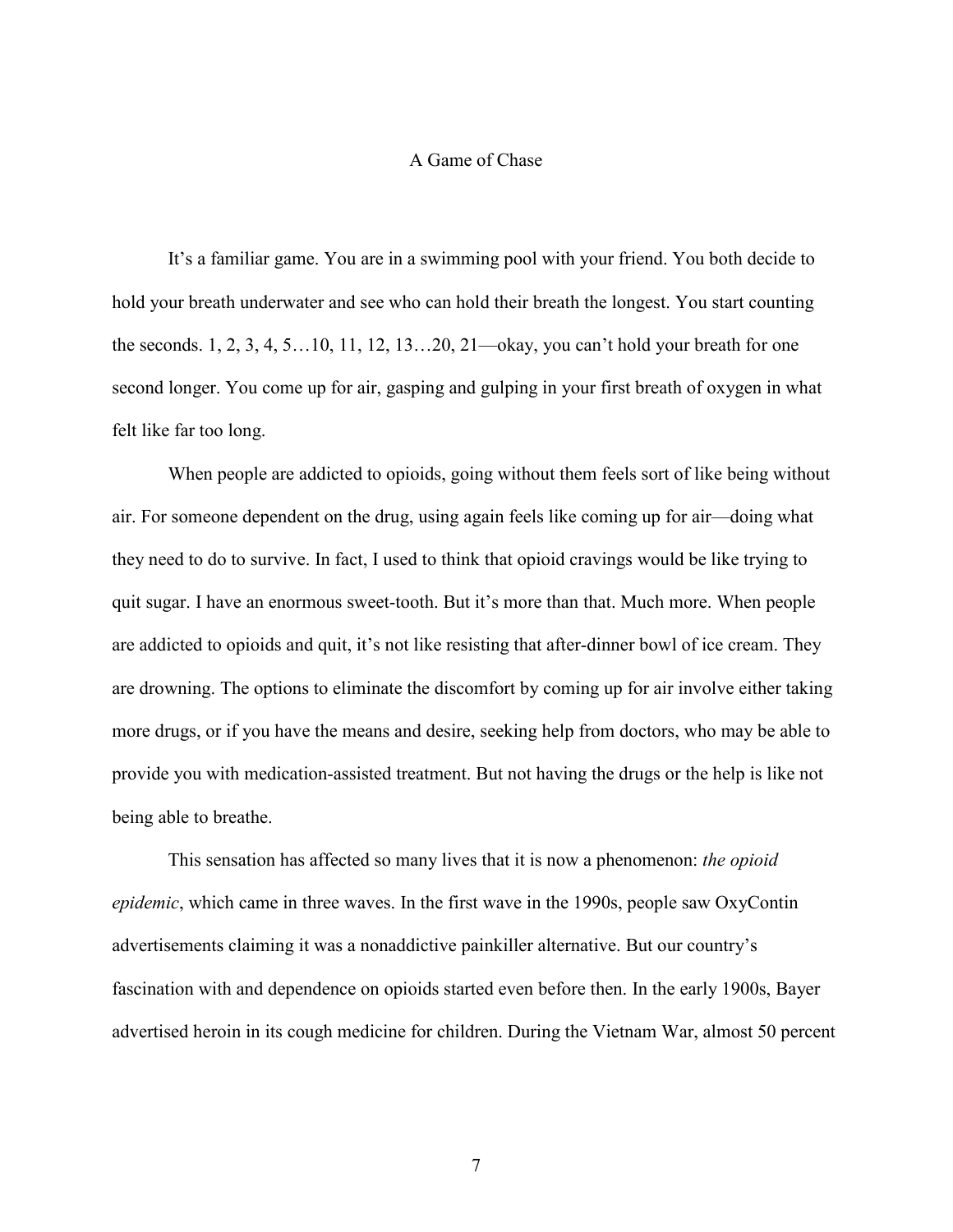of enlisted men in the Army serving in Vietnam experimented with either heroin or opium. Twenty percent became addicted.

But something was different about the 1990s. Purdue Pharma used questionable marketing tactics to entice doctors to prescribe the drug. They wined and dined doctors. They crafted a narrative that included pain as the "fifth vital sign." They even aired an advertisement for OxyContin that was closer to a public service announcement for pain treatment than a drug advertisement.

Many doctors who prescribed OxyContin did so with good intentions, believing that the time-release system prevented dependence and addiction. Other unethical "pill mill" clinics overprescribed the medication to anyone who would stand in line. Even patients with true pain disorders developed addictions. Some even died of overdoses.

When the Centers for Disease Control and Prevention learned this information, they began discouraging doctors from prescribing opioids for chronic pain. Then, the second wave hit roughly around 2010. People, who sought painkillers on the streets, quickly found the cheaper alternative: heroin. Heroin overdoses skyrocketed.

A few years later, the third wave ushered in a greater danger. Fentanyl, an opioid that is up to 100 times stronger than morphine, may be easily ordered on the Internet. Drug dealers purchase this and pill presses. They press fentanyl into pills that look like their familiar FDAapproved counterparts. The lethal fentanyl seeps into the supply of counterfeit pills sold on the streets and on the Internet, and it kills people.

Still, we have a treatment for opioid addiction that works. We have pharmacological treatments, such as methadone and buprenorphine, that act on similar brain structures as opioids. By eliminating that drowning sensation, medications like these have a protective or normalizing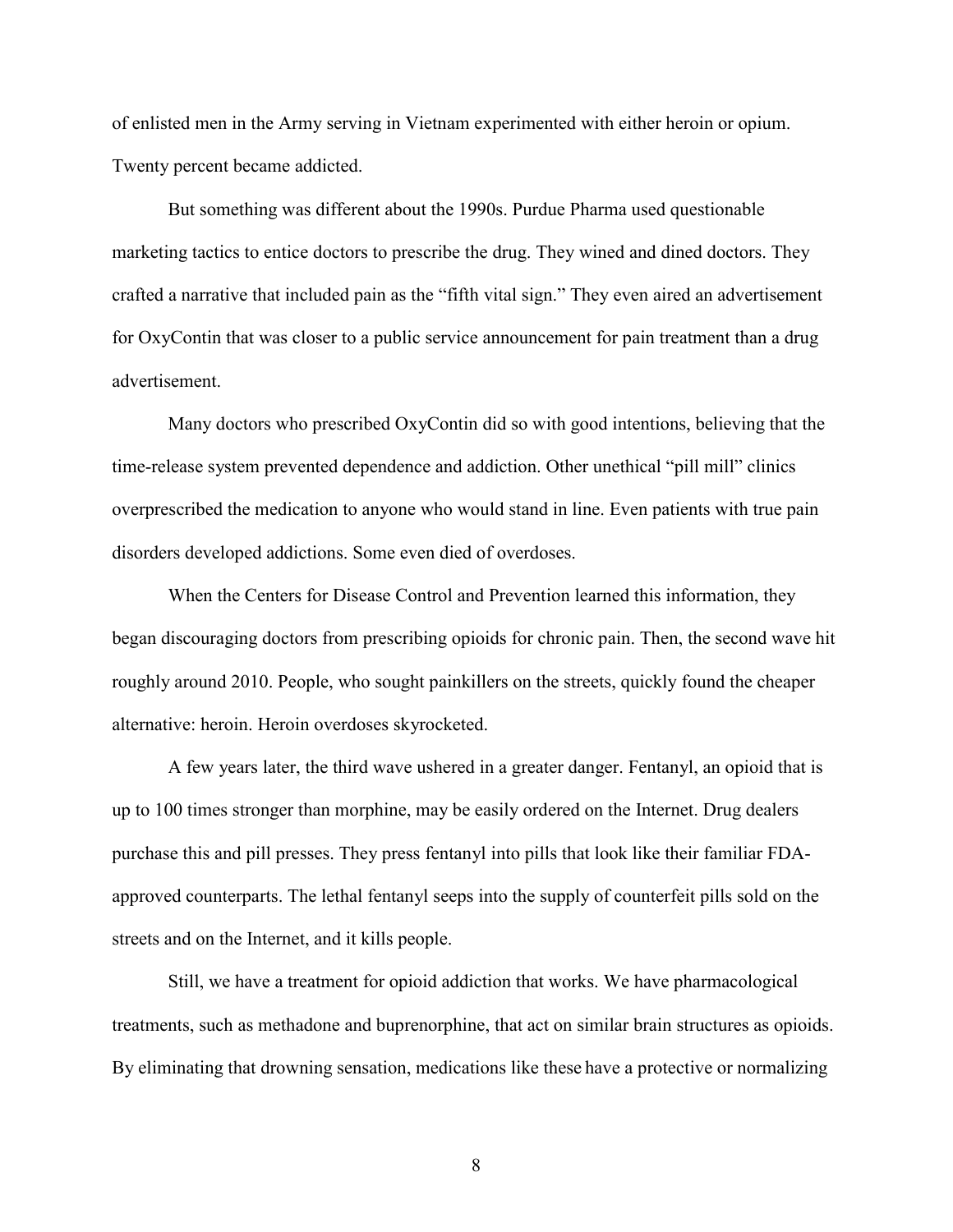effect, which is extremely effective in combination with cognitive behavioral therapy. We also have naloxone, the opioid reversal antidote, that can reverse the effects of an overdose.

All things considered, we've discovered ways to treat opioid dependence and ways to ease pain without opioids, like cognitive behavioral therapy, physical or manual therapy, acupuncture, nutraceuticals, and nonopioid drug regimens. The key is to keep people alive long enough to discover that there is a way out of the water. They don't have to keep drowning. There's always a path to land.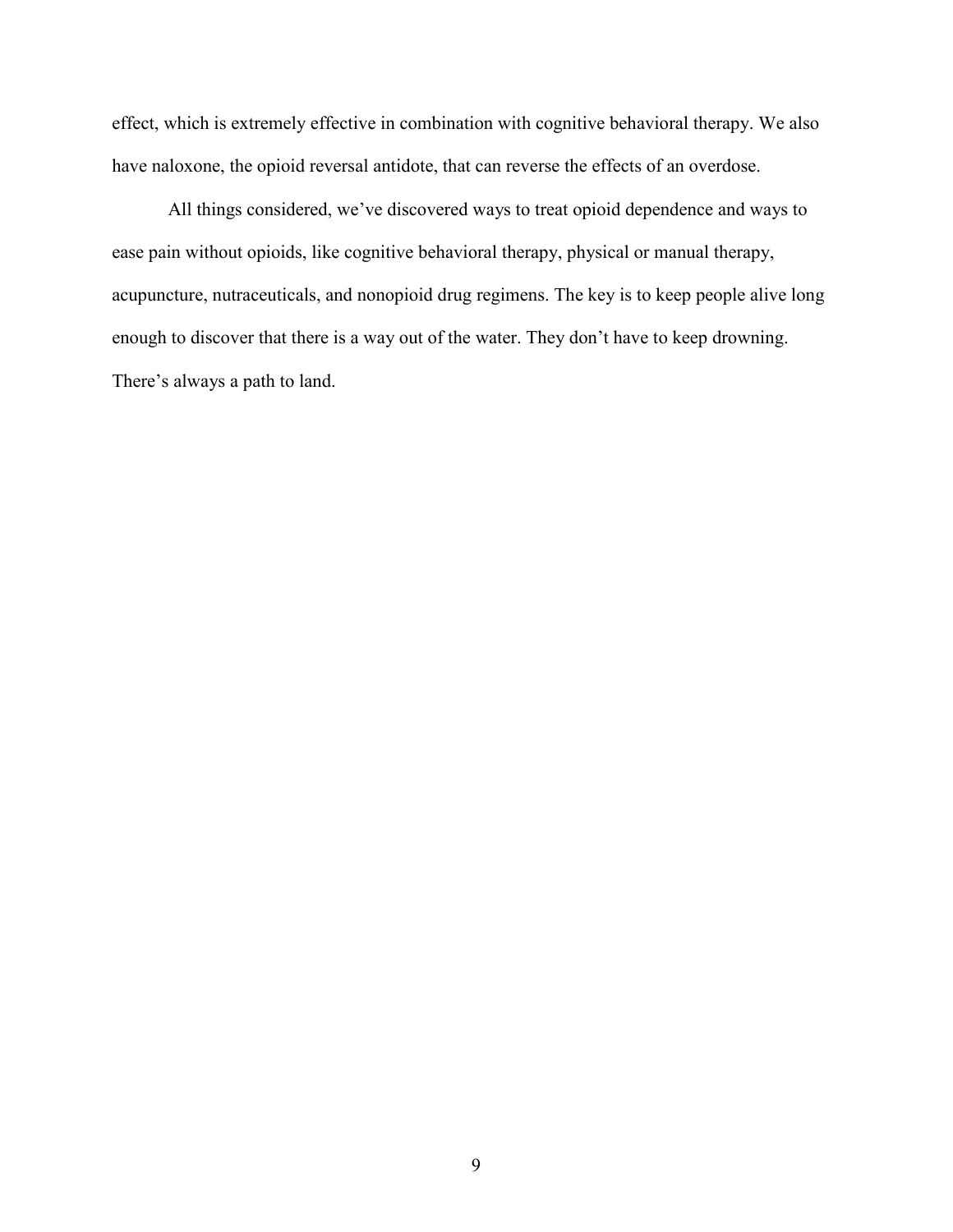## A Lifesaver

<span id="page-12-0"></span>*Published in The Xylom with the title "Chicago Health Advocates Flood the Streets with Opioid Antidotes"* 

It was a summer morning like most other normal mornings in Chicago; people stopping for coffee, rushing to get to work on time, catching the crowded "L," searching for empty seats, and dealers selling heroin. After one such exchange, a young man named Nick injected the drug with his friend in the passenger seat of his Honda. It took one shot, and Nick immediately lost consciousness, body slumped, breathing stopped — and his friend knew. He was overdosing. He was going to die. He had just minutes before he would be brain dead.

Nick's friend opened the glove box of his car and pulled out another drug. This one could save Nick's life. He injected the opioid overdose antidote into Nick's outer thigh. Nothing. He was still unconscious. He tried again. Another dose of naloxone—and this one worked. Nick sat up straight and began sweating like he was just woken up from a ghoulish nightmare.

Naloxone, also known as Narcan, quickly reverses an opioid overdose by attaching to opioid receptors and effectively reversing and blocking the effects of other opioids. Nick, my brother-in-law, is clean and sober now, thanks, in part, to naloxone. My sister, who also suffered from substance use disorder, is clean, too. I've seen her heart break as her friends passed away from the disease of addiction. I've seen with my own eyes the way addiction can ravage families. But I've also seen how people with addictions can recover and lead productive lives.

Nick considers himself lucky. The Centers for Disease Control and Prevention report that more than 70,000 Americans died from drug overdoses in 2019. And, in 71 percent of those deaths, opioids were involved. Such overdoses surged in the US during the pandemic: more than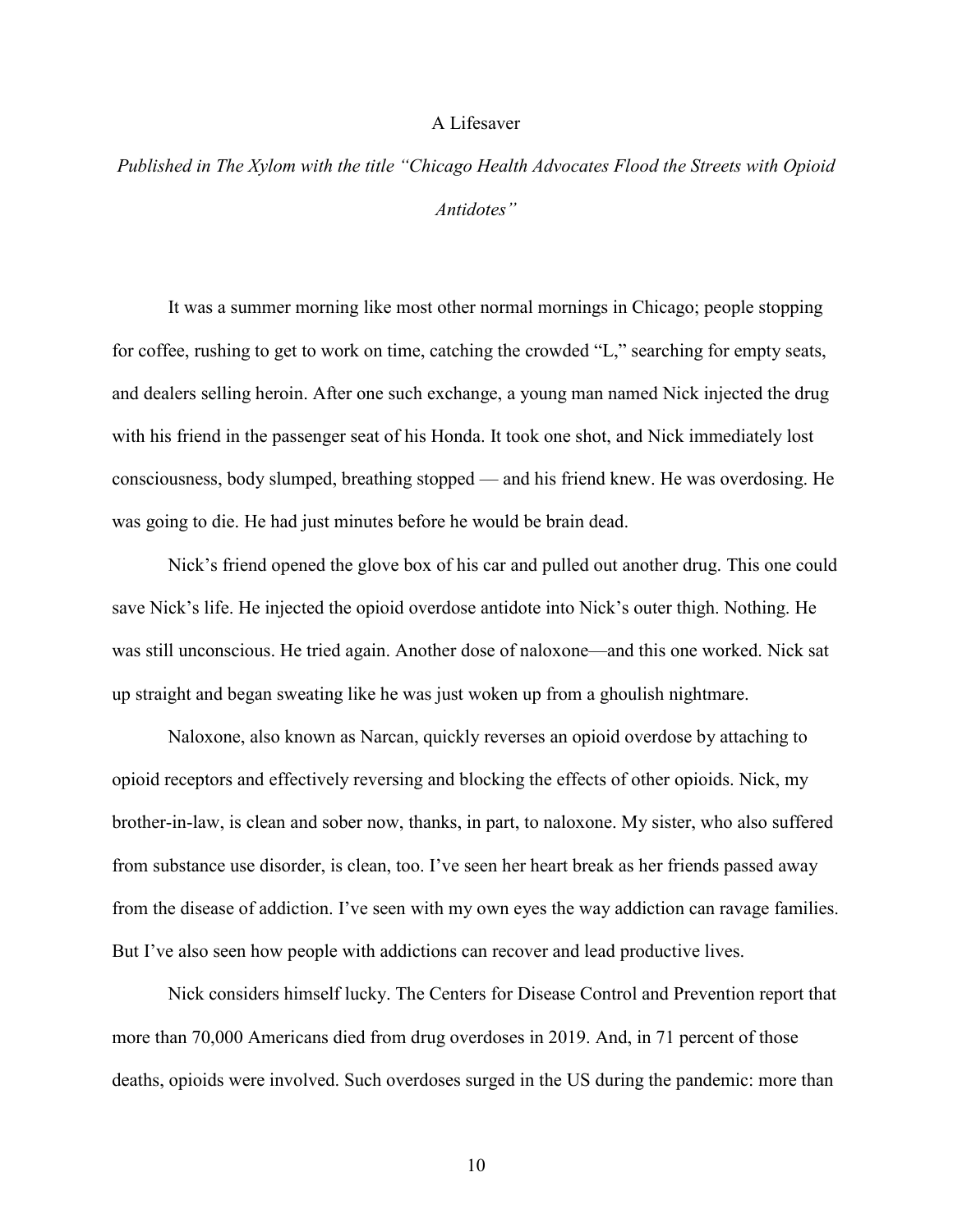96,700 Americans died from drug overdoses in a 12-month period from April 2020 to March 2021, 72 percent opioid-related. It's clear that opioid use disorder is far from going away, and we need to think big picture to find solutions.

One solution is to have people knowledgeable about substance use disorder on the street ready to act. The woman who provided Nick with his lifesaving dose of naloxone, Laura Fry, spends her days educating people about substance use disorder and training folks on how to use naloxone. "I always tell people: you've got to have a heartbeat to do anything," said Fry, whose son recovered from heroin use disorder. She leads a Chicago-area harm reduction agency called Live4Lali, named after a boy who died from an opioid overdose. "The biggest hurdle we face is stigma."

In 2015, the Illinois Legislature passed Lali's Law requiring law enforcement officers to be trained on how to use opioid antagonists such as naloxone and first responders, including all ambulances, to carry them at all times. By 2018, all Chicago Fire Department vehicles became equipped with Narcan, and by 2019, almost three-quarters of Illinois Police Chiefs surveyed reported that all of their officers bring naloxone with them while on duty. This mindset change from punitive to therapeutic or rehabilitative measures forges a path to finding solutions, according to advocates like Fry.

"The way we use naloxone may be changing—higher doses administered more quickly," said Dr. Beth Dunlap, an addiction specialist in the Chicago area and an assistant professor of family and community medicine in the Northwestern Feinberg School of Medicine. One source claimed to know of cases where seven or eight doses were required. The right people are starting to notice, too. This is apparent with the recent news of FDA approval of a higher dose naloxone nasal spray. If the dose is high enough still remains to be seen.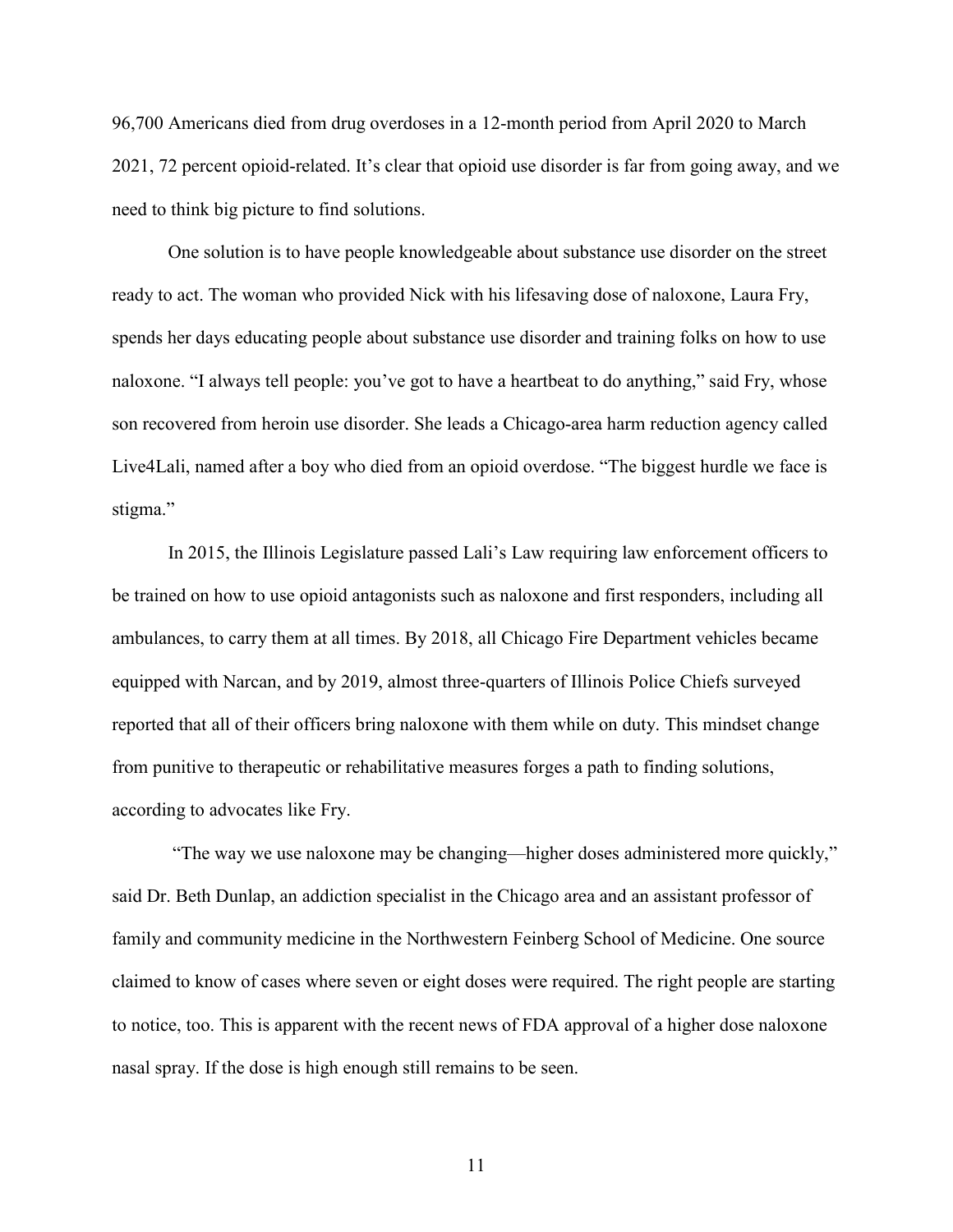So why do people, Nick included, need more than one dose of naloxone? Nick's drugs were never tested, so the drug potency and type remain unknown, but one possibility weighs heavy on my mind. A big problem has taken hold in the U.S.: Dealers get their hands on pill presses, or machines that shape powders into tablets, and they can put whatever they want in these pills, including fentanyl, a colorless, tasteless, and odorless synthetic opioid that is 50 times stronger than heroin. Even other drugs, like cocaine, heroin, and LSD, contain fentanyl. Dealers will do this so that the drugs are not only stronger but also more addictive. It's possible that Nick's drugs contained some amount of fentanyl, making it more potent, and thus more deadly, than expected.

Fry noticed this trend taking effect in the Chicago area. So now, she distributes fentanyl test strips. When people purchase drugs on the street, the origins are unknown. If people will use a drug anyway, they should at least test for an agent like fentanyl that can prove lethal.

In meeting people where they are, Fry and her colleagues give people tools to reduce overdoses out in the community. They provide tools, like fentanyl test strips and naloxone, free of charge. They also provide transportation to treatment centers and community support groups for free. This is important because the opioid crisis affects all Americans: While Black Illinois residents' opioid overdose death rate is twice that of white residents, in the United States as a whole, non-Hispanic white Americans are the most likely to die of an opioid overdose. Furthermore, people living below the poverty line are more likely to die of an opioid overdose than their affluent counterparts, according to a 2020 study. To add to the problem, the risk of opioid overdose increases for people without health insurance. This means the poor and uninsured face the greatest risk. At the same time, they face the greatest obstacles. As of January 2022, the average price of a single box containing two one-time-use nasal sprays is \$72.99. For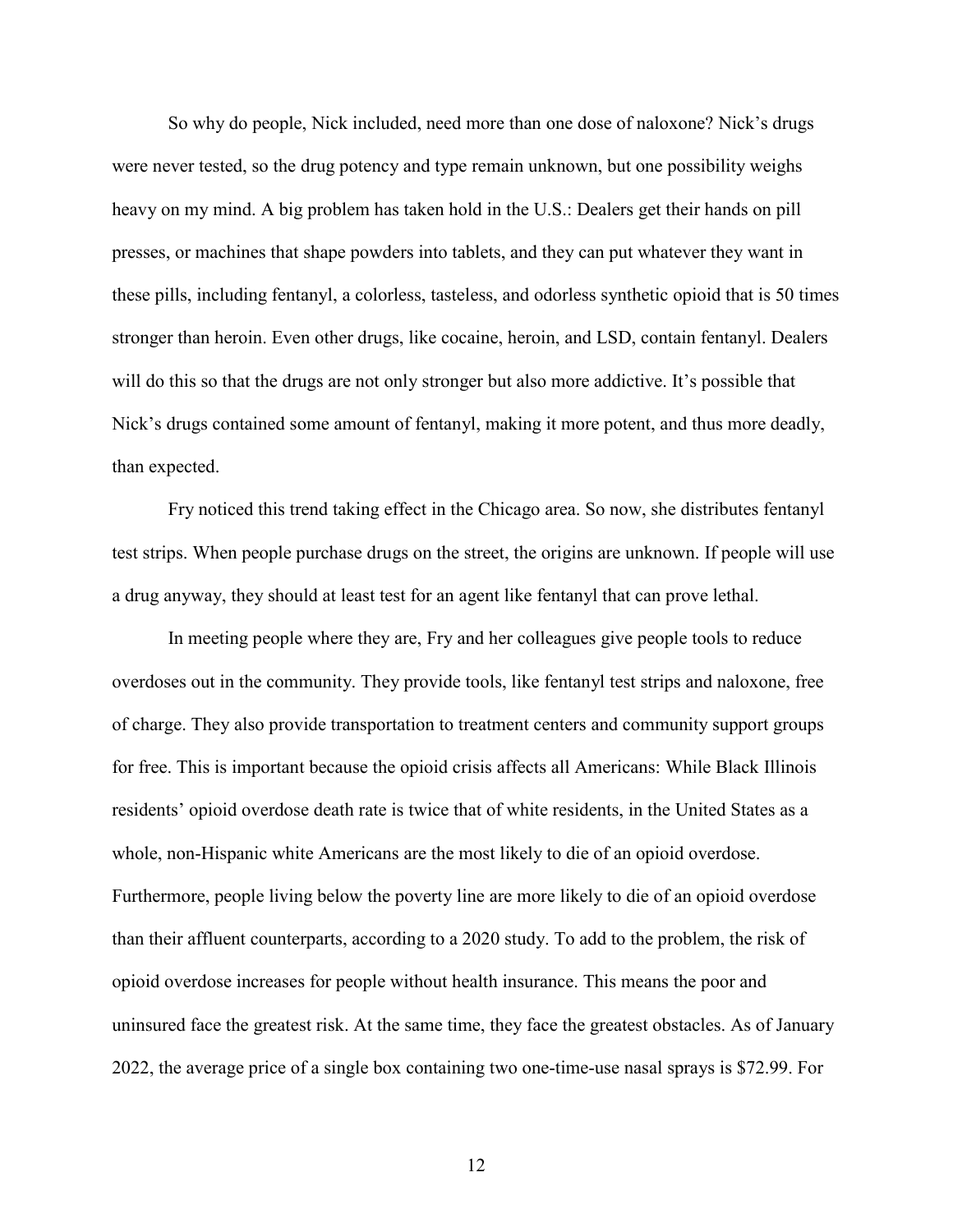comparison, that is about seven to eight hours of work for someone making minimum wage in Illinois. Some 30-day residential treatment center stays can cost in the tens of thousands of dollars. For an uninsured person, this may be impossible to afford.

In addition to cost barriers, education needs to spread about naloxone. Some don't know they can go into a pharmacy and retrieve naloxone. Even some pharmacy staff members don't always know the laws and regulations in their state, according to Fry. "I've had people turned away from the pharmacy," Fry said.

Advocates agree: To unlock naloxone's lifesaving potential means making it accessible. One way to build upon the work of groups like Live4Lali, which try to lessen the burden on the groups at greatest risk, is to change policy; for example, pharmacists must give people naloxone who pick up their opioid prescriptions. Lowering costs, increasing access, and educating people about naloxone laws in their state will save lives.

Bioethicist Travis Rieder is the director of Johns Hopkins University's Master of Bioethics program and the author of *In Pain: A Bioethicist's Personal Struggle with Opioids*. He himself became dependent on opioids after sustaining serious injuries in an accident. He was able to overcome his dependency even in a medical system that is vastly underprepared for getting people off an opioid regimen. Rieder now applies what he knows to people with substance use disorder.

He touts the harm reduction philosophy of groups like Live4Lali: "Basically, it requires that we meet people where they are, recognizing that they are agents with dignity, worthy of respect, despite their choices and values," he said. "People don't deserve respect because and only if they act in accordance with our own values; they deserve respect because they are people."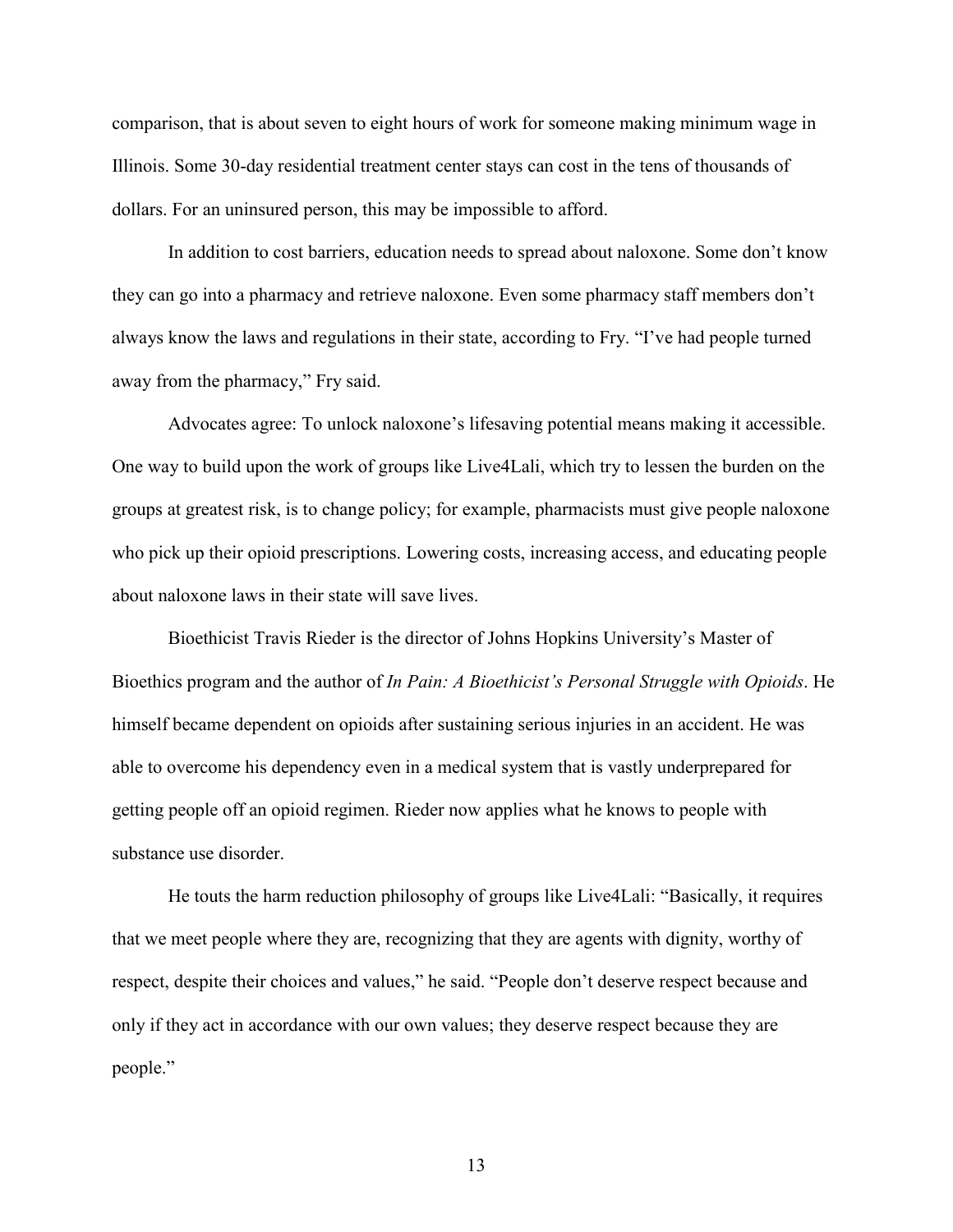During the pandemic, I have seen my family fewer times than I would have liked. Still, we all met one night for dinner the first week of the New Year. My sister is close to graduating with a bachelor's degree in finance from DePaul University. She is overjoyed to be starting a banking internship in the summer. My brother-in-law Nick is studying to be an electrician. He's optimistic about the future. They live with their Yorkshire terrier, Rocco, in a Chicago suburb. When Nick looks back on his experiences, he expresses gratitude for the people who fought for his recovery. "I would not be alive today without them."

I am grateful, too.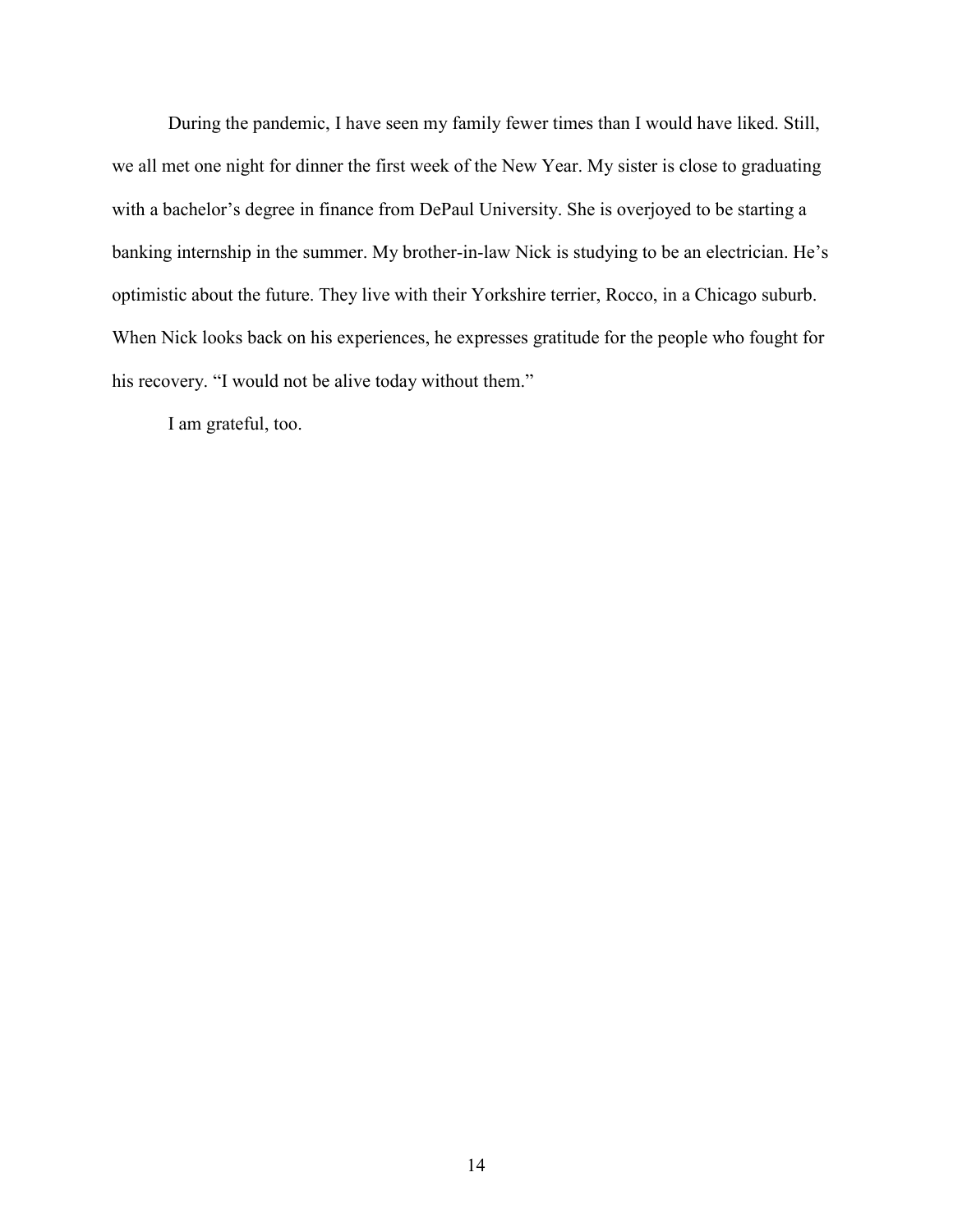#### We Have a Treatment that Works. It Should Be Embraced

<span id="page-17-0"></span>Nick Ryan died from a heroin overdose at the age of 20. He had been placed in drug treatment centers half a dozen times. But instead of improving, he made more drug contacts in the all-day group therapy sessions. The thing about addiction is that it affects the whole family. His father, Tim, also a heroin addict, went to prison for drug-related crimes and aggravated DUI.

Following the death of his son, Tim Ryan changed. He started A Man in Recovery Foundation, where he provides community support group and drug rehabilitation services to people with drug addictions. Since his release from incarceration in 2013, he has been involved with more than 1,500 interventions.

But even someone as well-versed in the language of recovery as Tim still struggles with the stigma of medication-assisted treatment (MAT), which involves a daily medication to help curb opioid cravings. Tim explained to me that addicts are in danger of trading one addiction for another. They have to want to change, and they have to take medications in combination with therapy. Some more extreme rehabilitation centers take it a few steps further—they forbid any kind of mind-altering substances, including the most beneficial treatment for opioid use disorder (OUD), buprenorphine.

OUD is a chronic medical condition with a genetic component, comparable in many ways to diabetes, according to Dr. Beth Dunlap, an addiction specialist in Chicago. Like diabetes, OUD can require a lifetime of medical treatment. But there's one key difference. People with diabetes aren't judged or criticized for taking insulin. Today, more than ever before, there are treatments for OUD that can work. The first step is to make these medications as available as possible to those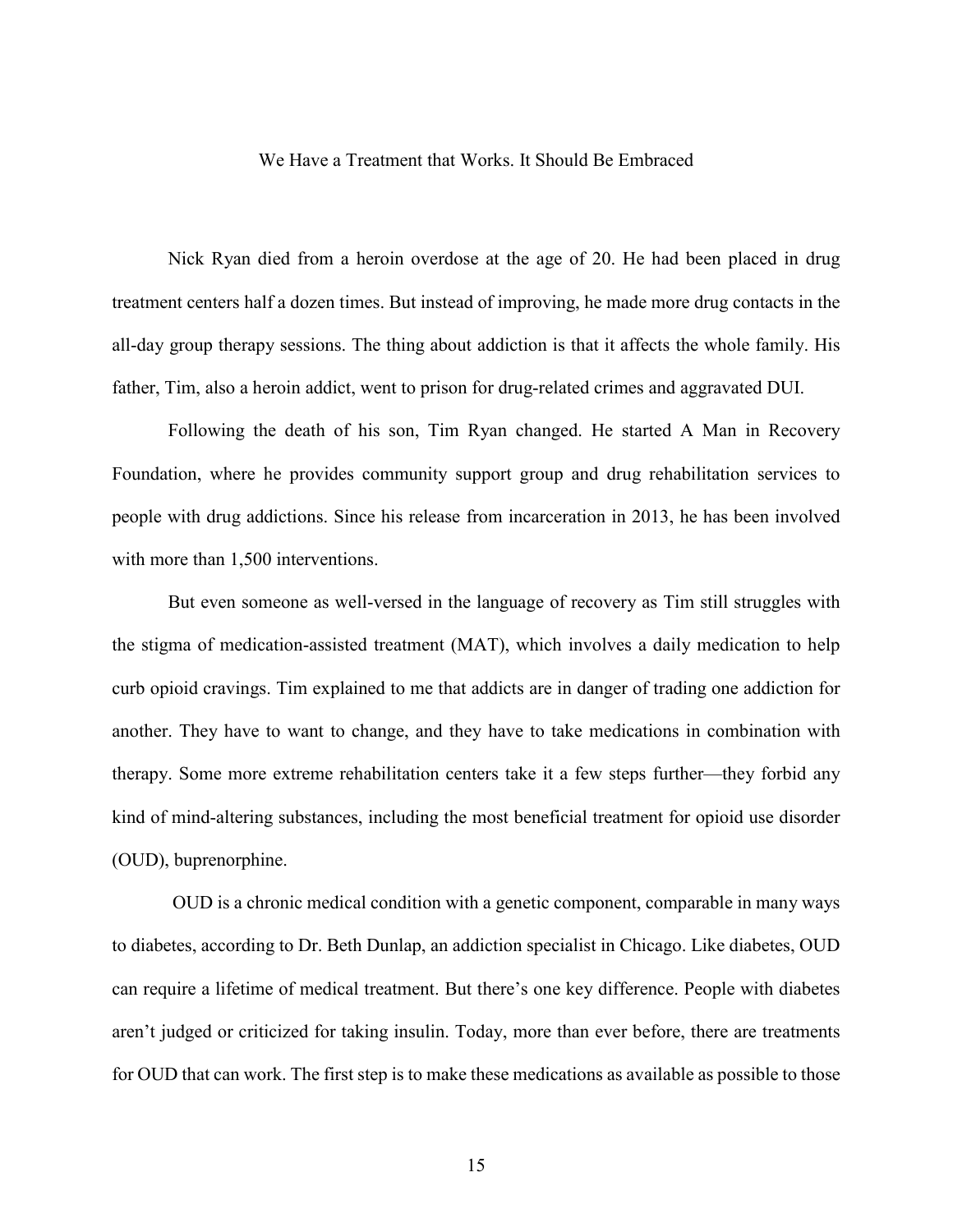who need them. The second, interrelated step is to reduce the stigma surrounding taking a lifesaving drug such as buprenorphine.

Like Tim's son, my sister was also placed in drug rehabilitation centers on numerous occasions. She would go to inpatient treatment, and a couple of months later, it seemed like her addiction was worse. Her friend group changed, morphing into mostly unfamiliar, sketchy characters. She stopped eating dinner with the family. When she did come home, she was withdrawing, so I did not enjoy her company in the way I hoped for.

My sister was able to turn her life around. Now, she is finishing a degree in finance. She has a banking internship this summer. She recently married the love of her life, and they have a scruffy Yorkshire terrier named Rocco and a condo in the suburbs together. The positive life change began with a prescription for buprenorphine from a reliable doctor. Her significant other committed to the same journey, albeit a little slower than her. She still attends weekly support groups and checks in with her doctor frequently. I believe that MAT saved her life.

As Dr. Dunlap says, our treatments for OUD are effective, but we need to figure out how to "deliver these lifesaving treatments in a way that is trauma-informed." Sometimes trauma haunts a person, even if it happens a long time ago in childhood or adolescence. People often decide to self-medicate with drugs. Then addictions themselves are additional sources of trauma. Some of Dr. Dunlap's patients have witnessed friends die of overdoses. Many have been through more dark life events than the average person can imagine. A medical yet empathic approach to caregiving will save lives. Dr. Dunlap says of medication-assisted treatment: "the medical evidence of efficacy is extremely robust. People don't die of overdoses as much. They have healthier pregnancies. They're less likely to get hepatitis C." According to current research, buprenorphine,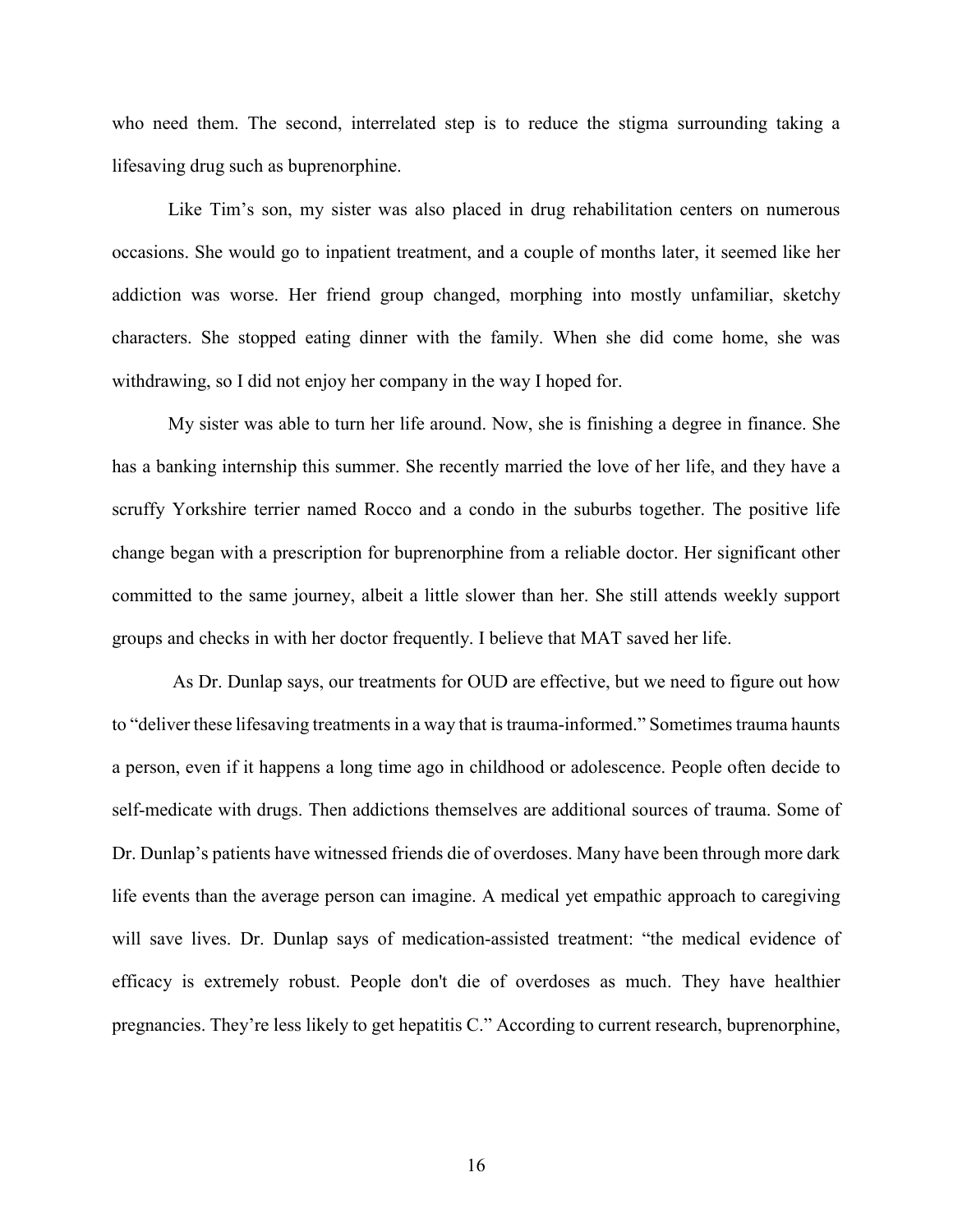the same medication that worked for my sister, significantly reduces cravings during withdrawal from opioids. MAT is accepted by many medical providers for its safety and efficacy.

However, hurdles exist. Dr. Dunlap explains that many people don't understand that some patients will require buprenorphine for long periods of time, in some cases for the rest of their lives. Hospital staff can be too hasty in releasing drug overdose patients. If you have a heart attack, for example, doctors will monitor you for a few days. The same protocol doesn't always exist for overdose patients, but it should. Another hurdle: ER doctors are sometimes reluctant to prescribe buprenorphine because of the waiver requirement—doctors need special dispensation to prescribe the drug. In some cases, physicians in the ER do not know if they can get another doctor with a waiver to prescribe buprenorphine. They may not give the patient the medication at all.

Patients who do begin treatment with buprenorphine may also feel frustrated by the need for long-term treatment. A structured plan, Dr. Dunlap says, usually involves three to four steps:

- Step One: Detox. This removes the drugs from your system, but detox is not treatment. Detox merely takes you to the next step.
- Step Two: Enrollment in an inpatient treatment center, which should span at least 90 days. Here, you retrain the brain to not need a drug to survive.
- Step Three/Four: Outpatient care and sometimes a sober living home. This step is transitional, so the patient still receives care and structure but can start to rebuild (volunteer, apply for jobs, work).

Patients and their families often struggle to find the right treatment center or sober living home. Some facilities are too far away from the home. Some are too expensive. Still others do not accept people on MAT, stemming from that thought that patients are trading one addiction for another.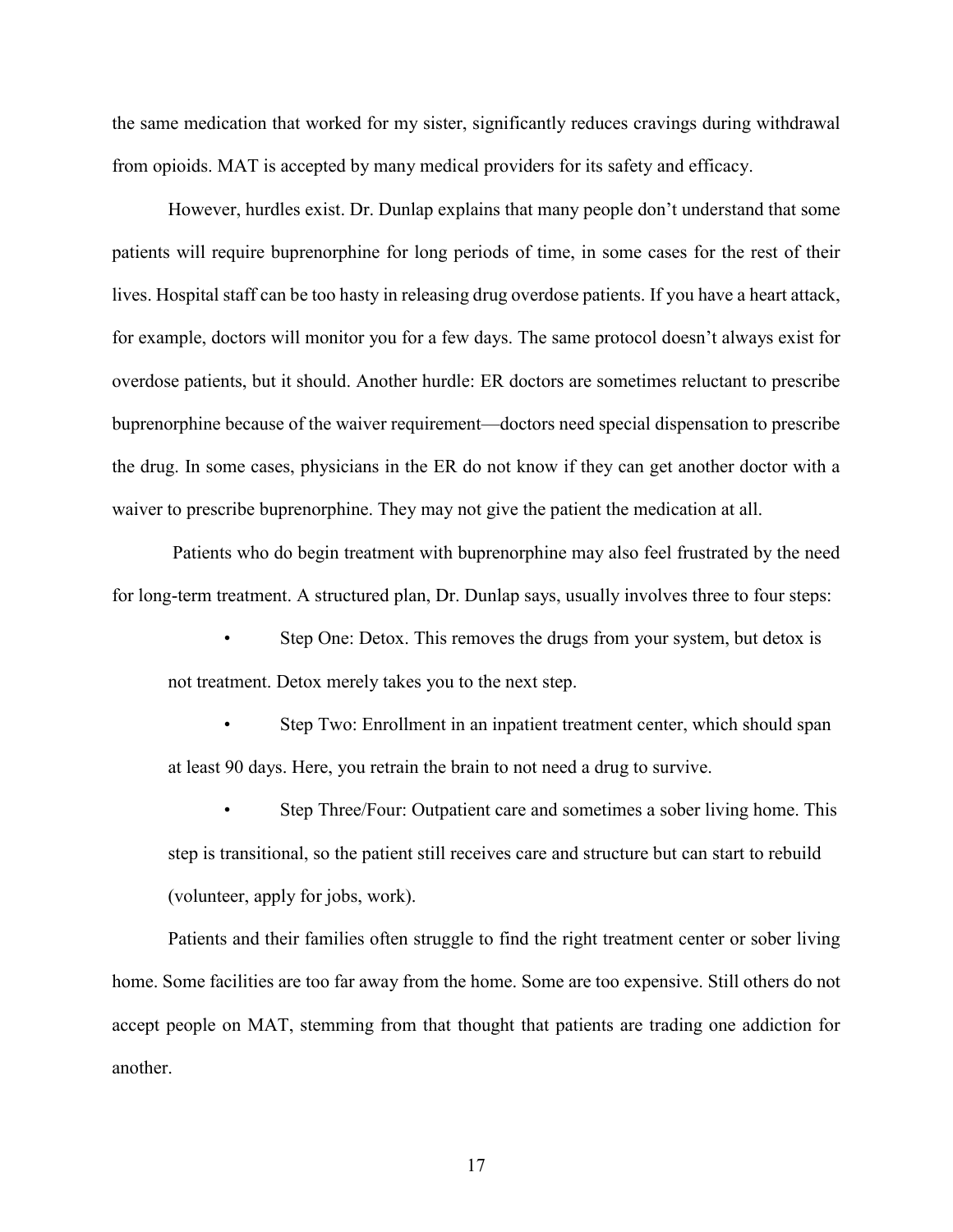A lot of people with addictions also face mental illness, as Tim realized with his son. Substance use disorder usually coexists with one or more underlying mental illnesses. These may include bipolar disorder, depression, or schizophrenia. Doctors observe and talk to patients during treatment to diagnose these underlying conditions. Cognitive behavioral therapy, which involves reframing thoughts to change behaviors, can be very effective in combination with a daily medication. It forces you to examine your thoughts. For example, if you think, "I'm worthless," you change the thought pattern in your head by telling yourself, "I'm worthy of love." In this form of therapy, if you change your thoughts, your feelings and behaviors will follow.

People who come to use and abuse opioids often have experienced physical, emotional, or sexual trauma prior to the addiction. Additional trauma follows as they descend deeper into addiction — perhaps breaking the law, seeing friends die, or betraying the trust of their loved ones. Gabor Mate, MD, who worked in family medicine for 20 years followed by in Vancouver's downtown east side with people suffering from addiction and mental illness, explains it well: "When I work with addictions, the first question is always, not why the addiction, but why the pain." Addiction starts with pain, develops with drug use to treat the pain, and leads to more pain. Individual and group therapy can help teach the patient healthy coping skills so that he or she doesn't have to use drugs to deal with the trauma.

As Dr. Dunlap noted, we need to deliver effective treatment in a way that is traumainformed: We must help people with understanding and empathy, rather than judgment and skepticism. Success will come as we witness the long-term benefits of these treatments. If a medication is not within the patient's value system, we must work to understand why and respond with empathy.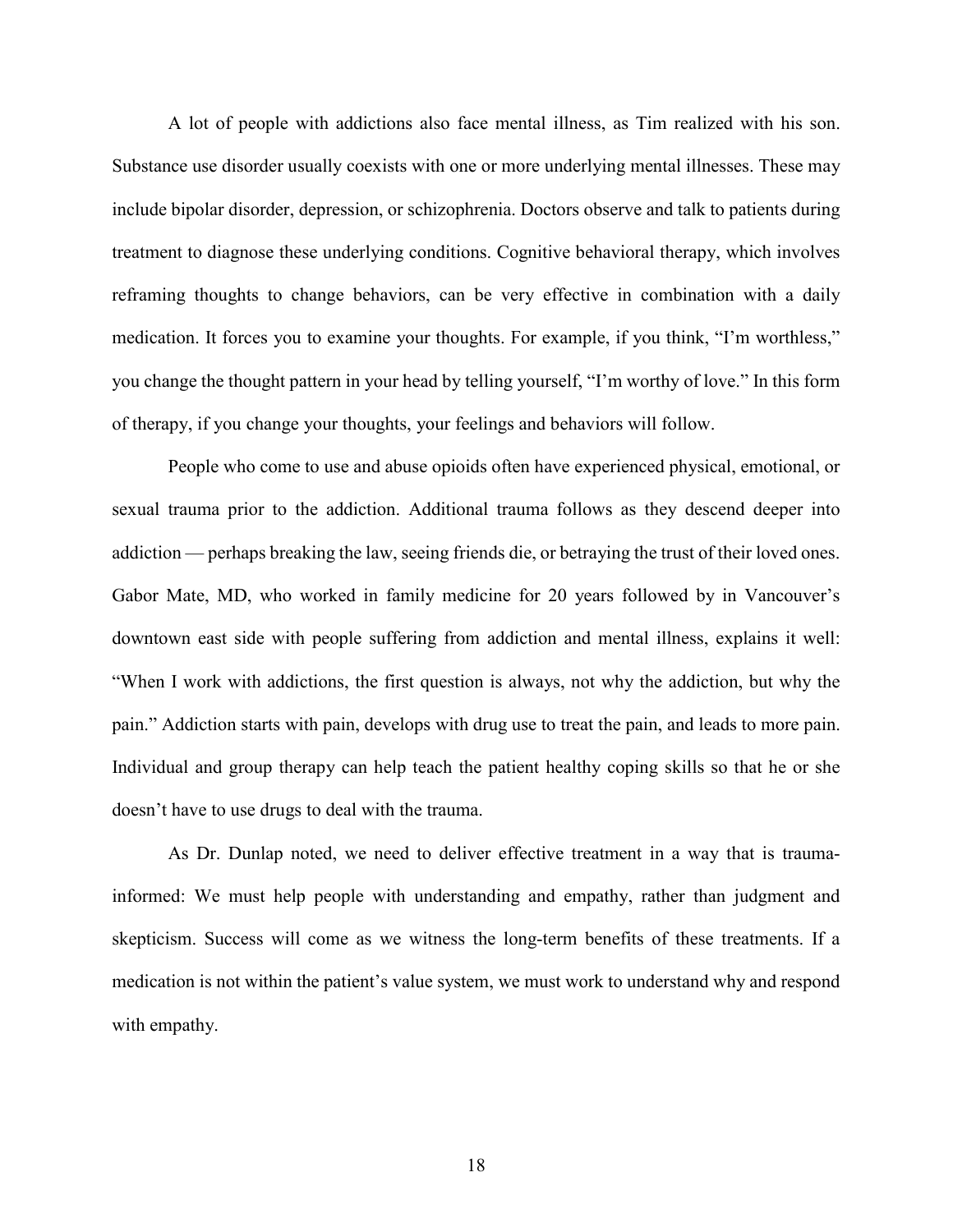Travis Rieder, PhD, a bioethicist at Johns Hopkins University, experienced opioid dependence himself and supports a harm-reduction approach to OUD, which is basically making it our mission to keep drug users alive at all costs. My philosophy is similar, but I have a slightly modified approach. If someone's not ready for treatment, I think it is our job as human beings to keep them alive until they are. When they are ready, we need to be ready, too. Harm reduction tactics include providing naloxone, the opioid overdose reversal antidote; fentanyl test strips; and clean needles.

As a family member, I also sought help. In my own years of cognitive behavioral therapy sessions, I learned that I cannot control others. What I can do is be ready to offer the best help I know how. I cannot force anyone to receive treatment, but I can be supportive of their ultimate decision to do so. We, as caregivers, must set aside our biases and speculations and, when the situation demands, deliver treatments that work — treatments such as buprenorphine. Other addictions, such as cocaine addiction, don't have as many effective treatments, but here we have one for OUD that works. It should be embraced.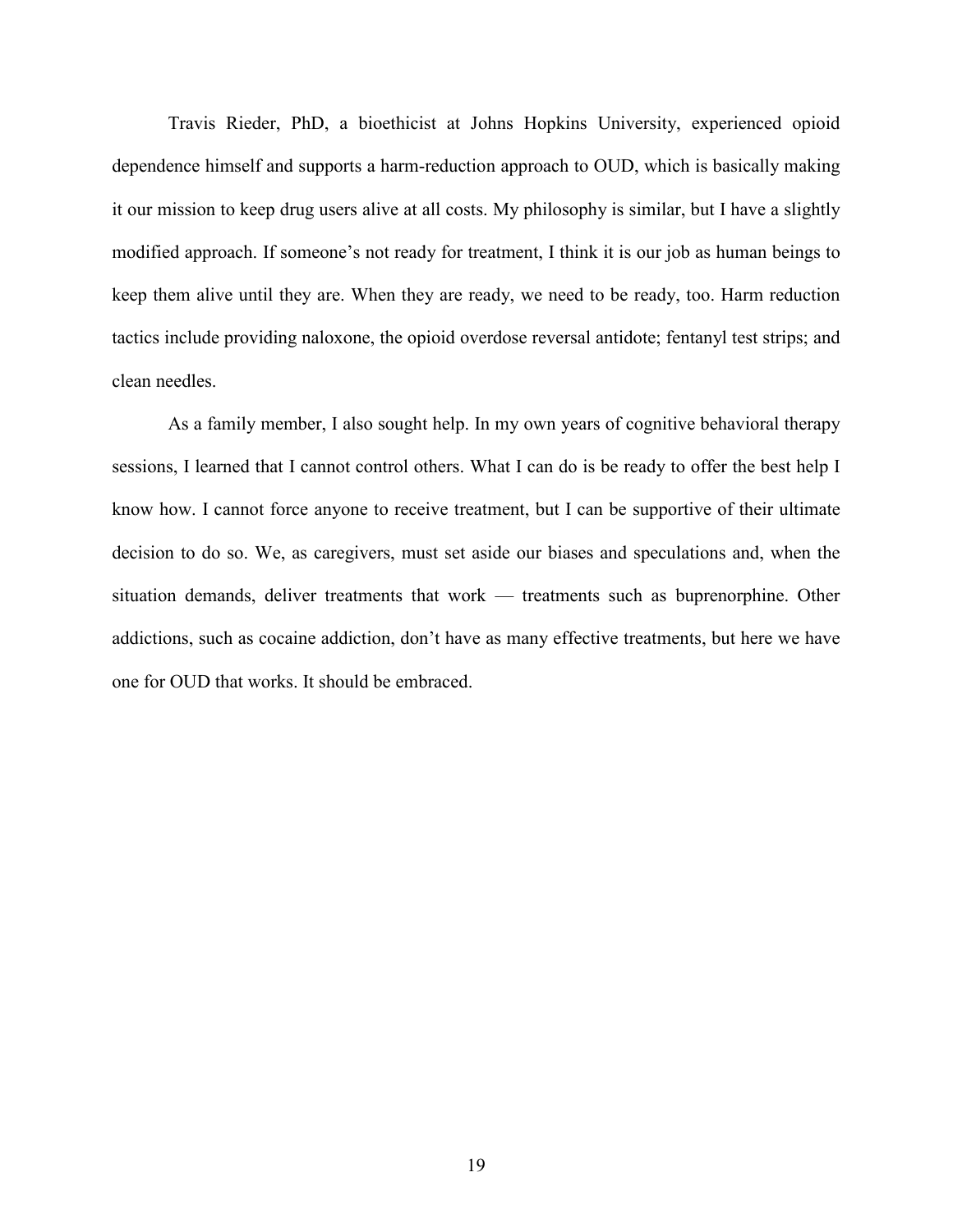#### 52 Stories High: An Audio Script

### <span id="page-22-0"></span>*A version of this story was published as a journalistic article on wired.com.*

Jennifer: The view from the  $47<sup>th</sup>$  floor lounge takes in the skyline, the light cobalt blue sky, and Lake Michigan. [ambient sound from the lounge] As I gaze out the window and sip a steaming cup of coffee, I don't yet realize that just five floors above my head is something truly amazing…

On the roof of AMA Plaza there are three wooden structures that in another setting might look like unfinished filing cabinets...But inside of these wooden structures, you won't find files…Instead, you will find tens of thousands of honeybees…

That's right. Honeybees. The building management company Beacon Capital Partners keeps rooftop honeybees at their buildings across the country…which is great! People love honeybees. They are important to pollinating crops and gardens...and they are most beloved for making honey and wax products.

But you might be wondering…could bees really survive at an elevation of 695 feet in the Windy City? What about the winds? What about the cold weather? And is this program making a difference? I was going to find out…

It turns out that there are actually advantages to keeping bees on Chicago rooftops…Quite a lot of them…

Corky: I'm Corky Schnadt. I'm president of the Illinois State Beekeepers Association. The advantages to having bees on a rooftop are many. One, they're above traffic level, Jennifer: They don't get hit by cars as much.

Corky: There's an awful lot of budding trees in Chicago that the bees can go to for pollen and nectar. There are certain pests that get into beehives that it's not available for them to get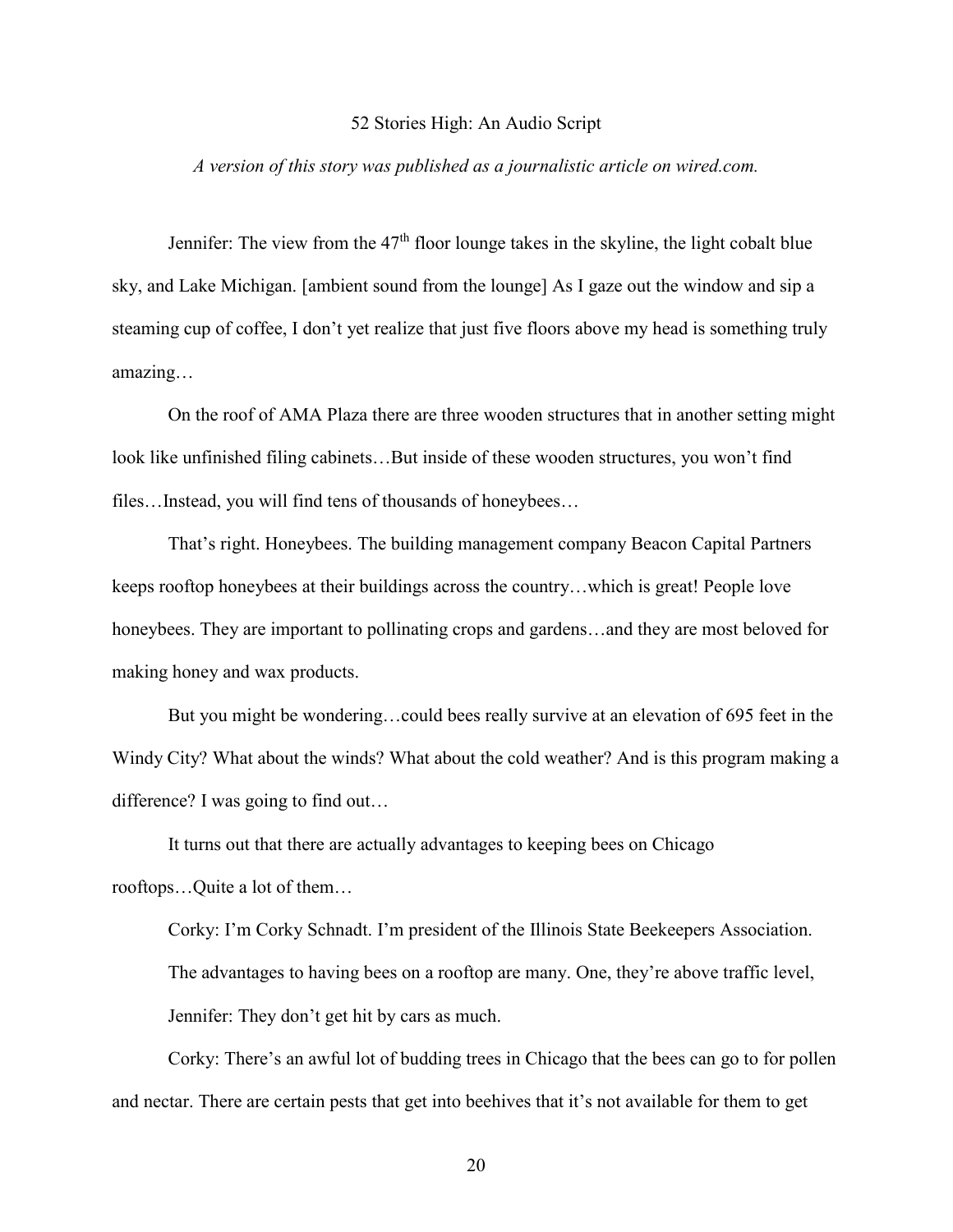into a beehive if it's on a high roof because a roof is usually like tar paper. And some of these pests

Jennifer: Like the small hive beetle

Corky: Part of their life cycle is to burrow down in the ground. And then they come back up and go into the beehive. And that's obviously not possible on a tar paper rooftop or a concrete rooftop. Chicago, at least historically, they don't do a lot of spraying of herbicides or pesticides, so the bees don't have to confront that like they do in a lot of rural areas or suburban areas. And there's a lot more flowering trees and plants than you would imagine in cemeteries, along the rivers, in the forest preserves that the bees have access to. So, in a lot of ways, it's kind of counterintuitive, but a place like Chicago could be a very good place to have bees.

Jennifer: One key ingredient to urban beekeeping is an educated beekeeper. Beacon Capital Partners contracts out to The Best Bees Company to maintain the three hives. This is Sarah Long, lead beekeeper for the Chicago region.

Sarah: You're dealing with a lot of sun, which is good most of the time, but also a lot of wind. So, as with hives low down on the ground, we strap them…

Jennifer: They strap them down with ratchet straps really tight

Sarah: We use two on a rooftop hive, on the ground you might only have to use one, but we strap them to cinderblocks, so the cinder blocks are, I think they're 20 pounds each. And that keeps them tight and from wiggling around and from toppling over.

Jennifer: And the bees just seem to figure things out.

Sarah: Once we install them, they do their orientation flights, and they use the sun to figure out where they are in space and how to get out of their hive and how to get back when they go foraging. And they manage to live life on a roof.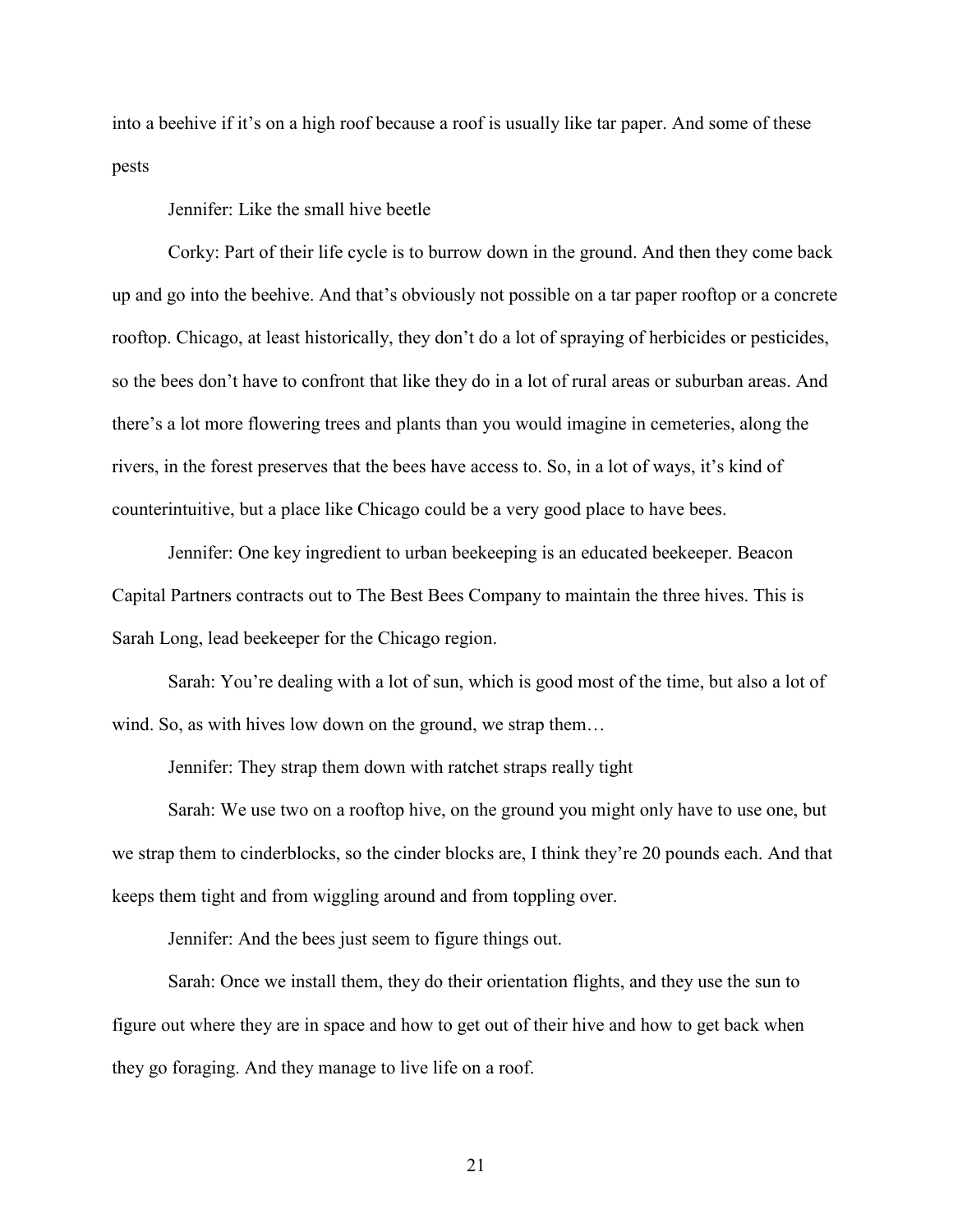We provide them with water a water source nearby which helps them not expend so much energy to get off the roof in order to drink. Water's what they really need to cool down in the heat of the summer, keep the hive cool.

Jennifer: On the roof, there's a sedum garden. It can get hot and windy up there, so they plant sedum—low-growing succulents.

Sarah: They do have a little bit of an irrigation system. And the bees use that. The bees seem to use the plants as well. But they go off the roof to get a more diverse diet.

Jennifer: To find forage, the bees travel all around to other rooftop gardens, the groundlevel garden at Millennium Park, and even weeds in abandoned lots.

Sarah: Originally, they're from Europe—the ones that we're bringing in—the European honeybees. And, so a lot of what they enjoy are the weeds that come from Europe.

Jennifer: Clover and dandelions especially.

Sarah: All summer long we'll see just the different species rolling through in the spring, the trees we plant in the Chicago parkways, like the linden trees are really popular.

Jennifer: Also, maples.

Sarah: We found in analyses of honey they have seem to have even a lot of hydrangea and rose species, so that could include anything like crabapples and a lot of the fruit trees are in the rose family.

Jennifer: So, they keep track of the plants, but they also keep records of other key things.

Sarah: As the season goes on, we track the population numbers in each hive—how many bees are in there—we estimate that, how much brood. We track the number of mites, which is our parasite that can give the bees diseases, viruses that really hurt them and kind of run them down over the course of a season or a winter.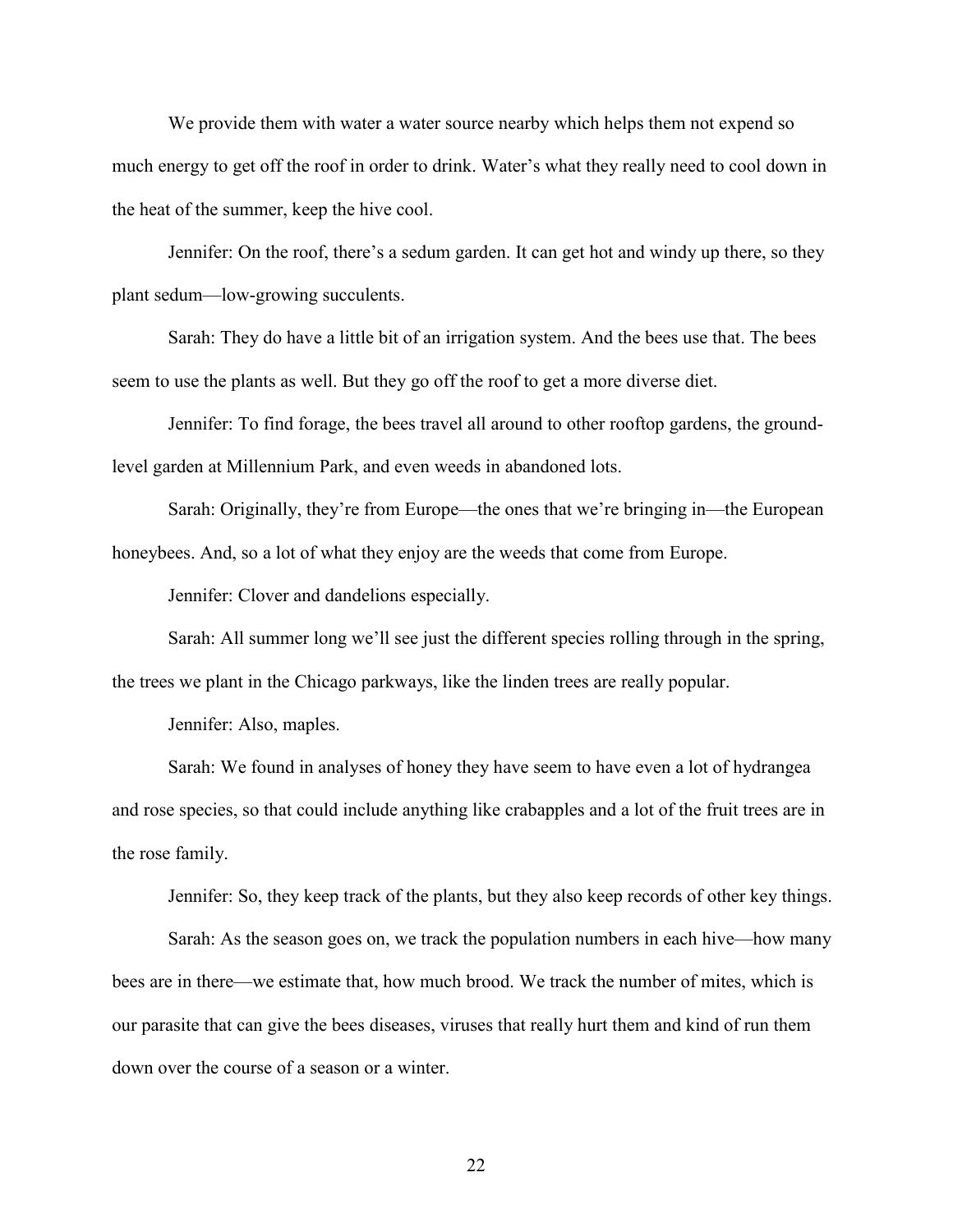Jennifer: Best Bees provides this service to people who want to keep bees…but then they use some of the money to fund other research…academic research at universities around the country…which is cool because this can help people learn more about how to keep honeybees healthy.

Sarah: We want to keep the mite loads down, so all year long we're trying to check the mites, treat for the mites, and then also feed the bees and make sure they don't run out of food any point in the year because then they'll get weakened.

Jennifer: For food, she has to think about what will keep the bees fed…but also what will keep the bees dry…especially in the winter.

Sarah: We make sugar patties—because too much water is bad for them. Just like humans if you're cold, it's one thing, but if you're cold and wet, you're gonna die.

Jennifer: Surviving frigid Chicago winters can be a challenge for bee colonies…but they manage by working together to keep warm and stay fed…

Sarah: You can picture like a ball of bees—a cluster! They form a cluster to keep warm, and they surround the queen, the queen is in the center, and they sort of work their way through the food source, so if the food is all around outside of that cluster, they're good. Bees on the outside can eat—they help feed the ones on the inside, and they all rotate as well. And the bees that are getting fed can heat—they vibrate themselves to become really hot and they warm up the cluster. So, they all sort of rotate and take turns in these outside heater positions and feeding and heating. And if you have enough bodies to make it through the winter, then they can start breeding and feeding on the plants as early as February comes along. Sometimes they can breed as early as January in a tight cluster.

Jennifer: And Sarah makes sure they have the basics…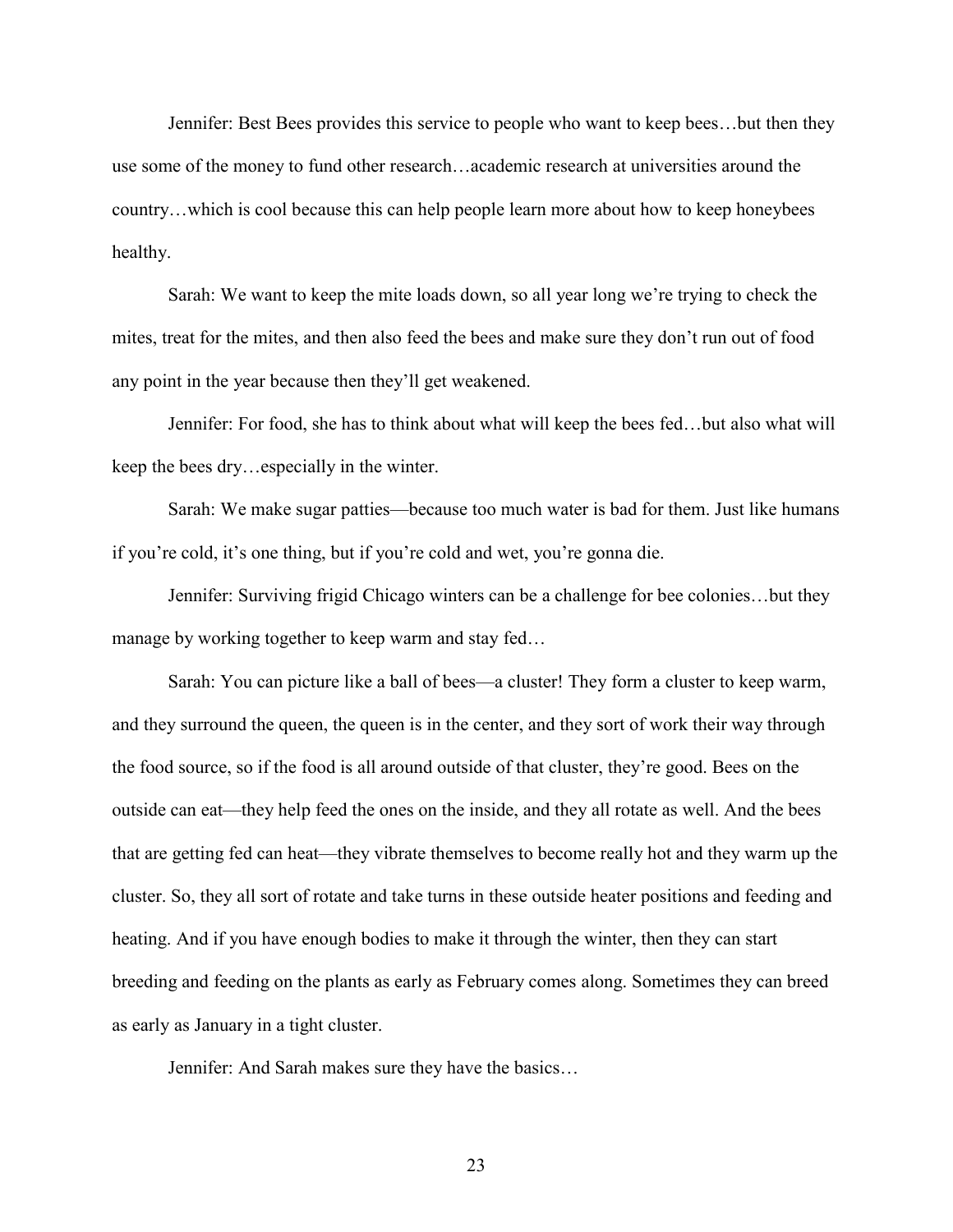Sarah: We give them enough food. We make sure they have enough ventilation, so we don't want to shut it down completely. We keep the top of the hive sealed—they seal it with their propolis they get from plant sap

Jennifer: A sticky, glue-like substance.

Sarah: And they'll seal the edges of their hives and everything all the cracks. But they still need entrances, and that helps with ventilation. So, we have an entrance on the bottom, an entrance on the top. And then if it snows, they can get out the top. Or if too many bee bodies fill up the bottom, they could still get up the top, and come and go. They are very clean, so they need to be able to get out to defecate outside the hive. Even as soon as there's a warm day they'll get out and defecate. You'll see bee poop all over the front of the hive, and that's a good sign because that means they're moving, they're living, they're getting outside to poop.

Jennifer: In the summer, she can measure really important things…other than bee poop! She estimated they had at least 90,000 bees on the roof last summer. It takes tens of thousands of flower visits to make a pound of honey, and each hive had 8 to 28 pounds of honey last summer at the peak of honey production in late July.

So, it's possible for bee colonies to survive on commercial high rises...but is it making a difference? Here's Adam Dolezal, an entomologist from the University of Illinois. He runs a research lab that studies mostly honeybees and the stresses they encounter…like pesticides, pathogens, and nutritional deprivation.

Adam: This concept of save the bees or saving bees or bee conservation is something that I think we see in a lot of different places in the public sphere. But I think that it gets simplified, which is good for taking a complicated issue and helping the public understand it, but sometimes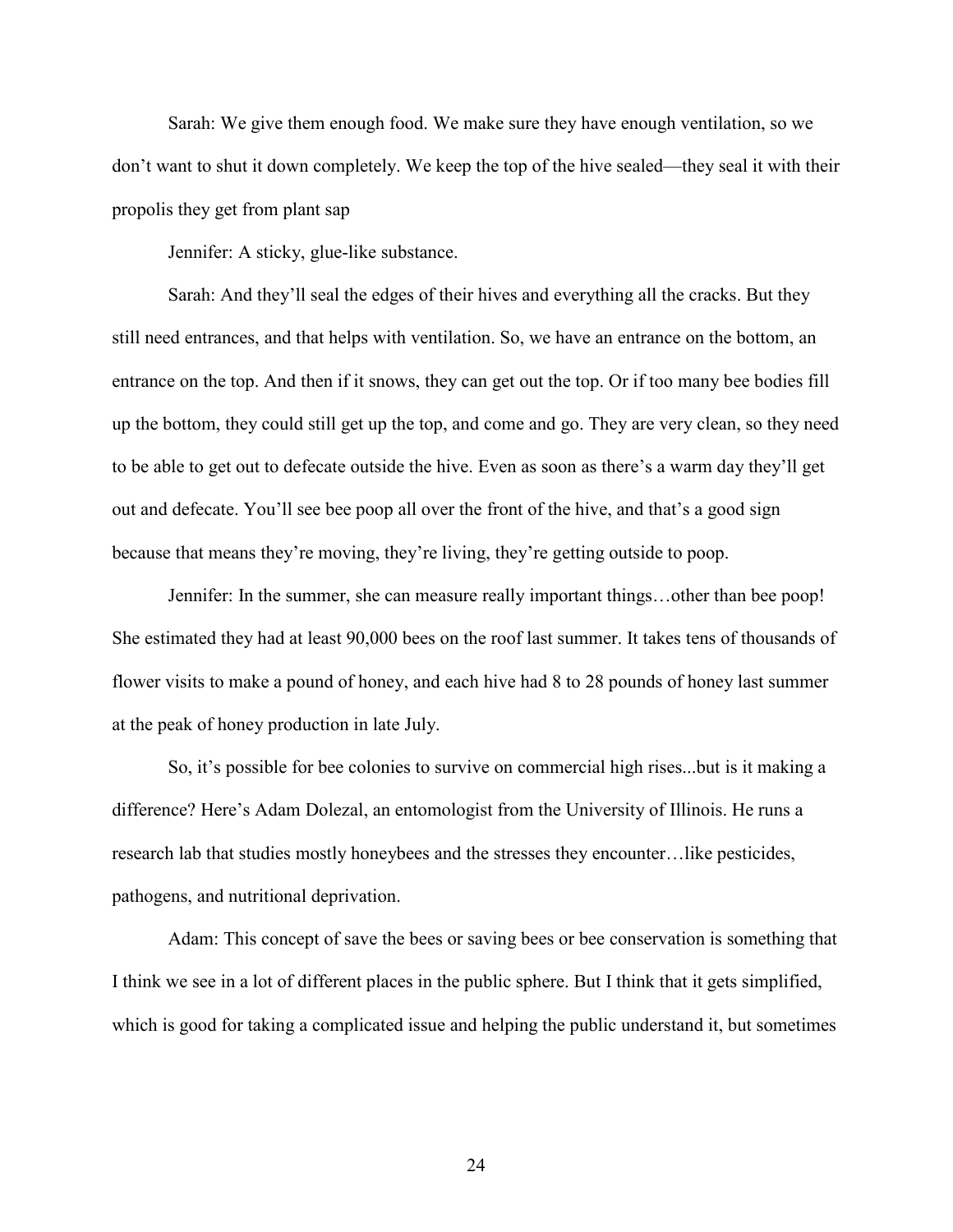we miss some of the key points about it, what saving the bees means because it can mean different things to different people.

And so it's worth remembering that honeybees are a managed agricultural species—

Jennifer: They're not native to America.

Adam: They were brought over by European settlers and they play a really critical role in the food systems really worldwide.

Jennifer: But honeybee populations on the whole are not actually seeing sharp decreases…per hive, bees are being lost…so commercial beekeepers have to make efforts like splitting hives to maintain populations…this problem is expensive…and it's distressing to have bees you're caring for die…but it's not what most people think.

Adam: Honeybees were the bee species that really called people's attention to some of the problems that bees were having. Honeybees started to have higher and higher annual losses of colonies by beekeepers starting around fifteen or so years ago. This really caught the public's eye that there were the problems occurring that were making bee colonies, something normally people don't think about particularly much, really come in the spotlight as something that was under really extreme stress in some way.

The spotlight shined on bees, and we started to talk more broadly about the other bees that are out there—

Jennifer: Especially native bees.

Adam: There are hundreds and hundreds of species of bees just in the Midwest. There's several thousand in the US. These thousands of bee species are under a lot of the same pressures as honeybees. These bees primarily are solitary. Some are social bees like bumblebees. But most are solitary bees.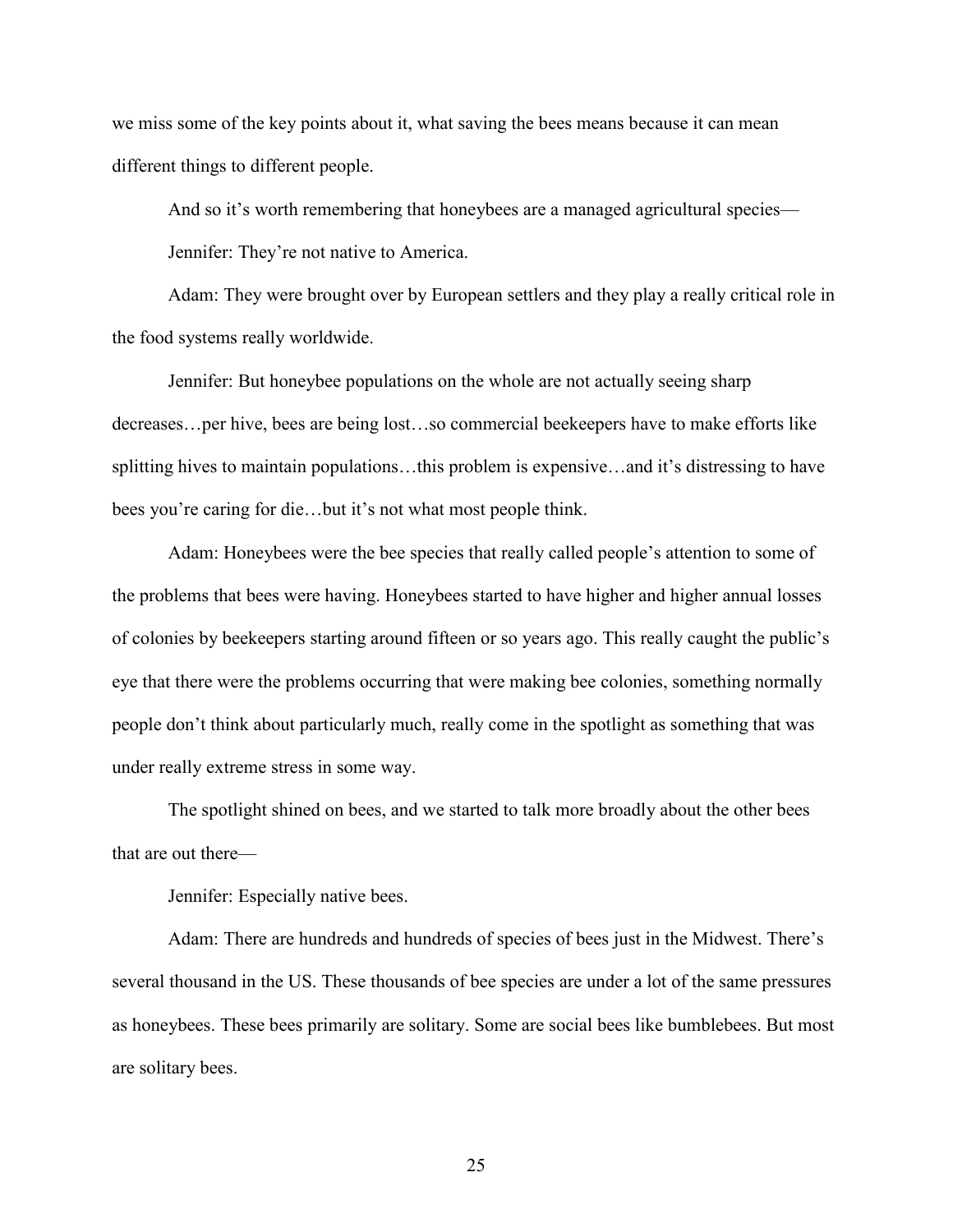Jennifer: They live by themselves.

Adam: We really don't know that much about them. There's not that many people who study them. Again, there's many different kinds all over the US. And so those same stressors we've seen on honeybees we think—well we know—are being experienced by these other bee species as well.

Jennifer: Adam says this can quickly turn into a conversation about conserving native species.

Adam: Someone from that point of view might even say we should not have honeybees around. They're an unnatural animal for this landscape. We should view them like we would beef cattle. If you're trying to conserve native animals, you wouldn't let a bunch of cattle come and eat up all the grass, you would want to keep cattle out.

Jennifer: But do rooftop beekeepers have to give up completely?

Adam: I don't think that those goals have to be at odds. I think many of the benefits that would improve honeybee health will improve native bee health as well.

Does having bees on rooftops have a tangible benefit for improving bee health or improving bees? You can see from either of those points of view, you probably wouldn't view it as particularly beneficial. That just increasing the number of colonies around in a city doesn't really help the agricultural pollination service industry, nor does it improve the abundance and diversity of a native, conservation-focused animal.

Does that mean people shouldn't do this or it doesn't have any value? Again, I don't think so.

Jennifer: Think about urban farming.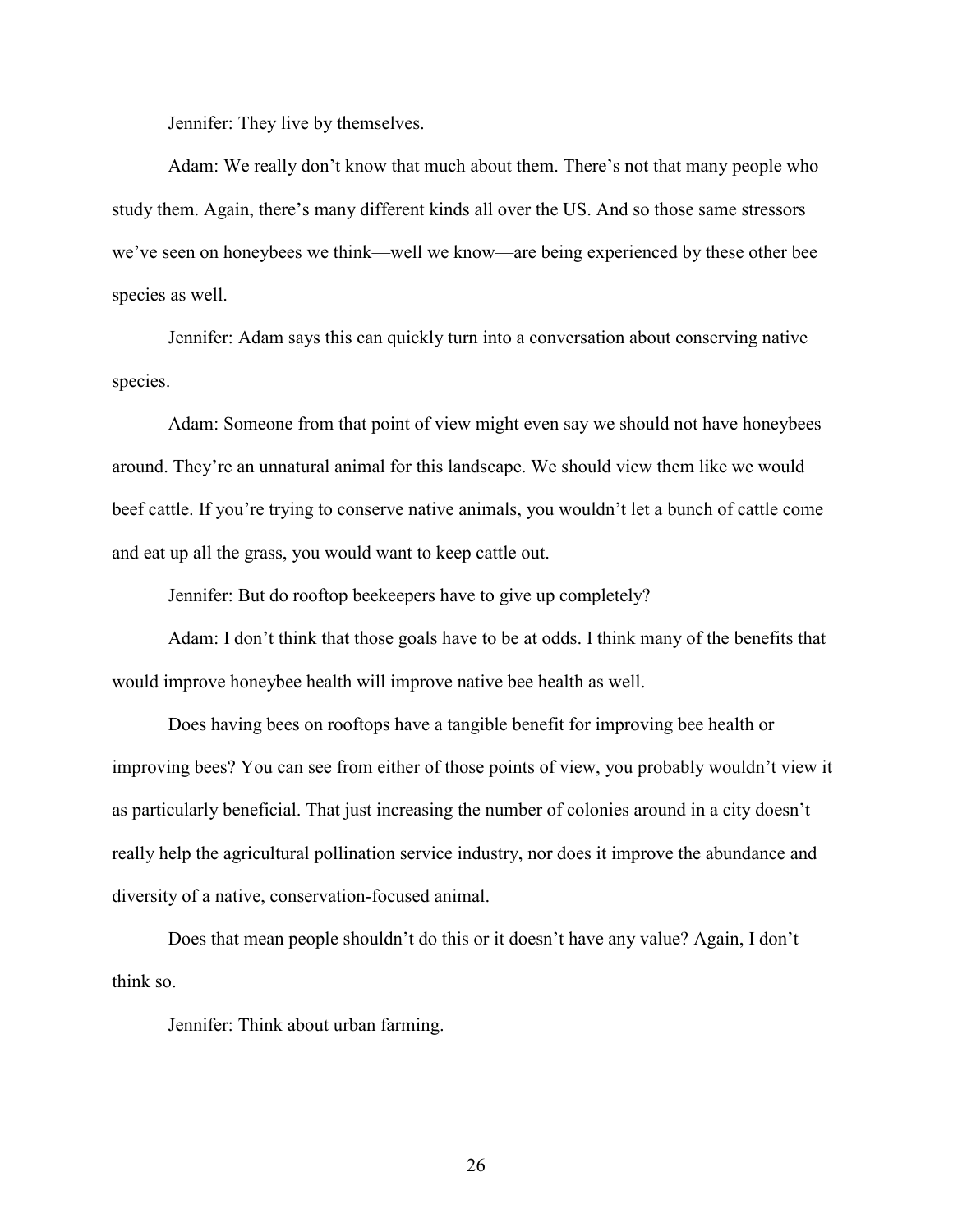Adam: That is something people think is really great and really important, and has value, but no one would ever call that conservation necessarily—I don't think they would.

Jennifer: Is urban beekeeping the same?

Adam: It's taking something about agriculture—the production and care of an animal or a plant that has agricultural importance that you might not have the opportunity to see or learn about in a large urban area and being able to bring that in and have that present even in a big city. So, I think you can see it having an important value from that point of view.

Jennifer: We get to learn about new species of plants and animals…and, also, how to sustain life with food you can grow…a skill not known to many city-dwellers.

Adam: There's also quite a lot of work in bee health not just honeybees but native bees in urban areas. Urban areas are expanding every year. More and more of the world population is living in urban areas, so more of our land is becoming urban. So, having a better understanding of how any, all kinds of animals, but honeybees, wild bees, how these pollinators respond to these urban habitats is actually very valuable if we want to understand how the changing landscape affects these animals.

Jennifer: So it's not conservation, but urban beekeeping still has value…if you know what you're doing…and have time to dedicate to caring for and learning about bees…but what can the average person do if they want to help bee populations?

Adam: I've had people ask me many times, "Oh I'm really interested in bees. I want to save the bees, so I want to get some bee colonies at my house. And I don't really want to spend a lot of time on it. That's gonna work out right?" And I always say, "Please don't do that." Beekeeping is very challenging. It requires a lot of time, a lot of work. And, again, I'm dubious about whether just getting a couple hives out at your home improves bee health.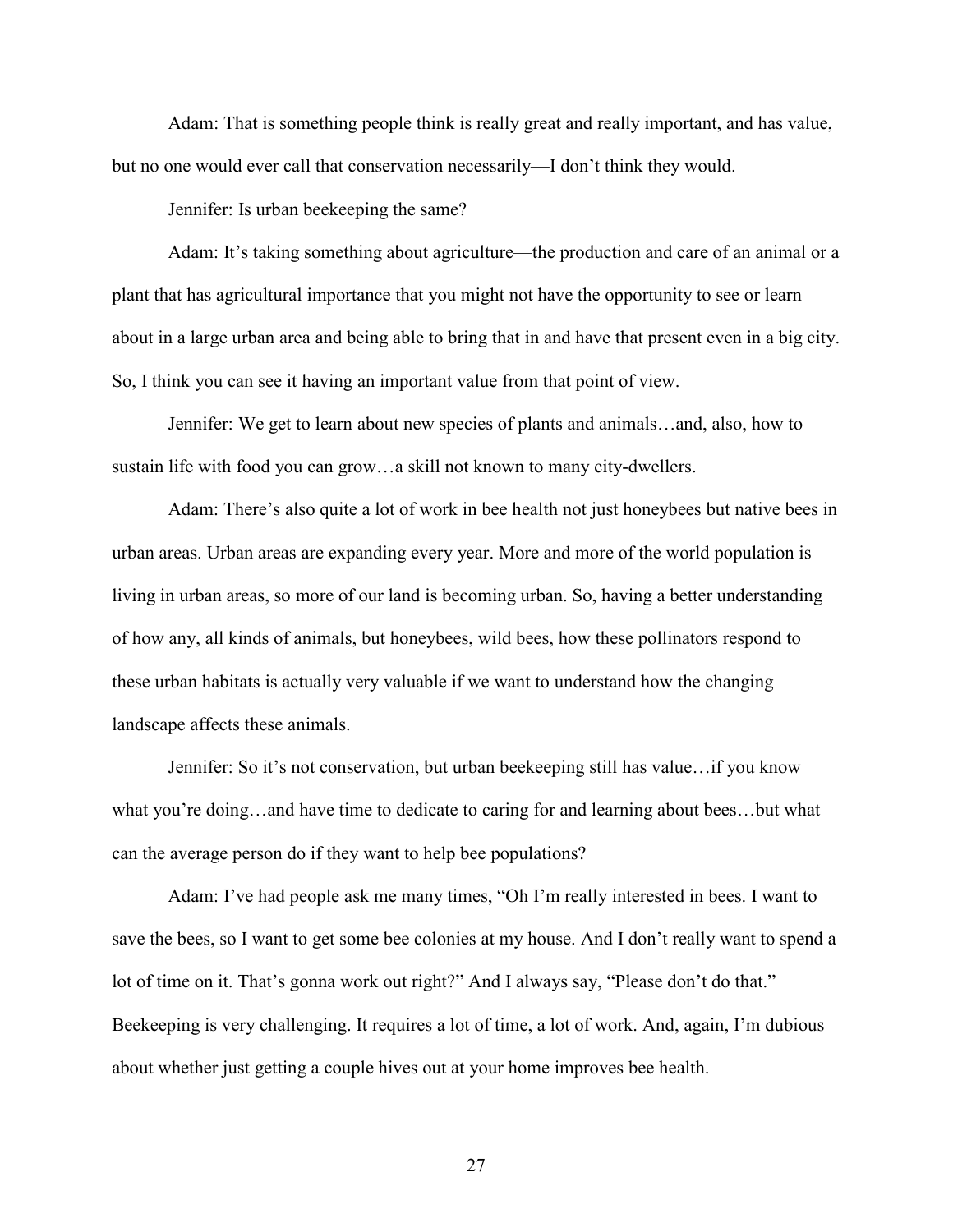Jennifer: Not everyone has time to dedicate to keeping bees…but that doesn't mean they can't help pollinators…At home, people can think about not using pesticides and herbicides in their gardens…and stop killing the dandelions, which are a main source for pollen and nectar…In Illinois, people can support government programs that encourage planting diverse crops (not just corn and soybeans)…Supporting local fruit and vegetable farmers with your wallet can also help pollinators.

Most people when they think about bees, they think about honey…or getting stung…but as awareness about honeybees and native bees grows, the public is beginning to pay attention to what is most important…the health of our bees. Honeybees on the roof at the very least are shedding light on how awesome bees are. Even from 52 stories high…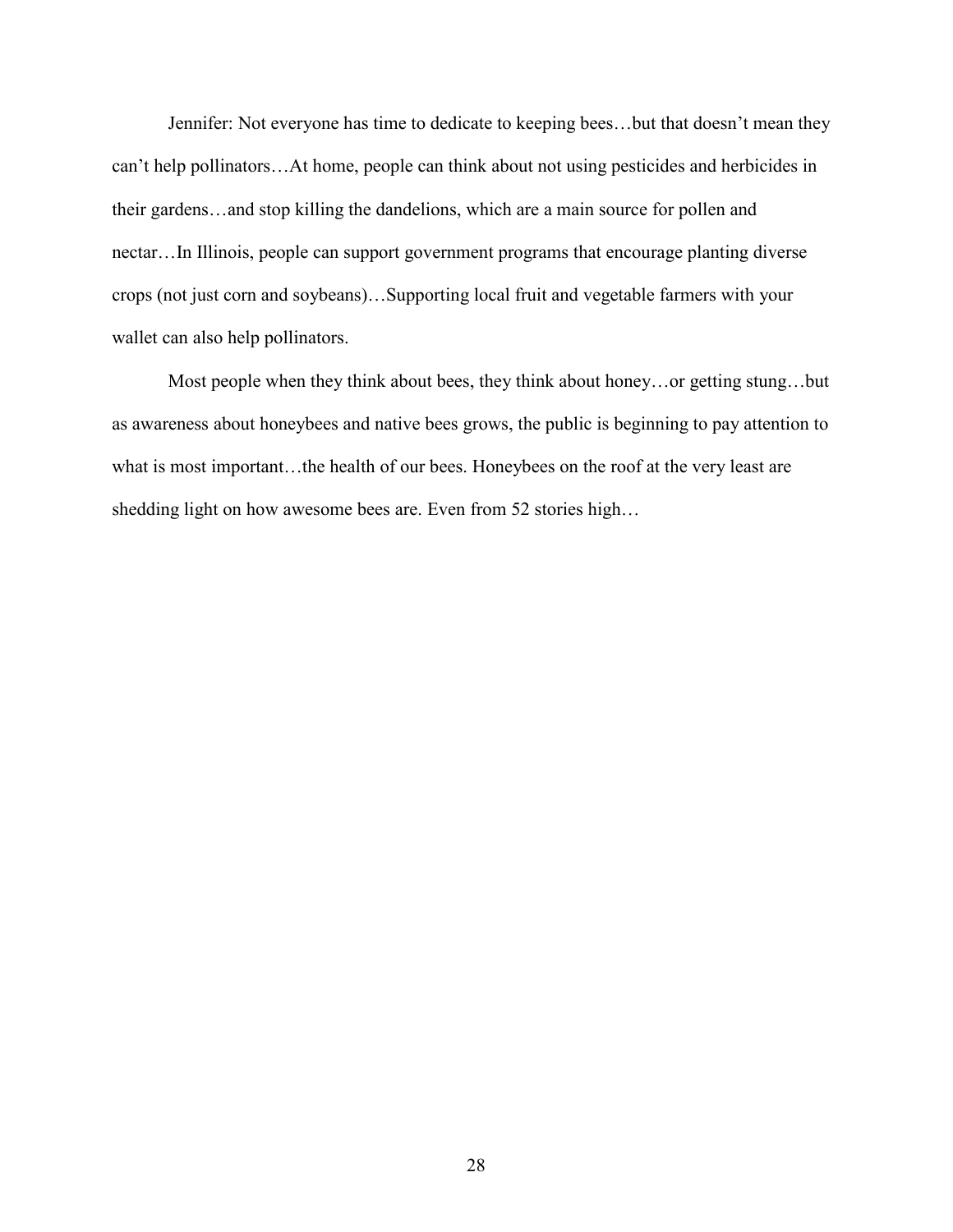#### Can Big Solar Installations Help Foster Biodiversity?

#### *Published online for Sierra Magazine*

<span id="page-31-0"></span>At the end of last year, workers in Sacramento County, California completed construction of a 16.5-megawatt solar park on what was once open ranch land. Solar energy remains a great solution to providing clean energy, but it takes up a whole lot of land. When covered with gravel, dirt, or turf, the land suffers. It cannot be used to plant crops or to sustain diverse flowering plants and critter populations.

In December, the Rio Linda solar farm began producing enough energy to power 2,600 homes annually. Usually, the ground underneath big solar installations in the United States is scraped and covered with gravel or low grass, but if you drive by this solar farm, you'll be treated to a different view: an array of pollinator friendly native shrubs and wildflowers like purple needlegrass and California poppy. People have become more aware of the scorched earth problem that will only get worse as solar power expands.

Underneath the utility lines in the Rio Linda farm, 1.5 acres have been planted with flowering plants such as milkweed, which will attract monarch butterflies. Coyote mint and evening primrose will bloom in the summer and fall. Pollinators, like bees, moths, and butterflies, are keystone species that sustain a healthy food system. Without them, whole ecosystems, or interconnected networks of plants and animals, would collapse.

The abundance of pollinator species has been on a downturn in recent years. Western butterfly species are declining at a rate of 1.6 percent annually. The western monarch in particular declined 99.9 percent in the last four decades. Kathleen Ave, the senior climate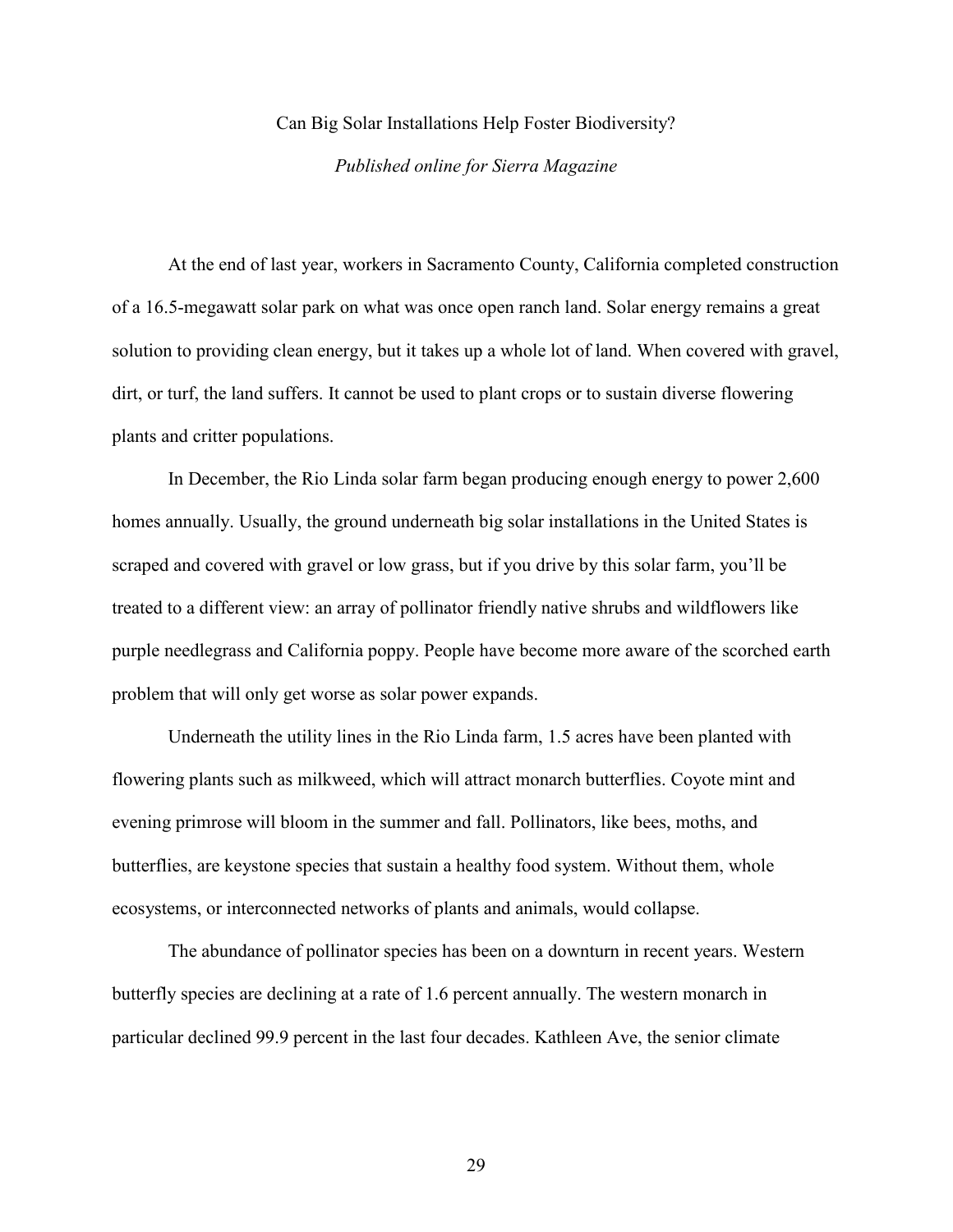program manager at the Sacramento Municipal Utility District, sees solar projects that double as pollinator habitat like the one in Rio Linda as critical.

"People in utilities don't generally think about biodiversity as their job, even though we do have influence over a lot of land," Ave says. "[Combining biodiversity and renewable energy] is going to be an uphill battle to make it a norm, but it's such a good goal."

This goal takes on even greater importance in light of the Biden administration's ambitious plans to achieve net-zero carbon emissions by 2050. Currently, solar capacity in the U.S. amounts to 97.2 gigawatts of power. Meeting the Biden administration's climate targets will require a significant increase in the production of solar energy, but that demands massive amounts of land. Large-scale solar projects use about six to seven acres for every megawatt of energy, according to the Solar Energy Industries Association (SEIA). Scraping, leveling, and filling that land with gravel or turf presents a huge conservation issue, according to Ave. "We're going to look back and think what an ecological disaster," she says.

While the idea of combining solar farms and native vegetation is just taking hold in the U.S., it's been common in Europe for years. One of the largest solar parks in the world, Lieberose, was built on a former military training ground in Germany. Several tons of munitions like land mines and grenades were removed and replaced with plant life and solar panels, which began producing energy in 2010. According to one study, some bird species at the site doubled within three years.

There are other benefits as well. According to an article by the Maine Organic Farmers and Gardeners organization, planting native seed mixes of shade tolerant plants underneath the solar panels costs about the same or less than filling the land with gravel. In addition, it requires less maintenance than low grass, as it does not require regular pesticide distribution. The soil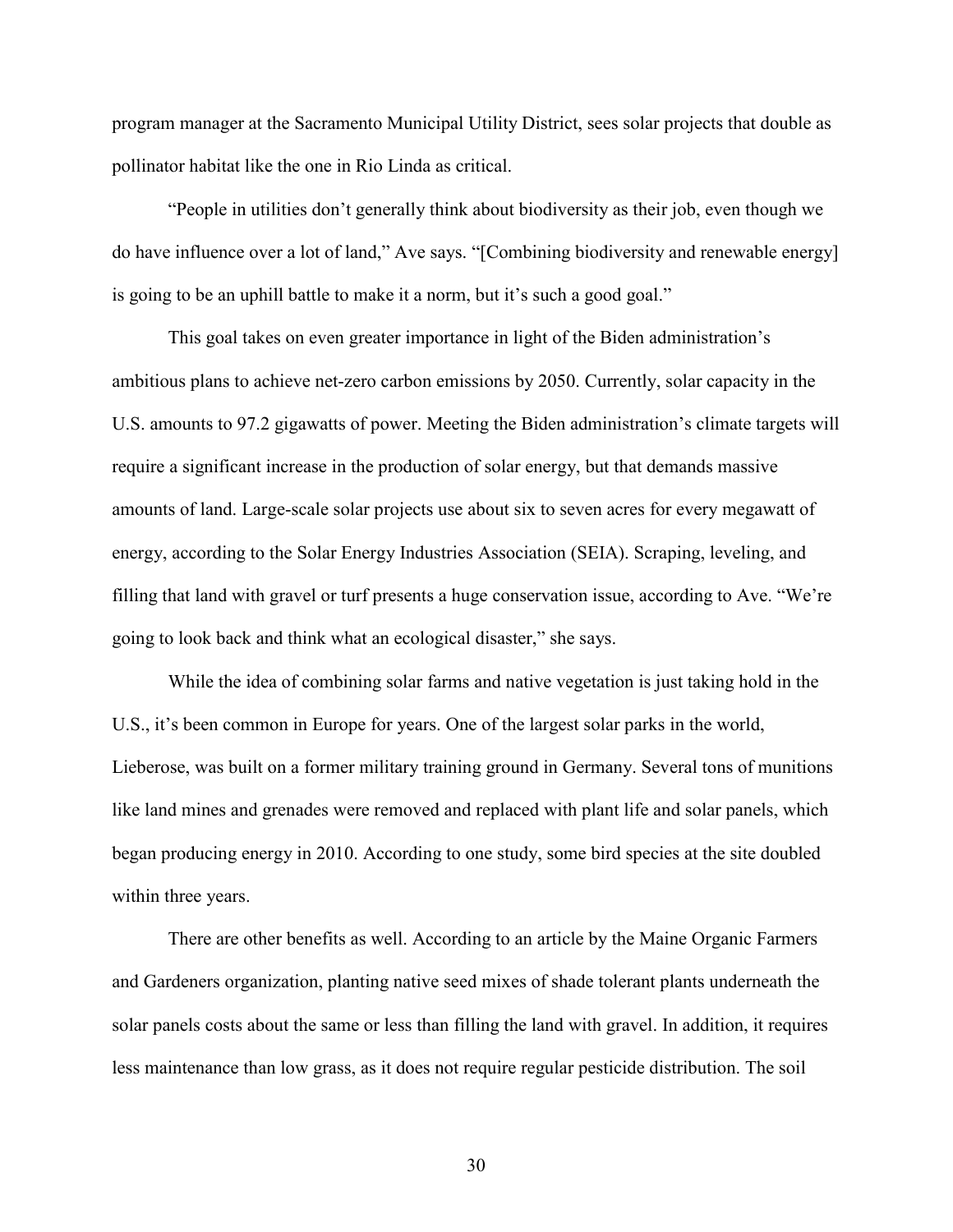beneath the solar panels will be rich in organic matter and pesticide-free and could even be used to grow crops like broccoli and cabbage, which can handle shade. An added benefit is that the soil will capture and store atmospheric carbon dioxide, which contributes to the ultimate goal of reducing global climate change.

Lee Walston and his colleagues at Argonne National Laboratory examined the potential financial benefit of planting pollinator habitats beneath solar panels on solar farms across the United States. In a 2018 study published in Environmental Science and Technology, the researchers mapped out areas where solar energy facilities and pollinator-dependent cropland overlap. They estimated that if solar energy and pollinator conservation were combined in these locations,  $3,500 \text{ km}^2$  of agricultural land would fall within foraging distance of solar projects. That amounts to more than 650,000 football fields.

Building pollinator habitats near farmland would increase visits from pollinators, which the researchers hypothesized would result in increased crop production. Even if nearby pollinator habitats increased crop yield by a mere one percent in these areas—a conservative estimate, according to Walston—production could increase by millions of dollars in pollinator-dependent crops, such as soybeans and almonds.

The idea is slowly catching on. Six states in the Midwest and East Coast have adopted legislation that allows solar sites to be designated as pollinator friendly. "As more states adopt voluntary pollinator-friendly solar guidelines, we can expect solar plus pollinator to be the norm for most future solar facilities going forward," Walston says.

In California, which produced 22 percent of its electricity and powered nearly eight million homes using solar in 2019, the not-for-profit renewable electricity provider MCE announced last year that pollinator habitats are required for all of their new solar projects.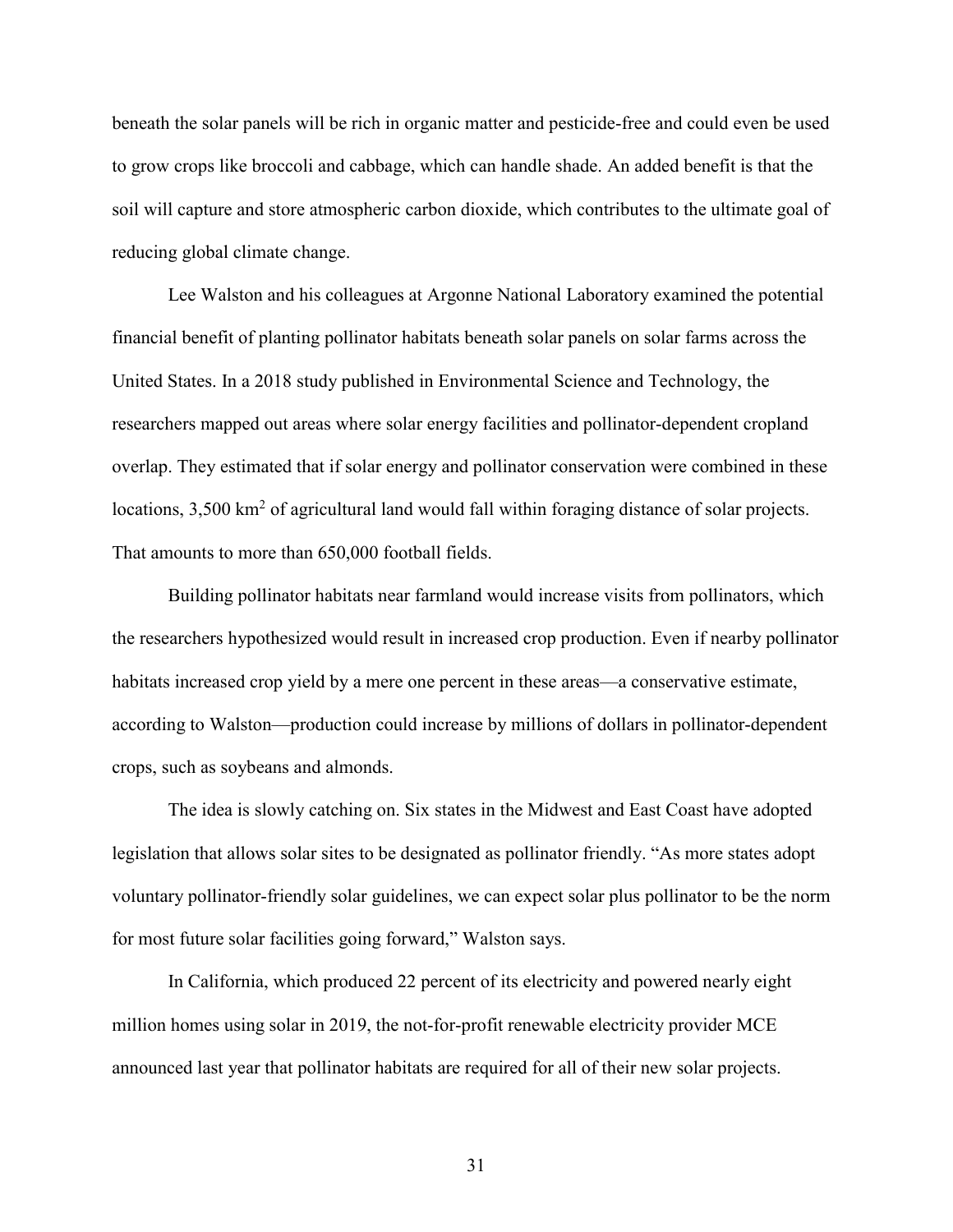Lightsource bp, the company behind the Rio Linda project, also has plans to incorporate vegetation into future solar farms.

Overall, thinking about the big picture is key when it comes to the environment, Ave suggests, and this means we have to work together. "Humans—we've got to stop doing just one thing at a time. It's not enough to do just renewable electricity. That's great, and it's better than fossil fuels, but we have to start focusing on repairing the damage we've done."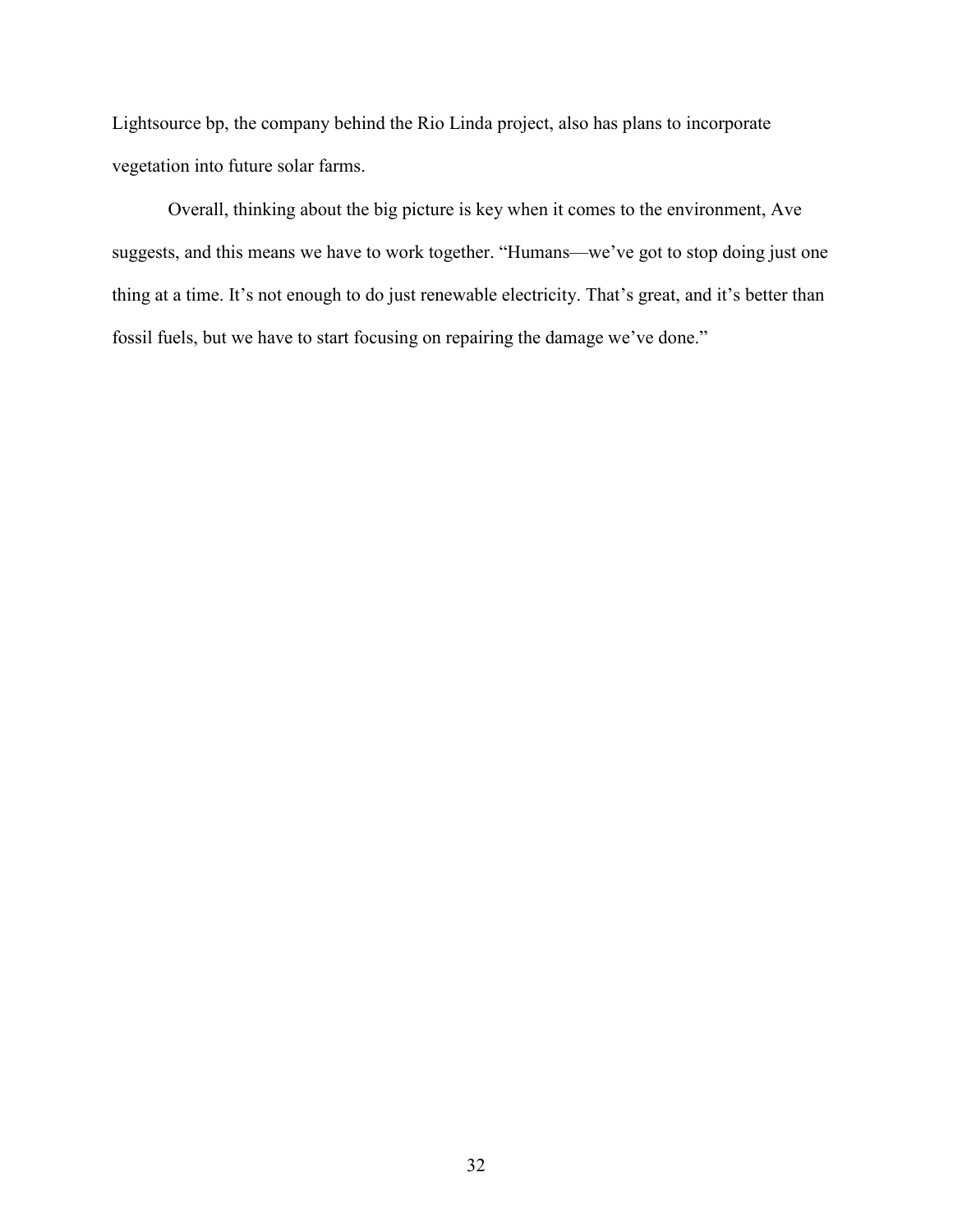## Pandemic Lockdowns Did Cut Air Pollution—but With a Catch

#### *Published on wired.com*

<span id="page-35-0"></span>Last April, as people around the world sheltered in place against the COVID-19 pandemic, *The Indian Express* newspaper published a photo shot by a forest ranger of the slightly hazy deep blue sky above Uttar Pradesh, the most populous state in Northern India. Above a garden trellis, the angular, white peaks of the Himalayan mountains were visible on the horizon like stiff whipped meringue. Pawan Gupta, a senior scientist with the Universities Space Research Association at NASA Marshall Space Flight Center, says that friends and family in India told him that the peaks had not been this visible for decades. The reason is simple: Before the pandemic lockdowns, the air was filled with smog.

Gupta studies air pollution in India, and like many other scientists, he's been studying how the lockdowns have decreased emissions above urban areas. "This is a natural experiment for a lot of us," Gupta says. A natural experiment that proved one thing above all—air quality can improve, and rather quickly, too.

In a study published this March in *Sustainable Cities and Society*, Gupta and his colleagues focused on three months—March to May 2020—when travel, construction, and industry outside of medical facilities were restricted. They compared air pollution metrics over six metropolises—Bengaluru, Chennai, Delhi, Kolkata, Mumbai, and Pune—to the same period during three previous years. Using satellite imaging, they found a 42 to 60 percent reduction in particulate matter and a 46 to 61 percent decrease in nitrogen dioxide (NO2), a potentially toxic air pollutant.

Particulate matter, the scientific term for soot, includes soil, dust, smoke, and allergens. Very tiny particles can make their way into the lungs and bloodstream, making bronchitis worse,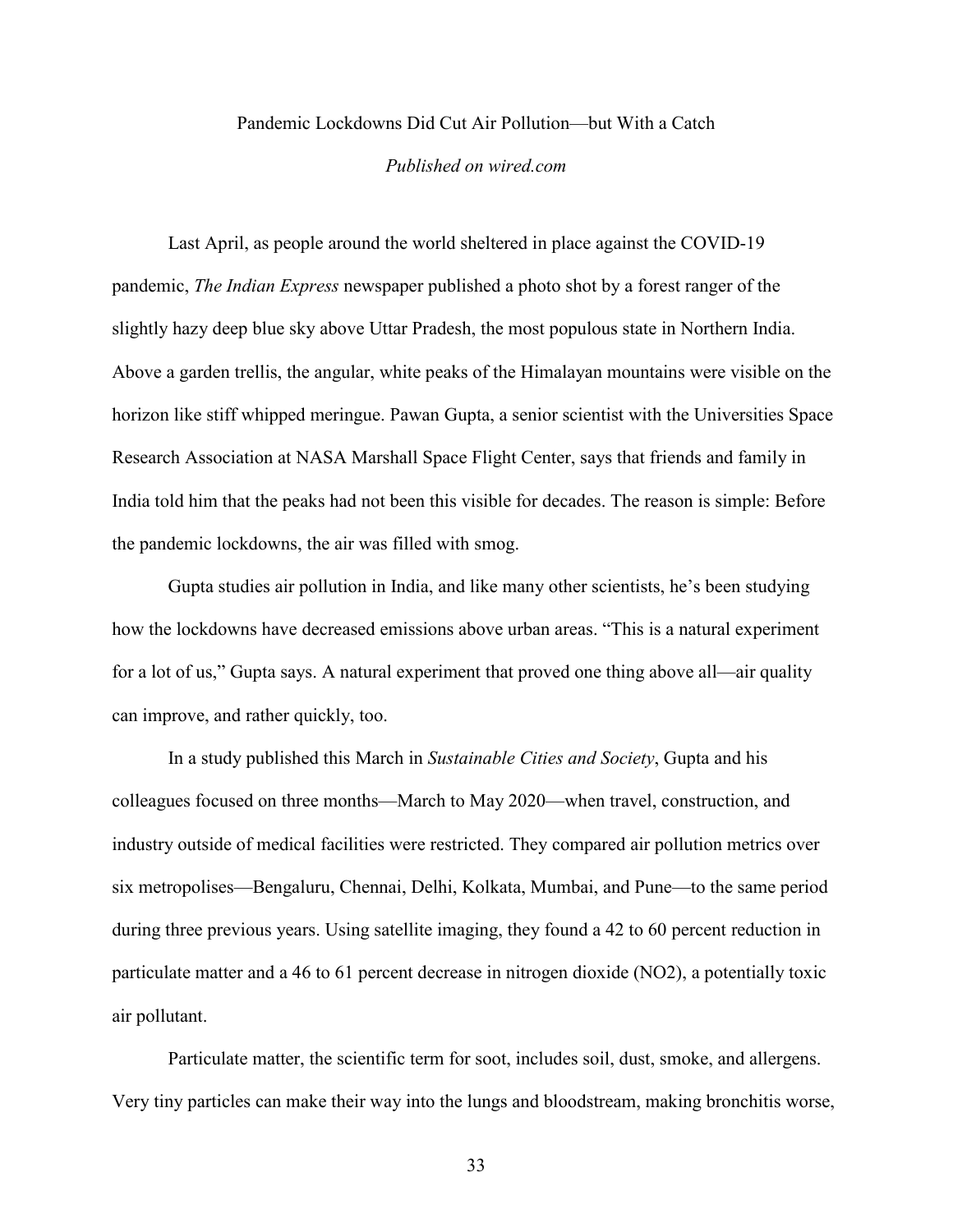causing heart attacks, and even hastening death. NO2 is produced by fossil fuel combustion and can worsen asthma and increase the possibility of respiratory infections.

Gupta's colleague, Christoph Keller, a senior scientist at the same research association within NASA, has been keeping an eye on urban air pollution as well. For Keller's own study, published in *Atmospheric Chemistry and Physics* this March, he created a computer model baseline for what global NO2 emissions would have been in 2020 without any lockdowns. Then he used surface measurements to track actual emissions in cities across the globe, including Melbourne, Taipei, and Rio de Janeiro. His results showed a worldwide NO2 drop of nearly 20 percent, and 50 of the 61 analyzed cities showed reductions between 20 and 50 percent. Notably, Wuhan, China, showed a 60 percent reduction; for New York City, it was 45 percent.

"One of the lessons we can learn from the pandemic is that there is still a big potential to lower NO2 concentrations," says Keller. "What we clearly see in urban environments is there's still a lot of NO2 that is man-made that we can really reduce by quite a bit."

Other recent studies have echoed the same results. Marco Carnevale Miino, a doctoral candidate in engineering at the University of Pavia in Italy, examined NO2 concentrations in three European cities. He found that it was down 80.8 percent in London, 79.8 percent in Paris, and 42.4 percent in Milan between last March and May, correlating with the traffic drop-off caused by travel restrictions. In Santiago, Chile, researchers studied urban air pollution during those same three months and compared them to the same period during the previous three years. They also found that average concentrations of particulate matter and NO2 decreased. In Portugal, researchers found that NO2 fell by 41 percent and particulate matter by 18 percent during the March-to-May period compared to the past five years. Researchers in the United Kingdom studied NO2 data from January 2020 to June 2020, and again found that the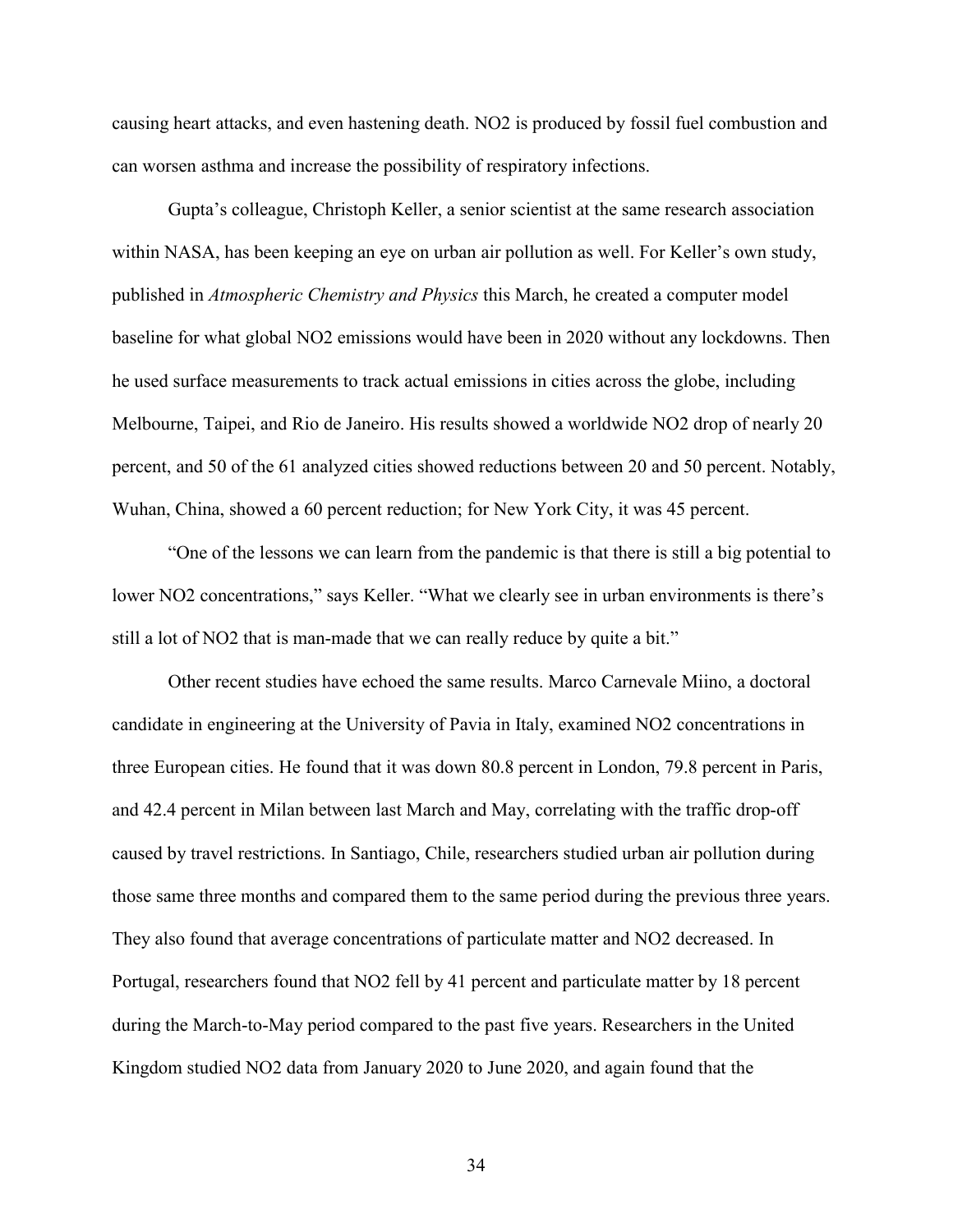concentrations declined anywhere from 32 to 50 percent during lockdown and gradually increased upon the return of road traffic.

For the researchers, these results are a mixed bag. They show that air pollution is shortlived and dissipates once people reduce traffic and industry, which is good news. "If we make decisions based on science and informed by data, then this experiment shows that cleaner air for all is achievable," says Gupta.

But they also show that emissions rebounded as COVID-19 restrictions loosened. Keller points out that China, the first country to engage in lockdown, saw reductions the soonest. Europe and the United States saw drops a little later in 2020. When activity in China returned to normal, so did the levels of NO2. The U.S. saw a gradual return; notably, increases in online shopping drove up delivery vehicle traffic. As of March 2021, many places in Europe were still 10 to 20 percent below their expected baseline, Keller says.

To the scientists, it suggests that pandemic-length reductions weren't enough. Even during lockdown, Miino points out, on several days the NO2 levels still exceeded what is considered safe in Europe. He recommends rethinking our reliance on cars that run on fossil fuels, which are the main source of pollution in urban centers. Gupta similarly recommends reducing emissions by using fuel efficient cars, including hybrid vehicles, as well as controlling crop burning in India and reducing factory emissions. "It's not going to go away by itself. You have to stop the pollution at the source," he says.

Environmental advocates have similar concerns. "It is both scientifically and politically promising that we'll see policy to improve air quality in the near future," says Gretchen Goldman, the research director for the Center for Science and Democracy at the Union of Concerned Scientists. She points out that acute health effects, like hospitalizations due to asthma,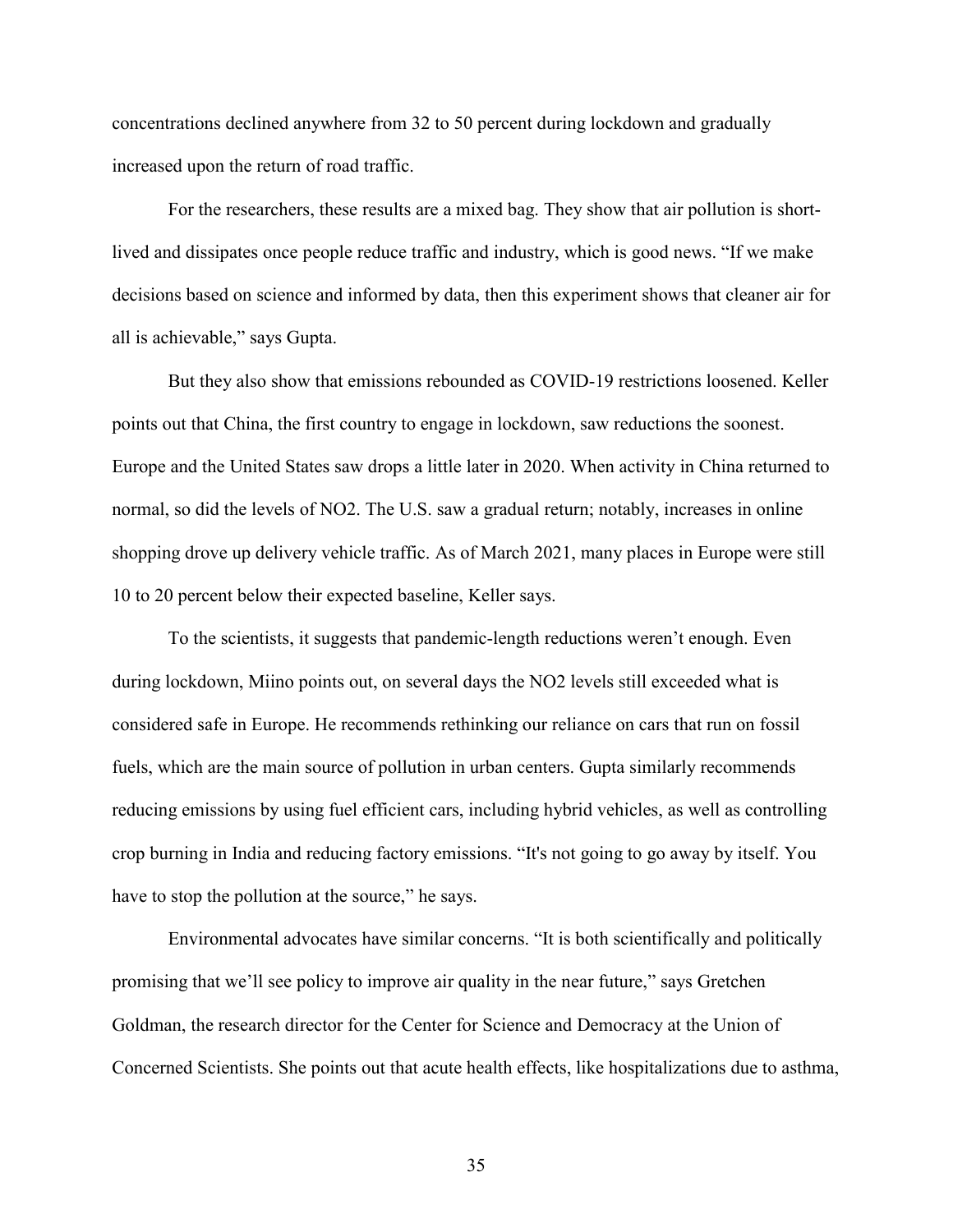would decrease if we cleaned up the air. But some of pollution's long-term effects can't be reversed. Chronic exposure over years or decades can cause health problems, including respiratory and cardiac disease. "That, you can't undo," Goldman says.

Cyndhia Ramatchandirane, a staff scientist at Earthjustice, a nonprofit that does environmental litigation, sees another reason to be skeptical. "If you look at the big picture, all over the world we drove a lot less, we flew a lot less. So, from that standpoint, yes, emissions associated with those activities did reduce at different times in different places of the world," she says. "But other kinds of emissions did not." Due to the loosening of environmental regulation under the Trump administration, some U.S. factories were able to emit more pollutants than previously allowed. Extreme weather, like the winter storm in Texas, also took an environmental toll; every time a petrochemical plant shuts down and starts back up, it produces more emissions than normal.

"The pandemic slowed some things down, but business as usual is still kind of happening. Facilities are still operating," Ramatchandirane adds. "Many communities, especially communities of color and low-income communities, continued to be impacted by emissions from fossil fuels and petrochemical facilities."

The pandemic lockdowns provided a "natural experiment" for environmental researchers. However, they did not come without their own economic toll. People lost their jobs, income, and businesses. Trillions of dollars were spent by governments to keep people afloat. Shutting down so rapidly is not economically sustainable. But perhaps shifting to more remote work, scaling up renewable energy like wind and solar power, and embracing electric vehicles over time can produce cleaner air, without the economic cost.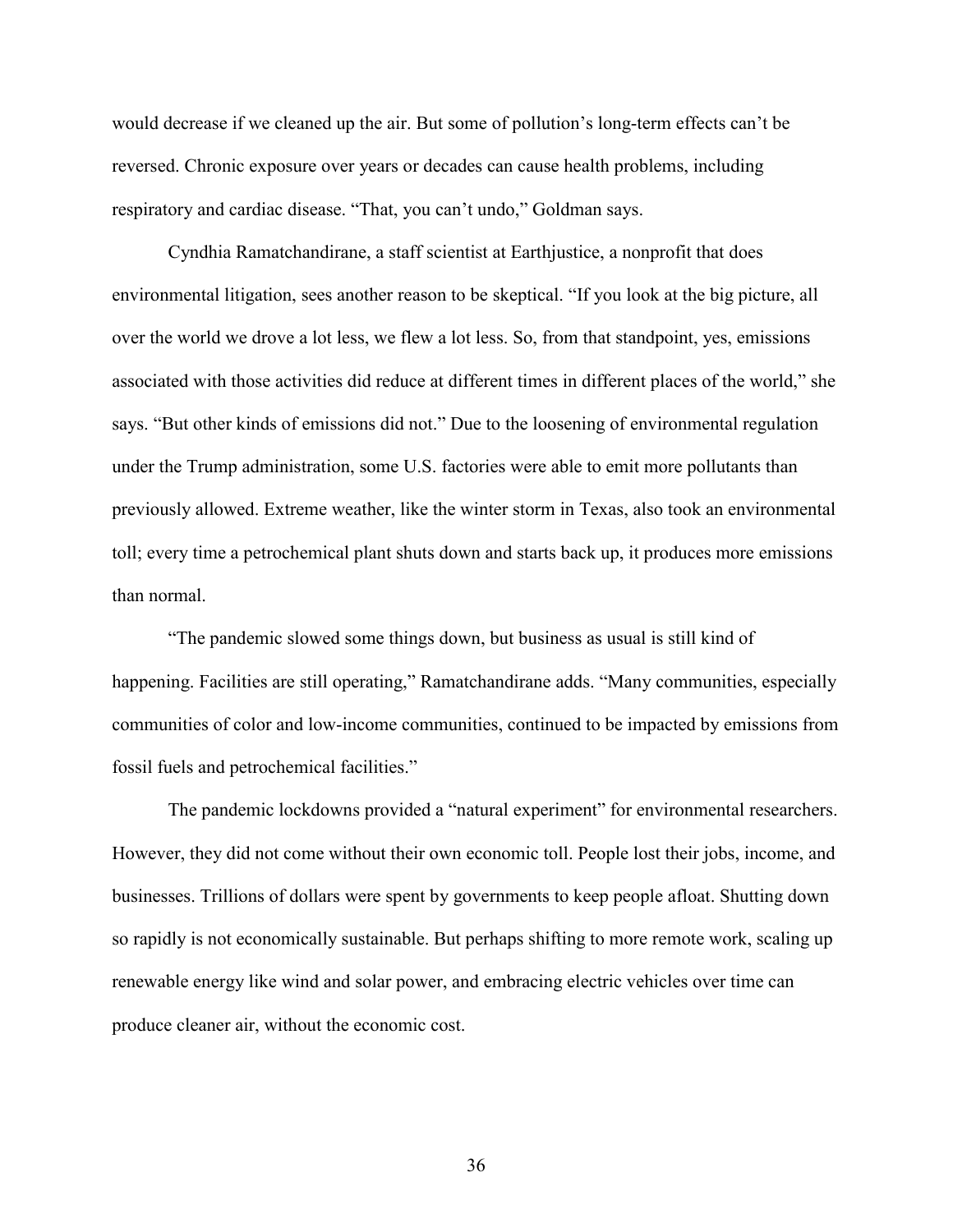Steve Hanke, a professor of applied economics at Johns Hopkins University, did not think the economic cost of the pandemic lockdowns justified even the public health benefits, let alone the subsequent environmental ones. When I asked him about the lockdowns' impact on air pollution, he replied, "The benefits, a reduced level of carbon dioxide, had a very short life, while the economic costs are permanent."

Karen Clay, professor of economics and public policy at Carnegie Mellon University, studies topics like mortality due to unclean air. Like all economists, Clay also looks at the costbenefit analysis. Although keeping fossil fuels might save jobs, "the jobs don't come for free," she says. The tradeoff is loss of life. "The improvements don't come for free either," she continues, asking questions like, what is the cost per life saved? Clay advocates for environmental regulations to return at least to the level prior to the Trump administration. She's hopeful that with the support of the Biden administration, it might be easier to make things happen.

Lockdowns were hard for many, but there is still a reason to be hopeful. Almost a year ago, when *The Indian Express* shared the image of the Himalaya mountaintops on Twitter, people responded with comments marveling at the natural wonder. One person tweeted: "Please enjoy the beauty." "So mesmerizing," wrote another. One more posted: "I hope now people will appreciate what they were missing earlier."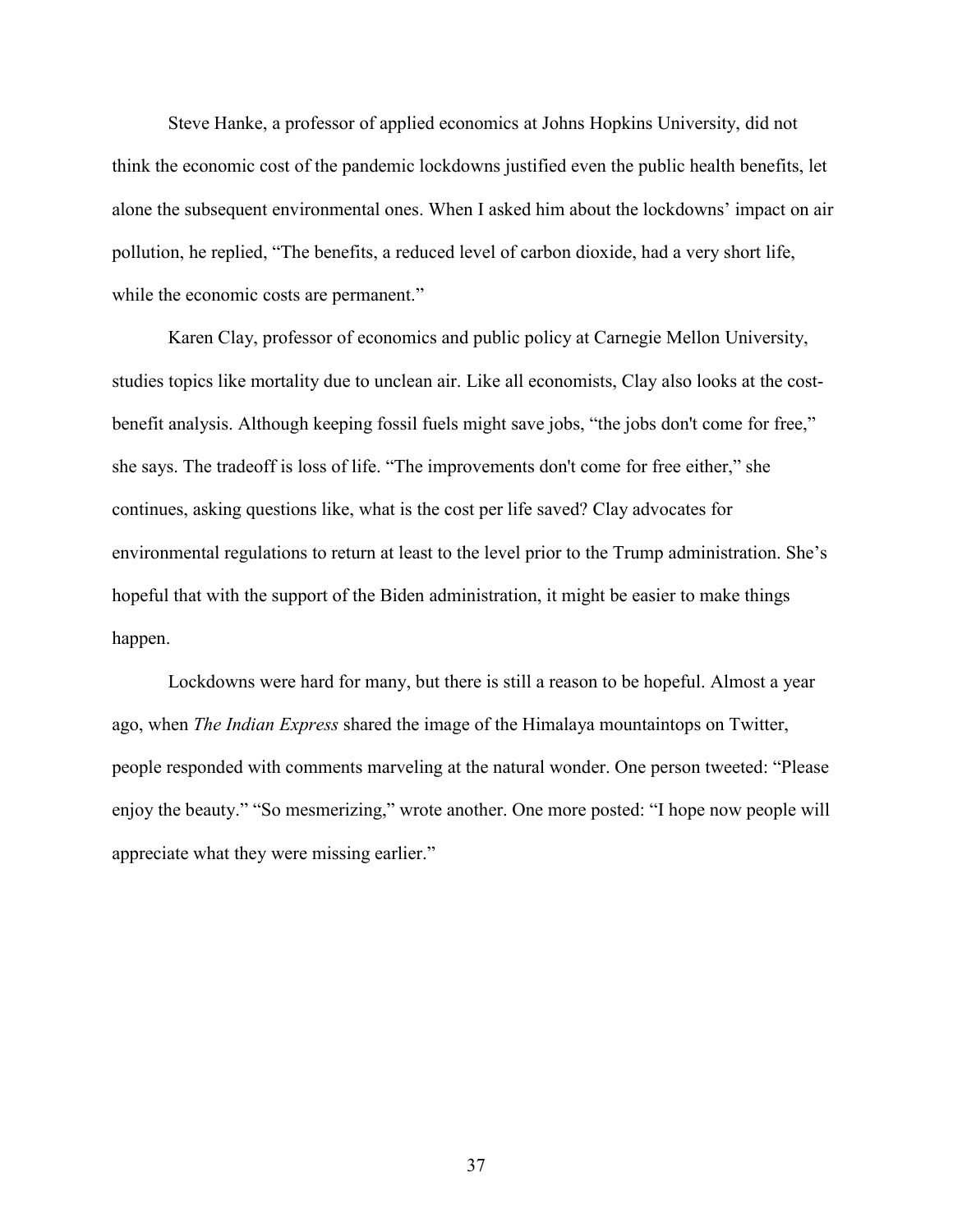## Catching Wind

#### *Published in Discover Magazine's May/June 2022 issue.*

<span id="page-40-0"></span>Capturing offshore wind in the U.S. has long been an uphill battle, with various stumbling blocks in the terrain. Objections from fisheries, skepticism from conservationists, and tenuous support from some in the tourism industry have all stalled development in the past decade, not to mention homeowners like the Kennedys and Kochs who objected to losing their view. That is, until May of 2021, when the U.S. Department of the Interior approved construction of a sprawling wind facility several miles off the coast of Martha's Vineyard. The project marks the first large-scale offshore wind undertaking in the U.S. and includes 62 turbines that will power more than 400,000 homes and businesses. But it almost didn't happen.

Under the Trump administration, the project's approval process halted, while broader national momentum behind alternative energy solutions slowed. The country's only other offshore wind facility, with just five turbines spinning off the coast of Rhode Island since 2016, looked like it would not have any company for years. That site, Block Island Wind Farm, produces 30 megawatts, or enough energy to power up to 17,000 homes. After President Joe Biden took office, however, he promised a 1,000-fold increase in offshore wind energy production in the U.S. by 2030. Approving the ambitious Vineyard Wind project marks the first big step.

The 800-megawatt Vineyard Wind farm is planned to complete construction and start delivering power by 2023. Other states on the East Coast like New Jersey are ramping up, too. As of summer 2021, the Atlantic Coast had 17 project proposals. Biden opened the West Coast to proposals in May 2021, despite prior resistance from the Department of Defense, which uses the area for testing and training in the Navy and Air Force. Industry leaders are also exploring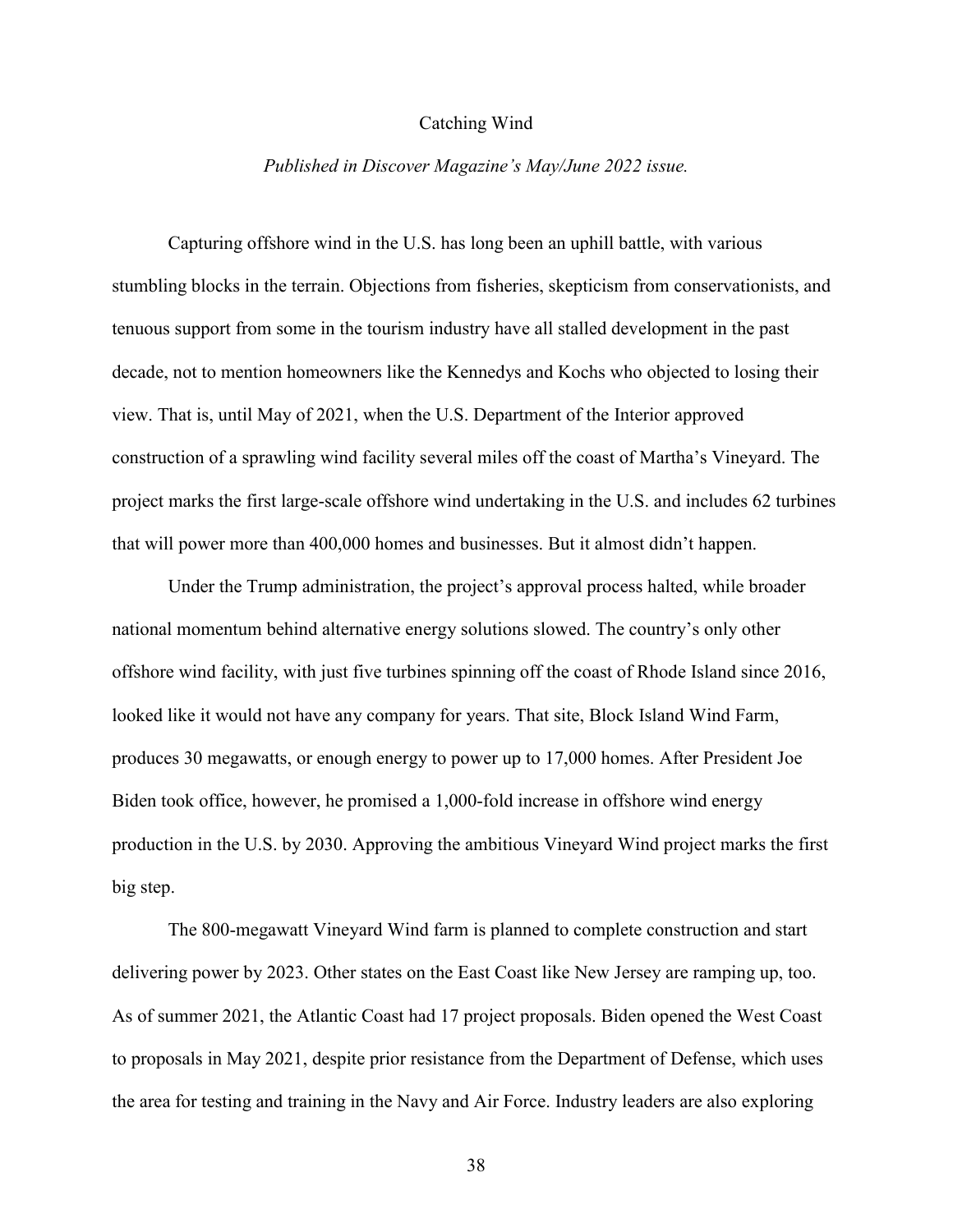leasing in the Gulf of Mexico region. In October 2021, the Biden administration announced plans to consider virtually the entire U.S. coastline for offshore wind.

Hitting the 2030 goal will create approximately 80,000 jobs in the U.S. and offset 86 million tons of carbon dioxide, according to Amanda Lefton, director of the Bureau of Ocean Energy Management. "Transitioning to a clean energy future is going to be crucial," Lefton says. Offshore wind, it seems, is finally poised as a meaningful piece of the alternative energy puzzle in the U.S.

## Leveraging History

With 70 percent of Earth covered by oceans, it makes sense to utilize a sliver of the sea for wind capacity. But that comes with substantial hurdles, as the past 30 years of offshore wind progress have proven. Seas are rough and unpredictable. The cost of installation can be staggering. Massive turbines require giant ships for transport. Today, advanced technology including blade efficiency and engineering, floating turbines, and even flying drones — place the transition to offshore wind within reach.

Over the past hundred years, interest in wind power has waxed and waned. It remained more costly than electricity generated with fossil fuels. The financial investments in the industry started picking up in 1970 when oil prices hit a high, which significantly stimulated the market. In the next couple of decades, Congress and many states passed laws that required companies and utilities to purchase a certain amount of power from renewable sources and provided a tax credit to businesses that used wind as an energy source.

While the U.S. stuck to land, Denmark became the first country to dip its turbines in the water 30 years ago. When you look at a map of the country's wind farms today, the sea looks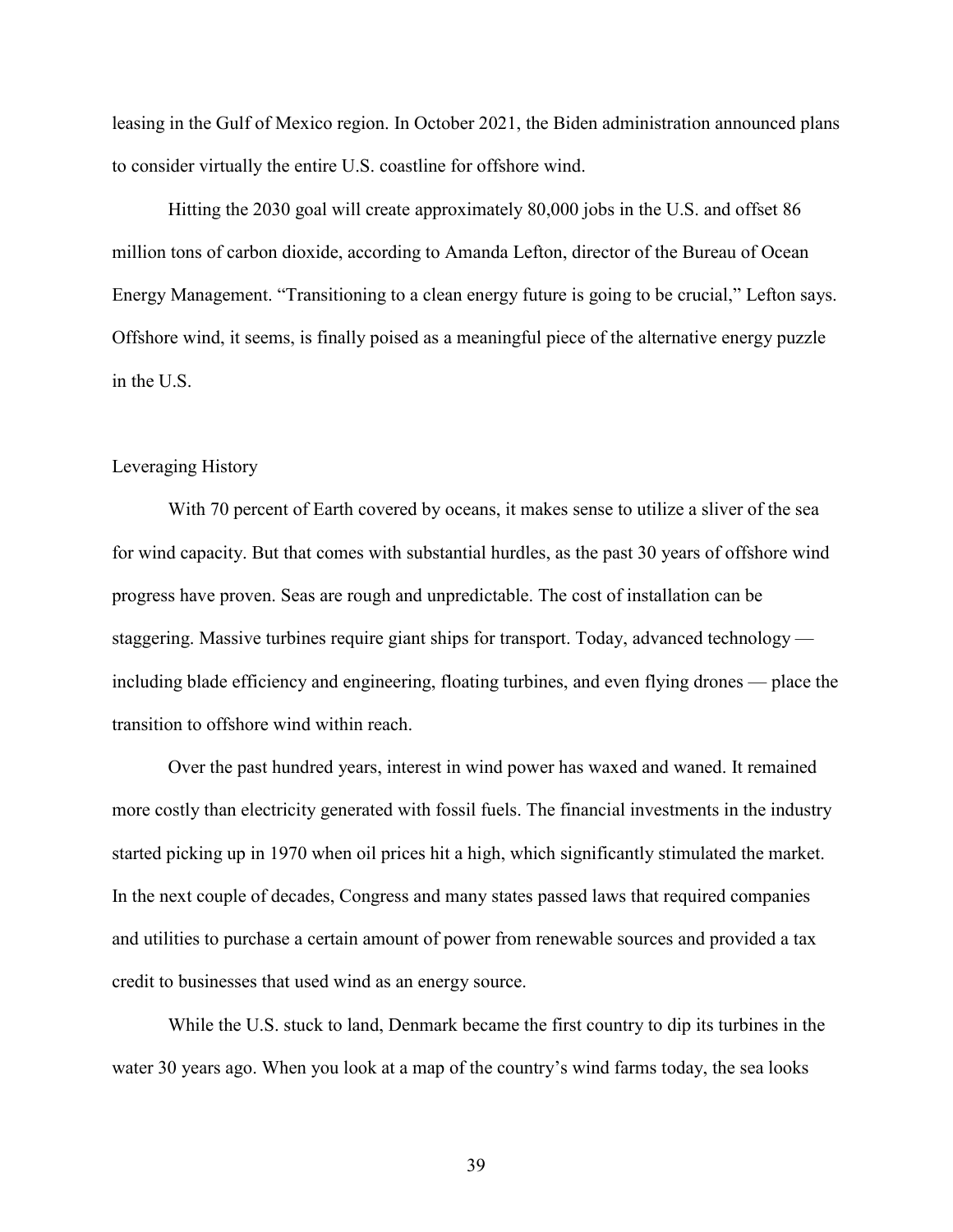like a loud geometric print, filled with color-coded designations of massive offshore wind facilities, many already in operation. The pilot project was up and running in 1991. Another 15 offshore farms have rolled out since then. Neighboring European countries, such as Germany and the Netherlands, have also invested in offshore wind since the early 2000s, the bulk of the work happening in the past decade. On a comparable map of the U.S., multiple proposed projects have popped up along the northeast coast in just the past year.

"The U.S. now is where Europe was 10 years ago," says George Xydis, an assistant professor at Aarhus University in the Center for Energy Technologies in Denmark.

As the U.S. now looks to the sea, this relatively late start poses some advantages, according to Xydis. Scientists have learned from the past three decades of work in Europe. They are equipped with elements like more advanced blades than ever before and the latest knowledge on how best to place 800-ton metal machines in the ocean.

#### The Advantages

As offshore wind developed in Europe, increasing concerns about conservation and biodiversity—the threats to plant and animal life because of wind projects — pushed engineers to build larger offshore turbines. If each individual machine were larger, it would produce more power, and less-expansive sites — thus less disruption to plants and animals — would be required. Today, a larger offshore wind turbine can produce five times the power of an average onshore turbine.

Additionally, at some point, engineers will need to replace blades and entire wind turbines and dumping the gargantuan metal objects into landfills isn't exactly sustainable. Denmark-based Ørsted, which is the biggest offshore wind developer in the world, announced in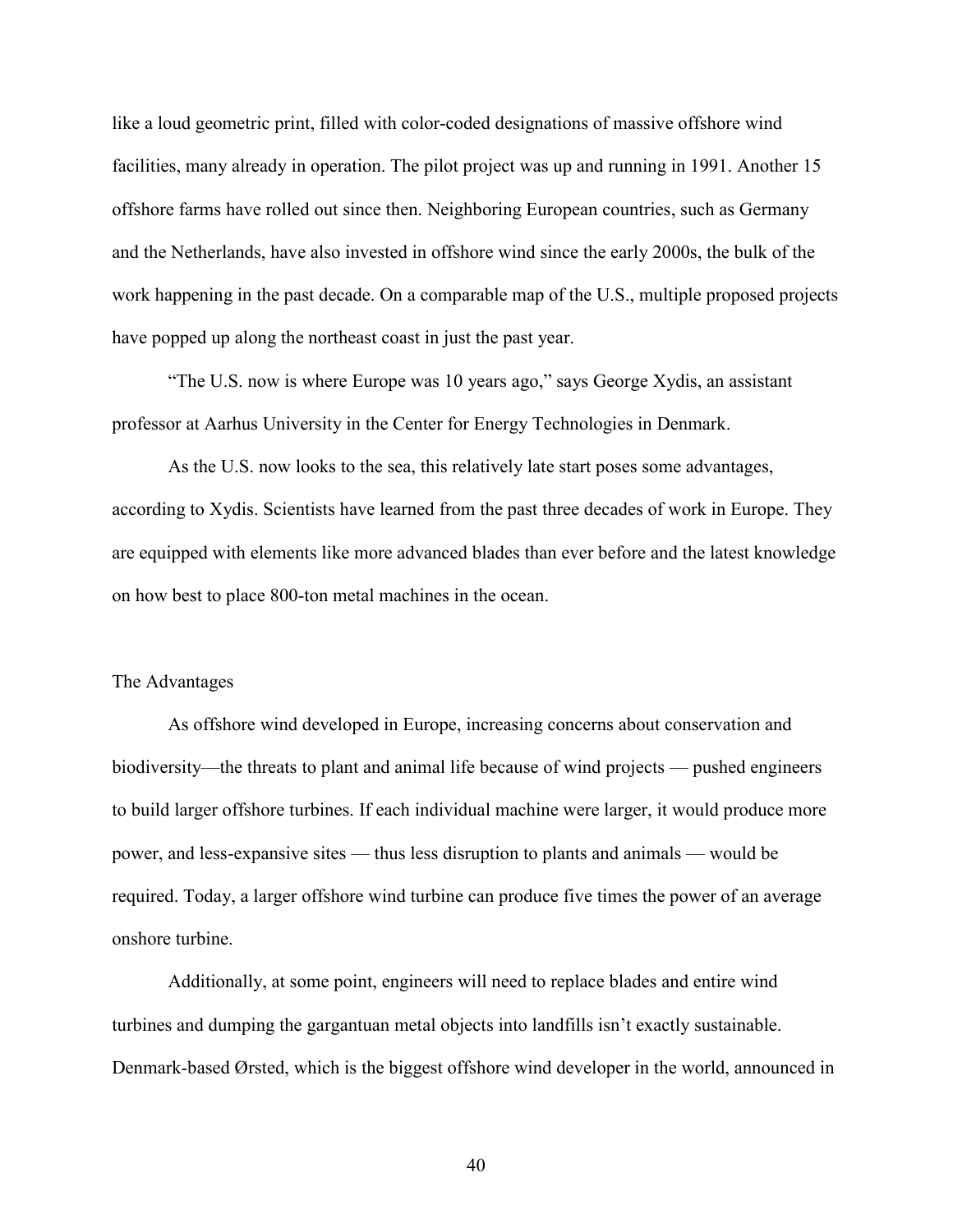2021 that it would recycle or reuse all decommissioned wind turbines going forward. Materials like thermoplastic resins can melt down and be repurposed.

In terms of the environmental and social impact, offshore wind is actually easier to develop than land-bound projects, according to Xydis, an engineer by trade who also holds an adjunct position at Johns Hopkins University. While completing his Ph.D., Xydis worked in the energy industry. "There are more constraints with onshore wind," he says.

Primarily, onshore wind requires a massive slice of land. Beyond that, developers need to avoid harming the birds and mammals that already inhabit the land and air the farm will occupy. Finally, people who live nearby need to tolerate the constant whirring noise the windmills generate as well as a shadow that consistently comes and goes as the turbines turn. (Just Google "shadow flicker" for a glimpse of the controversy.)

The U.S. is well on its way to adopting wind power more widely. In 2008, the U.S. Department of Energy declared a goal of achieving 20 percent of all electricity generated to come from wind energy by 2030. As of 2020, the country was at 8.4 percent, with nearly 100 percent of that coming from landbound systems.

Onshore wind and solar power generation costs can now compete with fossil fuels. Offshore wind costs will likely drop in the future as well, according to a July 2020 study published in the journal *Energy*. The study predicts that Europe will move toward developing offshore wind farther from shore, where the wind gusts at higher speeds and generates more power, thus providing more return on investment. Developers will see profit more quickly, and the price of renewables will drop for the communities nearby.

Inspections have also seen technological advancement. Huge spinning blades pose dangers to people who inspect the blades. Nearthlab, a South Korean company, touts their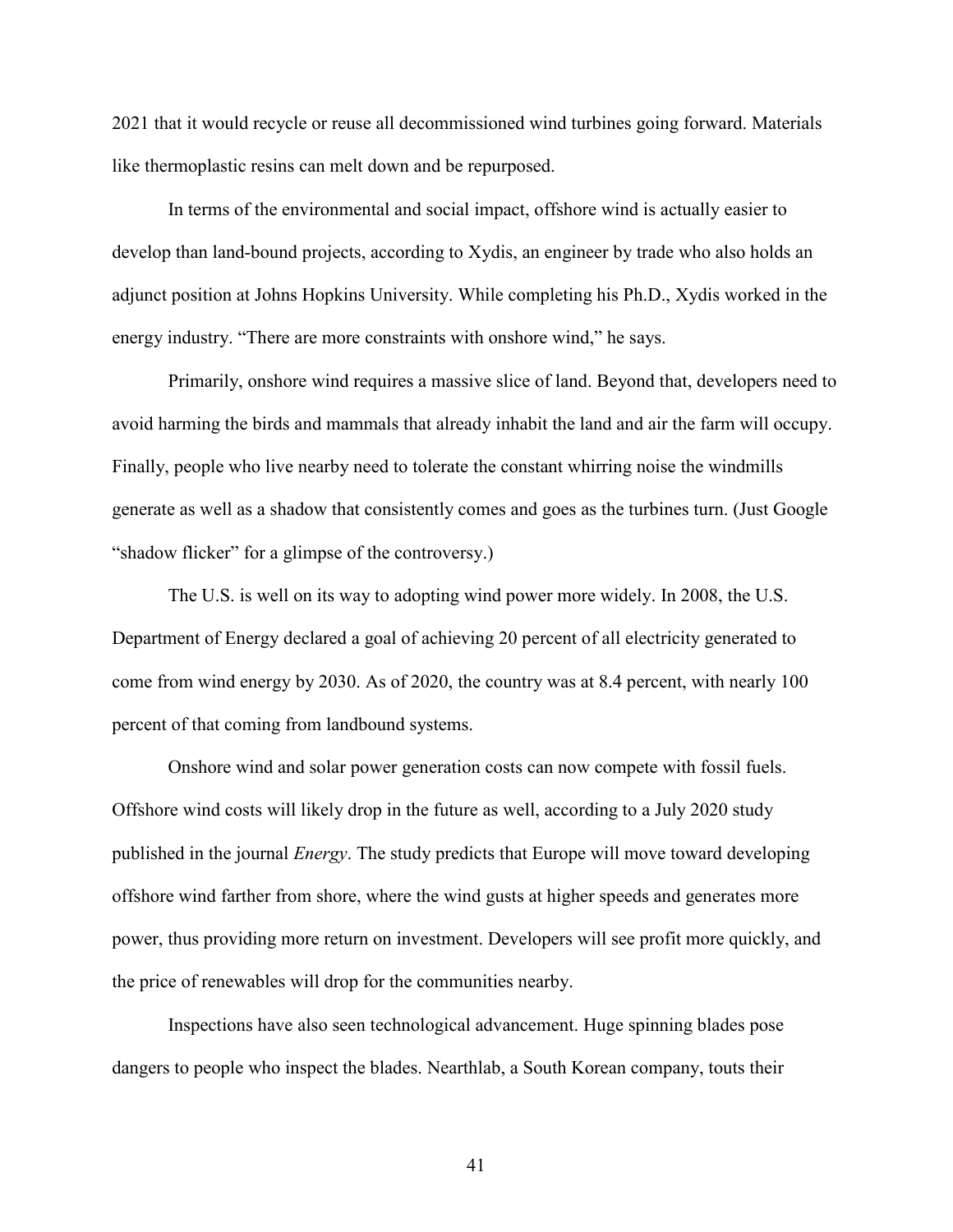autonomous drone technology as a safer, more efficient way to perform inspections. In the same way it has implications for onshore wind, it helps developers solve the safety inspection problem with offshore wind too.

#### The Downside

With the many reasons to expand into the oceans, there are some people who have reasons to stall the progress of offshore wind in the U.S. Along with objections from the fishing industry, the U.S. military has also resisted relinquishing sea space to the energy sector. According to a 2021 NPR article, the Navy released a map in 2017 putting areas of the Pacific Ocean off limits to offshore wind. It took three years of negotiations before a compromise was reached. Because of these necessary negotiations, the approval process for wind projects can drag on for several years, which includes weighing the impact on the environment, recreational activities, and tourism.

Niels Erik Clausen, associate professor at Technical University of Denmark in the department of wind energy, says constraints still exist with offshore wind after decades of progress — they are just different than those onshore. Besides the enormous economic costs of such projects, construction noise, for example, may disturb marine mammals like whales, dolphins, and seals. Seabirds potentially won't return to the area, which can harm the marine ecosystem. Back in 2014, in fact, an offshore array in the U.K. was cancelled after a decade of work on the project because of uncertainty about the survival of the red-throated diver, a protected seabird.

On the other hand, these projects pose some potential benefits to sea life. "If you've been snorkeling, you'll find there's a lot of marine life around shipwrecks. The same is true with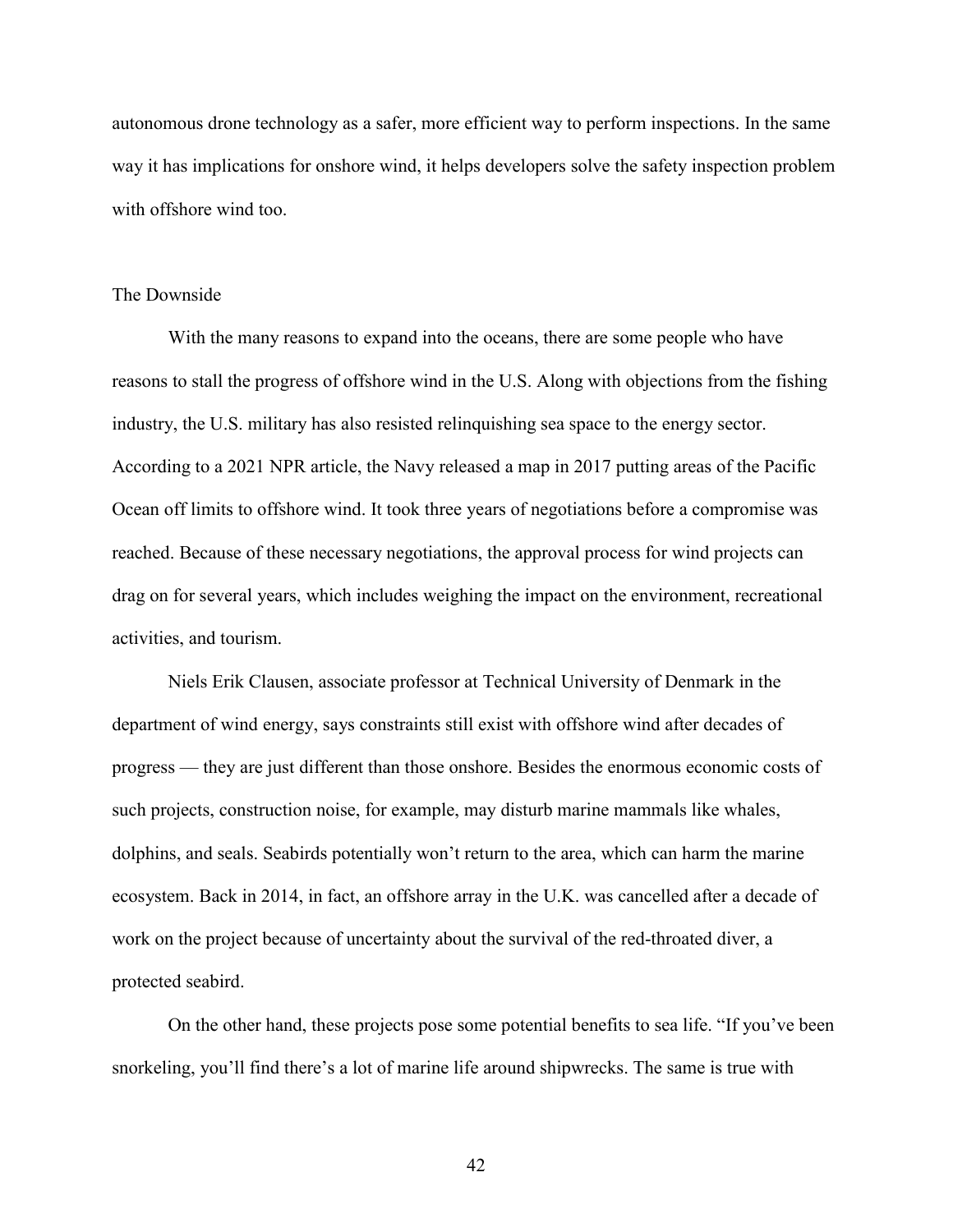offshore wind," Clausen says. Some argue that the turbines can serve as artificial reefs. Others claim the ecosystem benefits because the turbines make it more difficult to fish. For this reason, the fishing industry worries that their livelihoods will be affected by fishing restrictions.

U.S. Bureau of Ocean Energy Management (BOEM) researchers still puzzle over how turbines in oceans affect birds and fish. They recently started trying to assess the impact through the Realtime Opportunity for Development Environmental Observations project, which conducted research when the foundation work began on Block Island in 2015. The researchers will report on other offshore wind projects as operations begin in the next several years. So far, they've found that during the noisy pile-driving phase of construction, the abundance of winter flounder decreased. However, other kinds of flatfish were not significantly impacted. The researchers also noted that almost immediately, mussels, sea stars and anemones began covering the submerged turbines. Overall, future study in this area may benefit the industry by providing data to justify construction and to illuminate how it impacts marine life.

If determining the ecological cost proves difficult, pinpointing the economic cost is perhaps more so: "Calculating this is super complex," Xydis says. Factors to consider include wind speed (because higher winds generate more power), financing schemes, and capital costs for structure foundations and the cables, often buried beneath the seafloor. In an area with very high wind speeds, it may take just under 10 years to pay off the investment. But, Xydis says, it can range from roughly five to 15 years to reach profitability.

#### Looking Ahead

Although some people have legitimate reasons to object to placing metal machines in the ocean, the shift to offshore wind is happening with the support of the Biden administration. As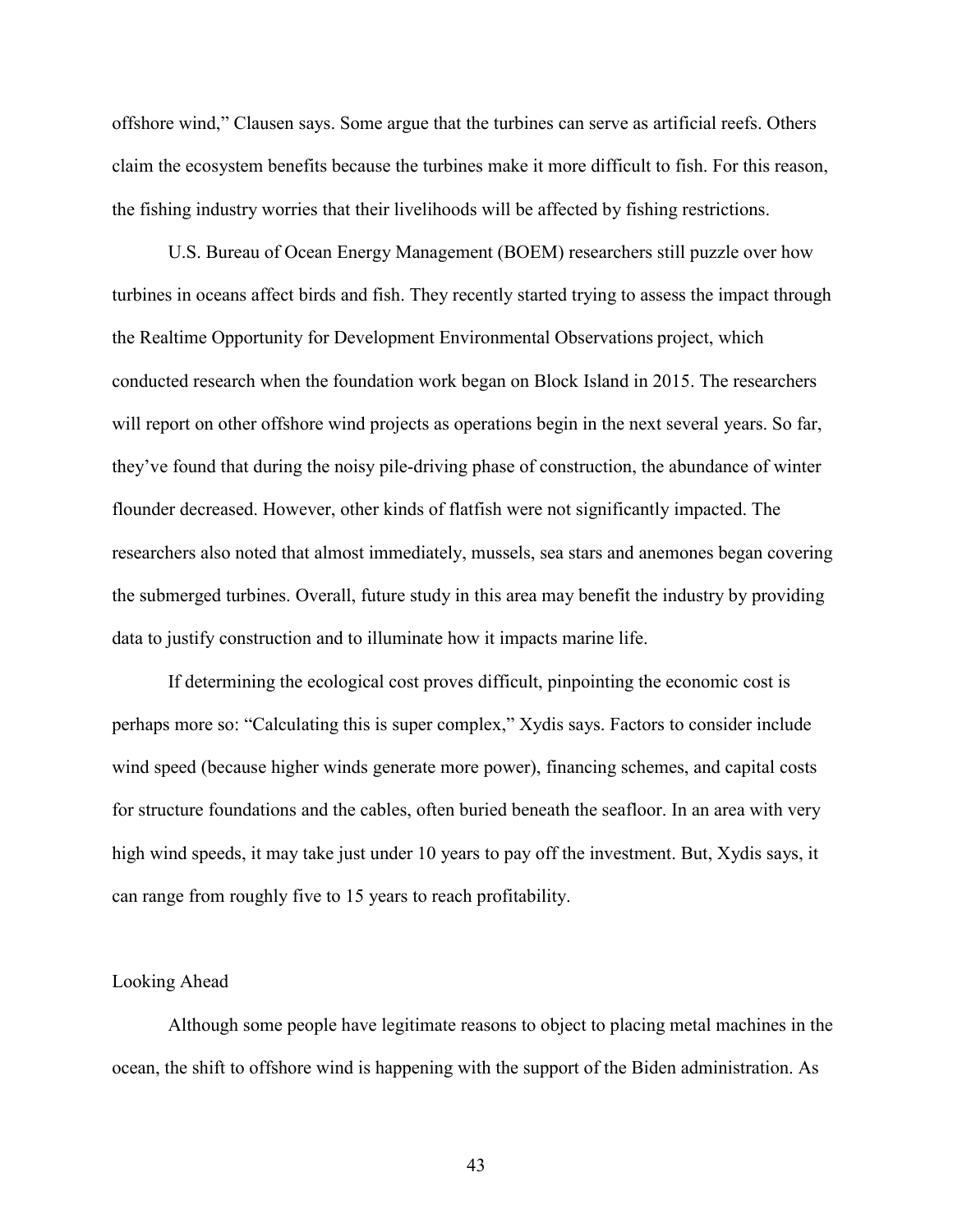time passes, wind technology will only keep advancing, says Walt Musial, the offshore wind principal engineer at the National Renewable Energy Laboratory (NREL), a federally funded research center. The machine height and blade size have only increased and become more efficient at capturing energy — since 1998, for example, the swept area of the blades has increased by 570 percent.

The next phase of offshore wind, Musial says, touches on a different area: floating wind turbines. This opens access to deeper waters and potentially reduces development costs by avoiding fixed-bottom foundations. At NREL, Musial works on harmonizing hydrodynamics and aerodynamics to facilitate these more advanced wind farms. Although the floating industry is younger, Musial says it holds a promising future. Most European offshore wind developments as well as many planned for Asia have floating potential. "The pipeline for floating is growing exponentially," Musial says.

Still, countries need to step it up to meet the sustainable development goals put forth by the International Energy Agency (IEA), a Paris-based intergovernmental organization. The IEA found that offshore wind generation must grow: Non-European countries must adopt the same advancements in the wind sector that Europe has over the past decade. Although some financial incentives exist in the form of government tax credits, more can still be done to incentivize businesses to use renewable energy, like developing binding financial agreements.

Pushback is still inevitable. To get ahead of resistance from the fishing industry, Vineyard Wind has hired a fisheries representative to work on their team. Commercial fishers may still raise objections to the Vineyard Wind project. But Lars Thaaning Pedersen, the CEO of the Vineyard Wind company, insisted that "the fishing industry and offshore wind can coexist" at a September 2021 press conference.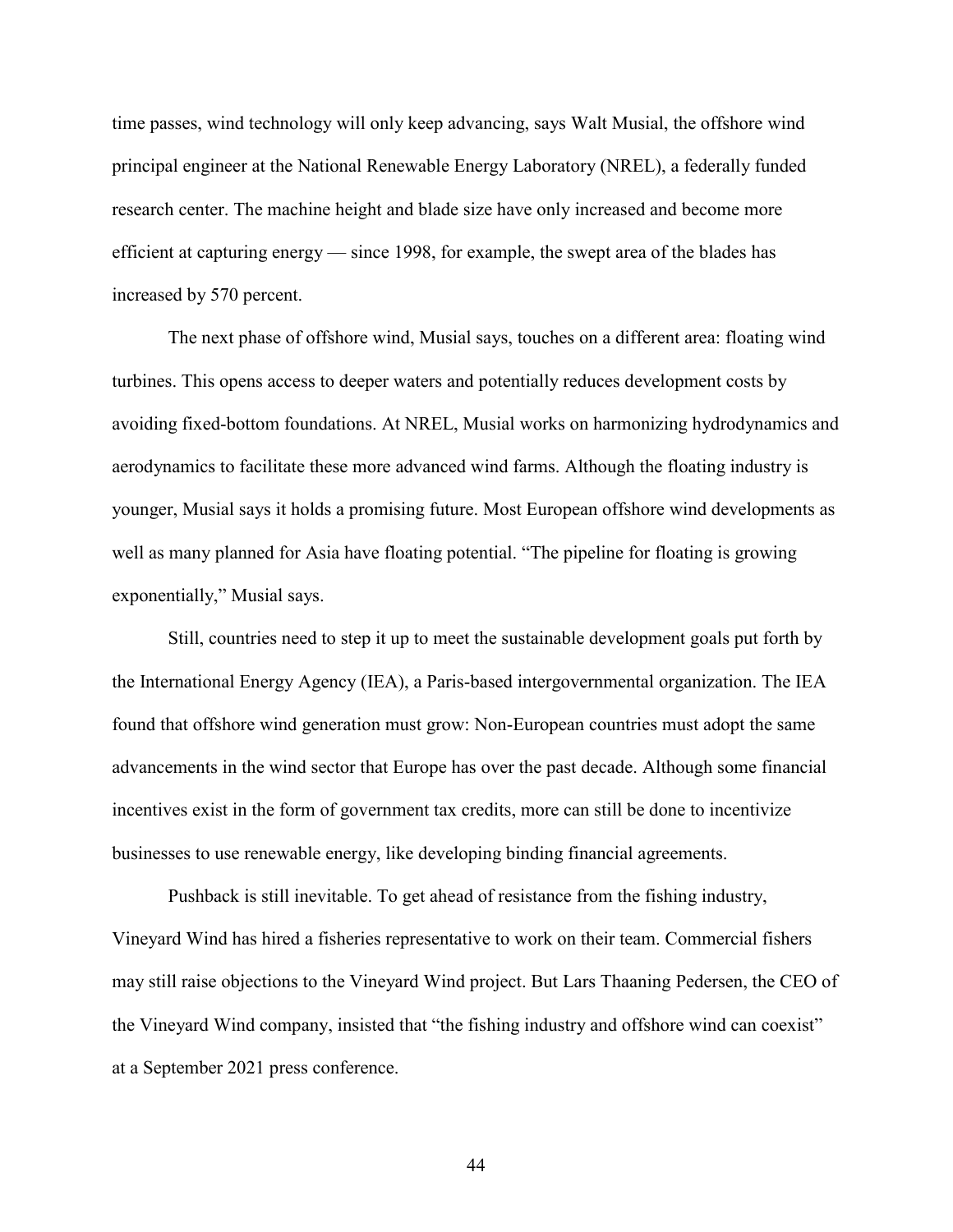The fishing industry might have reason to be concerned. The Port of New Bedford handles millions of pounds of seafood each year. They have a rich history of providing hundreds of millions of pounds to both the U.S. and other countries. I talked to Kate Will, a 25-year-old paralegal who hopes that there will be a shift from historically celebrating fishing and whaling to the new offshore wind industry. Will enrolled in two classes to prepare for a career in offshore wind. "I think this will have a huge impact on the community," Will says.

And Denmark, the global leader in the industry, is not slowing down. In June 2021, Ørsted announced that it would invest more than \$57 billion in renewables by 2027, about 80 percent of that going to offshore wind and hydrogen projects. The Danish government also greenlit plans to build an artificial island as a hub for hundreds of offshore wind turbines enough to power 10 million households — complete with a hotel to house staff. The first phase alone, scheduled for completion around 2033, will be the size of 18 soccer pitches. The scale sets an ambitious precedent for the U.S. and other countries.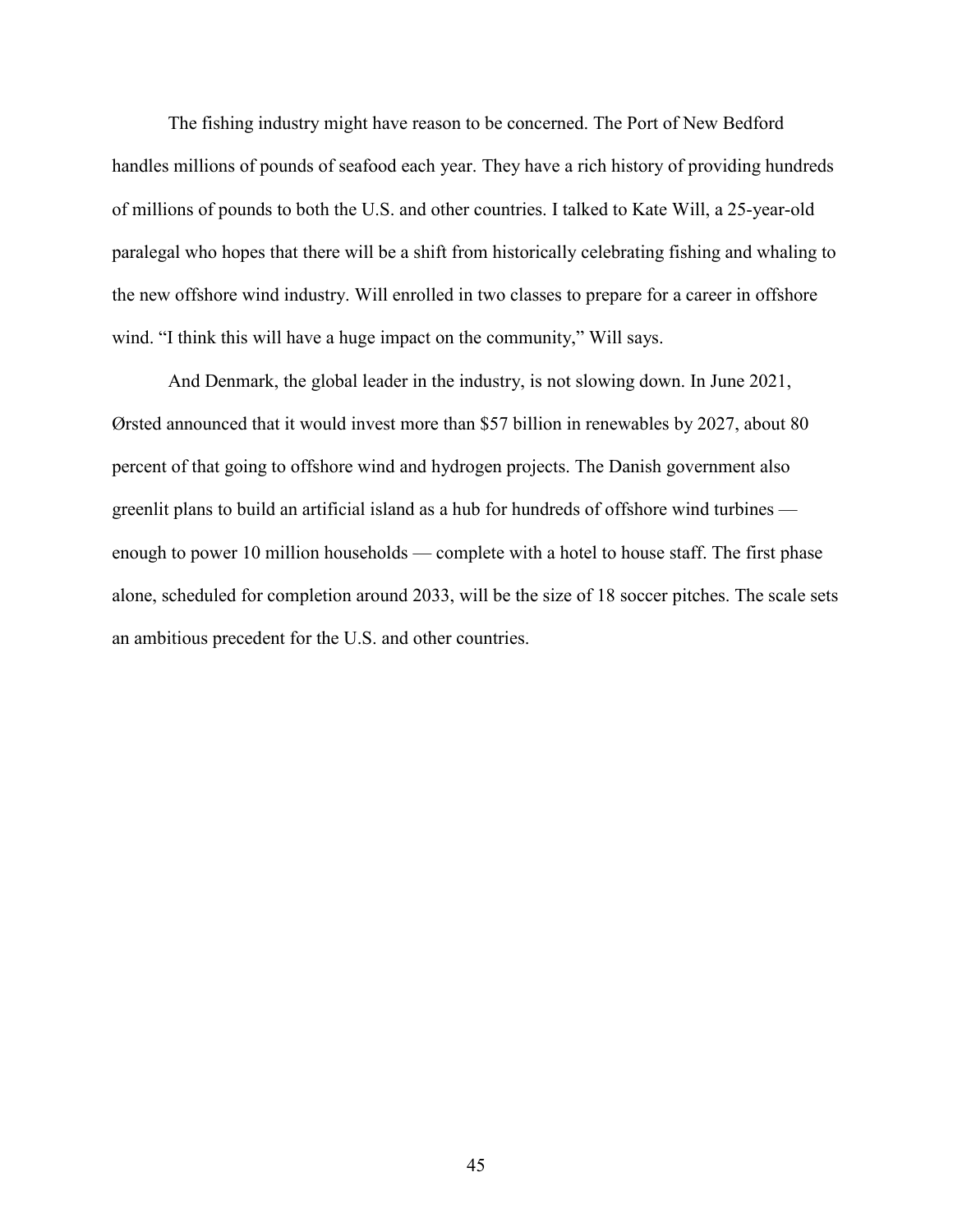<span id="page-48-0"></span>Behind the Push to Reduce Emissions from Marine Shipping: What's Standing in the Way?

Chances are, like most Americans, you ordered products online during the pandemic lockdowns. The ease of having products delivered right to us is appealing, but the journey it made to arrive at your doorstep is often not top of mind. With many online product deliveries, the products travel on giant cargo ships before they make it into your home.

Three percent of the greenhouse gas emissions that humans generate can be attributed to the marine shipping industry, and approximately 90 percent of goods have been transported on a ship at some point in their life cycle. "It's a foundation of the global economy and is not going away any time soon," says Dr. Jake Russell, a fellow at the Advanced Research Projects Agency - Energy (ARPA-E), who focuses on reducing carbon in maritime shipping.

One of the reasons why scientists call for action so urgently is, in part, because of the long life of a ship engine. The engines that are built today will likely still be traveling across the ocean in another three decades. As black stacks funnel smoke from tops of ships into the atmosphere, the ocean also absorbs about 30 percent of those carbon emissions. When the ocean absorbs carbon, it increases the acidity of the water, which in turn harms organisms like shellfish and coral. The ocean is warming, too, which contributes to natural disasters like hurricanes.

Right now, some of the options for reducing emissions from shipping, like green hydrogen and green ammonia fuels, come with a hefty price tag. Dr. David Babson, program director at ARPA-E, says that right now "the cost of electricity is high, the cost of the reaction equipment is high, and the carbon intensity of the electricity on our grid presently is too high to make it reasonable."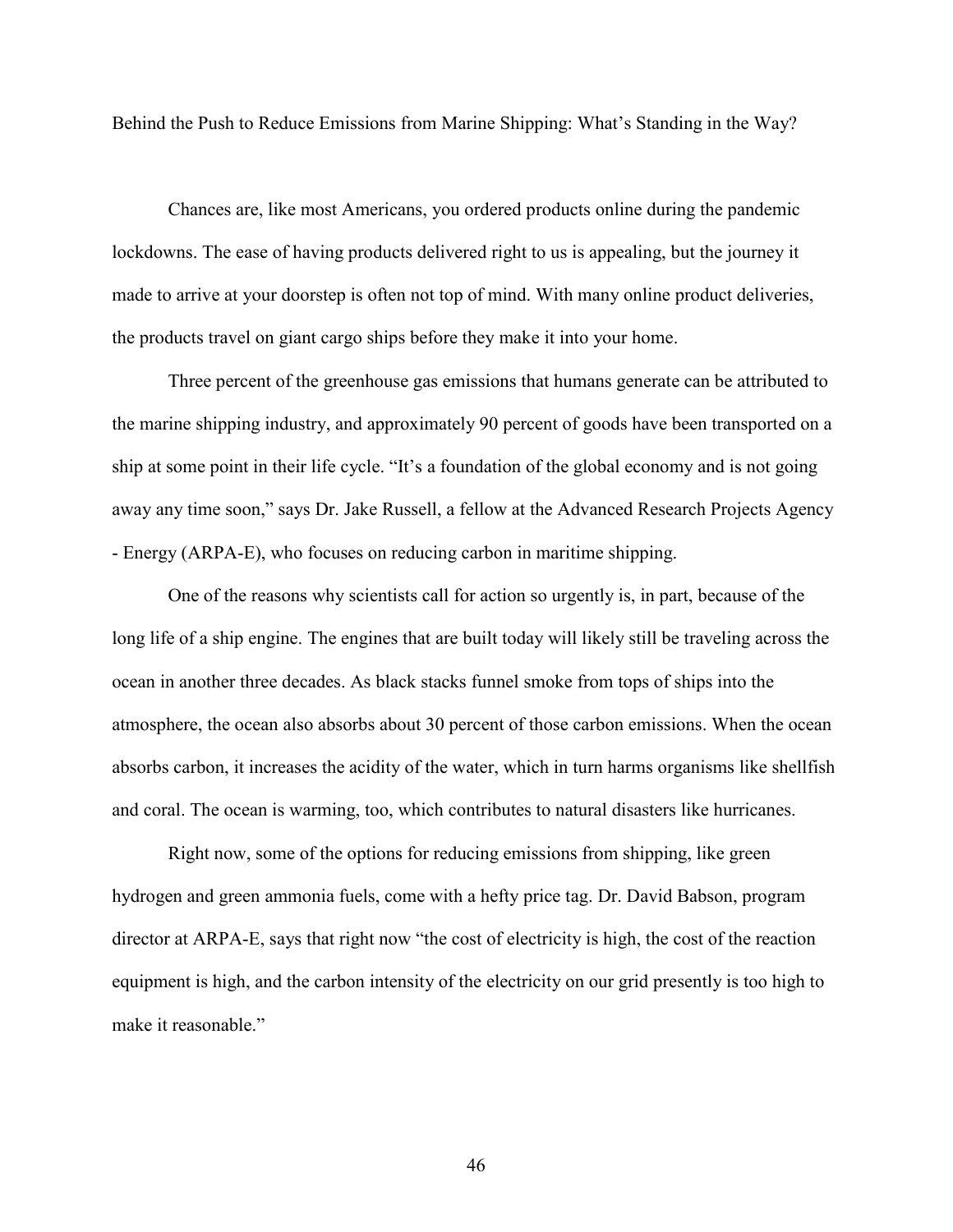Producing these fuels with the current grid sometimes emits carbon itself. Although the technology exists to produce hydrogen and ammonia without emitting carbon, like by using renewable energy in the production process, it's still too expensive to make it the norm. Before green fuels become more practical, transition fuels could also be an alternative. Companies like the SeaChange Group are working on bringing a biodiesel fuel to market in the next couple years. While their fuel still is composed of one-third petroleum, the other two-thirds is completely renewable.

Several reasons exist for why people might make the switch to a transition fuel. People in shipping can avoid hefty fines for polluting the air and sea. It is a "slippery" fuel, so the engineers think it would reduce wear and tear on engines, reducing maintenance costs. And then there's the human health component—reducing greenhouse gas emissions on ships would decrease air pollution, which is known to cause respiratory issues, like asthma and lung cancer. "We are where we are now," says Geoff Lamdin, founder of SeaChange Group. "Maybe hydrogen and electricity represent where we're going somewhere out in the future."

Another option is carbon capture. Although a pilot lab in Norway is researching how carbon capture could be used on ships, and one at the University of Michigan is investigating how they could do this on semitrailers, Travis Schmauss and Scott Barnett at Northwestern University looked to the future of carbon capture on ships in a recent paper. They want to use solid oxide fuel cells to go carbon neutral or carbon negative on large ships.

In their recent article, the colleagues drew up a schematic for an apartment-sized cell with a movable partition that would sit under these enormous ships, storing fuel on one side of the cell and capturing carbon on the other. The system superheats ethanol and passes it by a catalyst, which breaks it into a hydrogen molecule and carbon. It then adds oxygen to each, creating water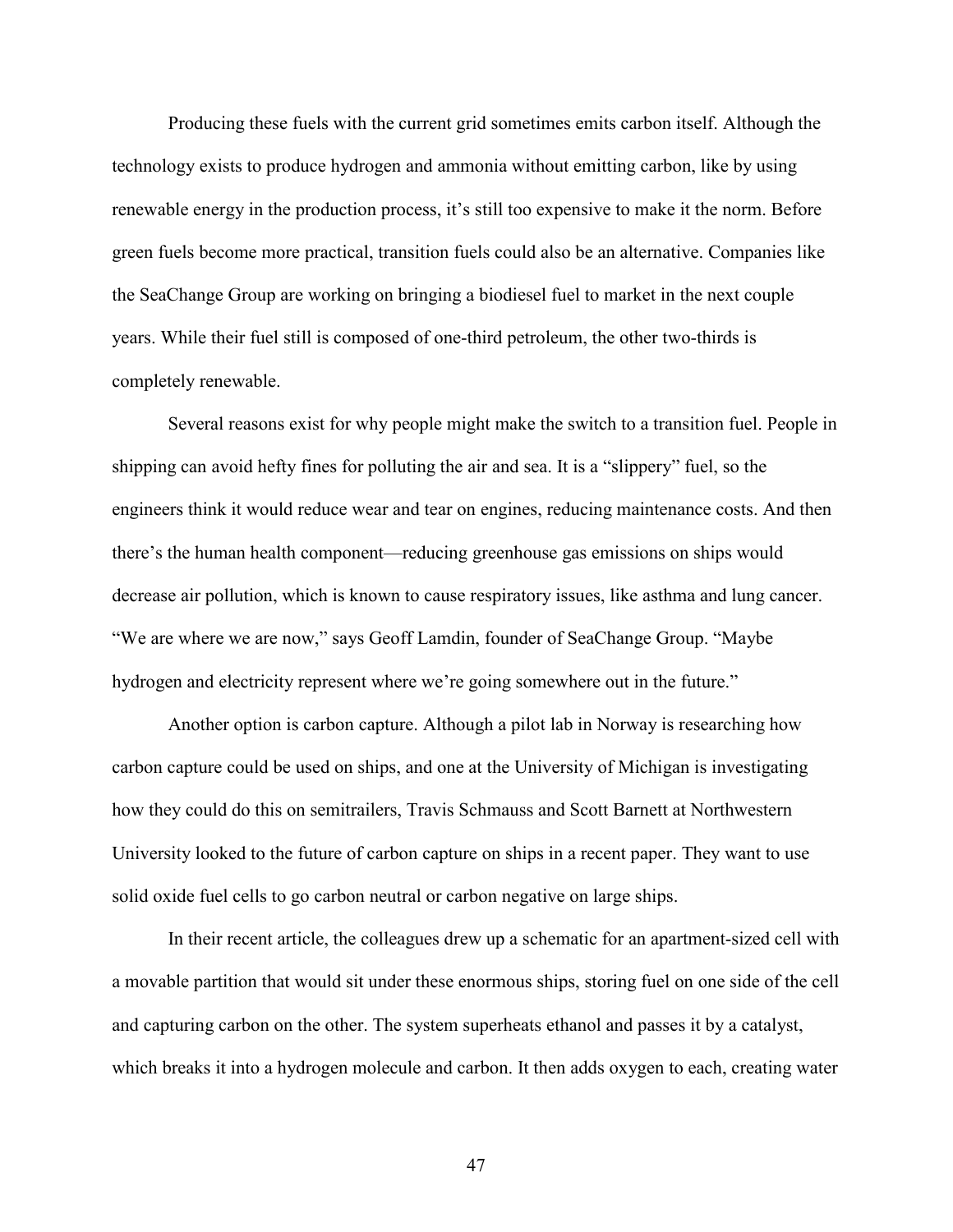and carbon dioxide. The water drips out, and the carbon dioxide is sucked into a compartment. The solid oxide fuel cells would never dilute the carbon with air, creating a closed loop system. The fuels could be anything from fossil fuels to biofuels to electrolytic fuels produced with renewable energy.

The carbon is stored in the cell with the movable partition or in a separate tank altogether. Once the ship's journey is complete, the carbon would be sequestered; that is, it's injected and stored either on land or beneath the sea floor. Another option would be to "recycle" the carbon to make more fuel. Compared to alternative fuels, his carbon capture system remains the only solution out there that has potential to be carbon negative.

Babson tends to think, however, that carbon capture may not be the best solution for long-range ships. Fuels that power ships are energy dense, which means they store lots of energy in a small space. It's not practical to have a giant cell below the ship. Burning 100 gallons of diesel results in 1 ton (almost 600 cubic meters) of carbon dioxide. Schmauss maintains that when it comes down to economics, their carbon capture scheme would remain attractive to shippers because they could keep using inexpensive fuel and reap the environmental rewards.

Schmauss argues that if the cost of fuel can be kept low, like it would if ships installed carbon capture cells and could still use fossil fuels, then shipping can remain profitable; yet, the substantial cost to install the cell initially remains. Another option is producing battery-powered ships. For these very large ships, like cargo vessels, a battery-powered ship would simply not make the journey. But when you look at smaller boats, like tugboats, battery power would be more realistic.

Schmauss and Barnett's carbon capture cells still exist only in the conceptual world there is no prototype yet. "It's a concept we checked the viability of," Schmauss says. "We're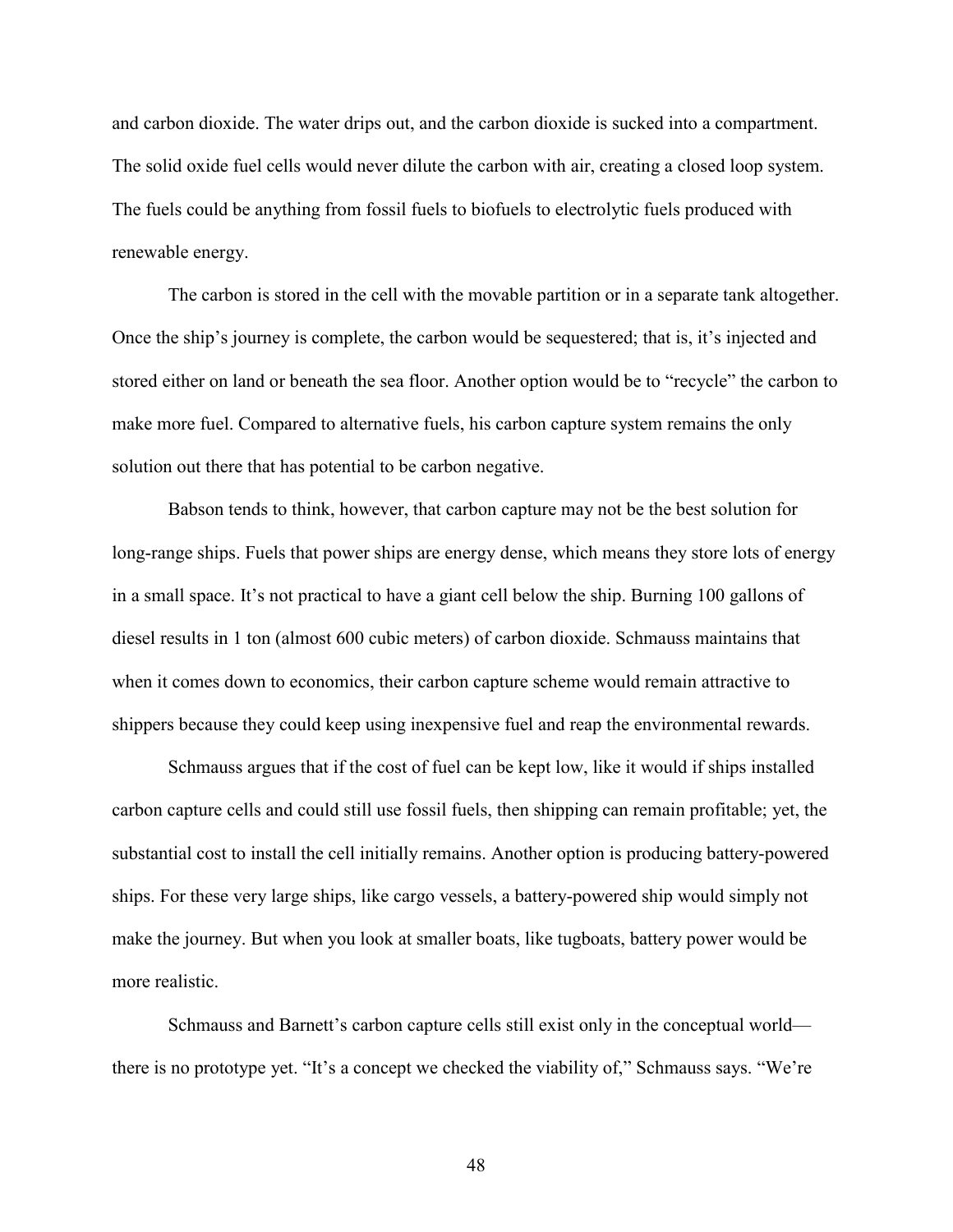doing the materials science—what the stuff is made of." Yet, he persists in defense of their work, saying: "Nothing else is going to actually remove carbon."

This issue is complex, to be sure. With green hydrogen and ammonia, batteries, and carbon capture, as well as transition biodiesel fuel, there are so many options, and so many reasons to move forward, but still so many caveats. Much of this, it appears, will be a game of wait and see as scientists push to reduce emissions from marine transport.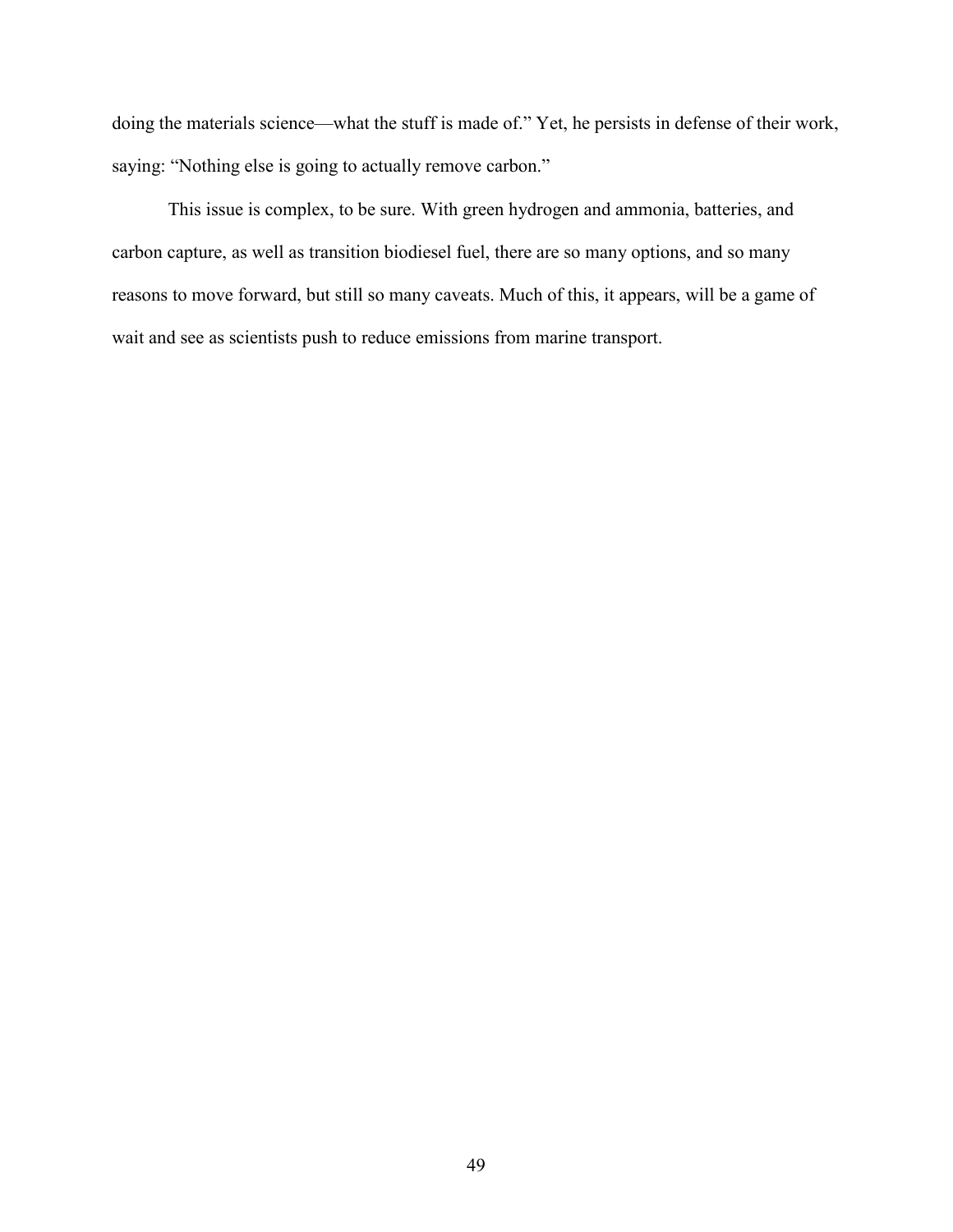## References

# <span id="page-52-0"></span>Introduction

Macy, B. (2019). *Dopesick*. Head of Zeus.

- Oreskes, N., & Conway, E. M. (2010). *Merchants of doubt: How a handful of scientists obscured the truth on issues from tobacco smoke to global warming*. New York: Bloomsbury Press.
- 1. Chasing the Dragon: Why People Develop Opioid Addiction
- *Drug Overdose Deaths*. Centers for Disease Control and Prevention. Retrieved January 28, 2022, from [https://www.cdc.gov/drugoverdose/data/statedeaths.html.](https://www.cdc.gov/drugoverdose/data/statedeaths.html)
- Kosten, T. R., & George, T. P. (2002). The neurobiology of opioid dependence: implications for treatment. *Science & practice perspectives*, *1*(1), 13–20.<https://doi.org/10.1151/spp021113>
- *Opioid Crisis Statistics.* HHS*.* Retrieved January 28, 2022, from <https://www.hhs.gov/opioids/about-the-epidemic/opioid-crisis-statistics/index.html>
- *Understanding the Epidemic*. Centers for Disease Control and Prevention. Retrieved January 28, 2022, from [https://www.cdc.gov/drugoverdose/epidemic/index.html.](https://www.cdc.gov/drugoverdose/epidemic/index.html)
- 2. A Game of Chase
- Kosten, T. R., & George, T. P. (2002). The neurobiology of opioid dependence: implications for treatment. *Science & practice perspectives*, *1*(1), 13–20. <https://doi.org/10.1151/spp021113>

Rieder, T. (2019) *In Pain*. Harper Collins.

3. A Lifesaver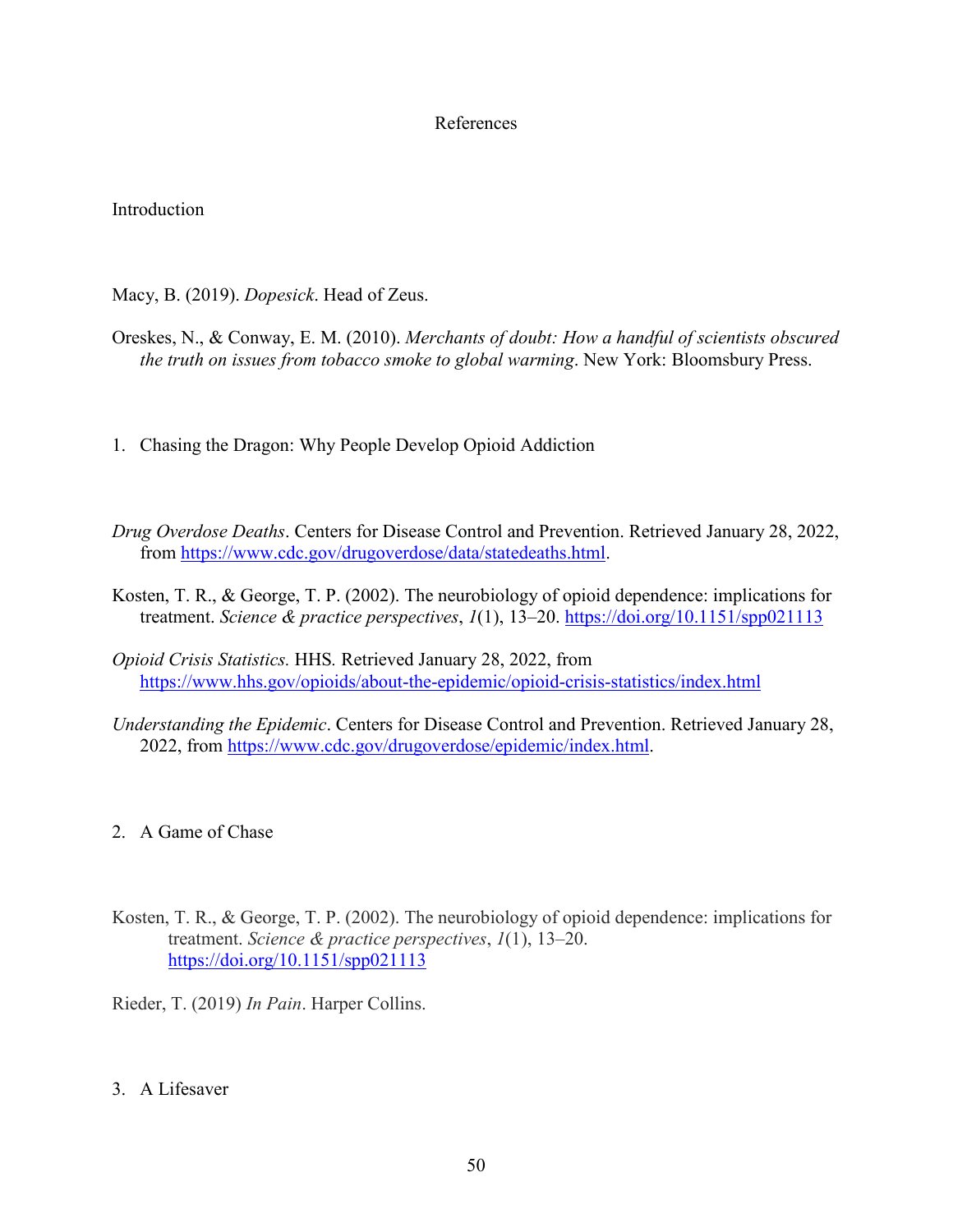Ball, J. C & Rieder, T. (2019, July 17). Harm reduction interview. Email.

- Ball, J.C & Dunlap, B. (2019, June 20). Opioid use disorder from a doctor's perspective. Telephone.
- Ball, J.C. & Edwards, N. (2019, June 23). Overdose interview. Personal.
- Ball, J.C. & Fry, L. (2019, June 18). Opioid use disorder from an advocate's perspective interview. Telephone.
- Berg, S. (2019, June 11) *Lifesaving Naloxone should be available almost everywher*e. American Medical Association. Retrieved on January 28, 2022 from [https://www.ama](https://www.ama-assn.org/delivering-care/opioids/lifesaving-naloxone-should-be-available-almost-everywhere)[assn.org/delivering-care/opioids/lifesaving-naloxone-should-be-available-almost-everywhere](https://www.ama-assn.org/delivering-care/opioids/lifesaving-naloxone-should-be-available-almost-everywhere)
- *Drug Overdose Deaths*. Centers for Disease Control and Prevention. Retrieved on January 28, 2022 from<https://www.cdc.gov/drugoverdose/data/statedeaths.html>
- *FDA Approves Higher Dosage of naloxone Nasal Spray to Treat Opioid Overdose*. FDA. Retrieved January 28, 2022 from [https://www.fda.gov/news-events/press](https://www.fda.gov/news-events/press-announcements/fda-approves-higher-dosage-Naloxone-nasal-spray-treat-opioid-overdose)[announcements/fda-approves-higher-dosage-Naloxone-nasal-spray-treat-opioid-overdose](https://www.fda.gov/news-events/press-announcements/fda-approves-higher-dosage-Naloxone-nasal-spray-treat-opioid-overdose)
- Guy GP Jr., Haegerich TM, Evans ME, Losby JL, Young R, Jones CM. (2019) Vital Signs: Pharmacy-Based Naloxone Dispensing — United States, 2012–2018. *MMWR Morb Mortal Wkly Rep*. 68, 679–686.<http://dx.doi.org/10.15585/mmwr.mm6831e1>
- Office of the Surgeon General. *U.S. Surgeon General's Advisory on naloxone and Opioid Overdose*. U.S. Department of Health & Human Services. Retrieved on January 28, 2022 from [https://www.hhs.gov/surgeongeneral/priorities/opioids-and-addiction/Naloxone](https://www.hhs.gov/surgeongeneral/priorities/opioids-and-addiction/Naloxone-advisory/index.html)[advisory/index.html](https://www.hhs.gov/surgeongeneral/priorities/opioids-and-addiction/Naloxone-advisory/index.html)
- 4. We Need to Shatter Barriers to Medication-Assisted Treatment for Opioid Use Disorder
- Ahmadi, J., Jahromi, M.S., Ghahremani, D. et al.(2018). Single high-dose buprenorphine for opioid craving during withdrawal. *Trials*. 19, 675. [https://doi](https://doi-org.proxy1.library.jhu.edu/10.1186/s13063-018-3055-z)[org.proxy1.library.jhu.edu/10.1186/s13063-018-3055-z](https://doi-org.proxy1.library.jhu.edu/10.1186/s13063-018-3055-z)
- American Medical Association. *Opioid Task Force 2019 Progress Report*. Retrieved on January 28, 2022 from [https://www.ama-assn.org/system/files/2019-06/opioid-task-force-progress](https://www.ama-assn.org/system/files/2019-06/opioid-task-force-progress-report.pdf)[report.pdf.](https://www.ama-assn.org/system/files/2019-06/opioid-task-force-progress-report.pdf)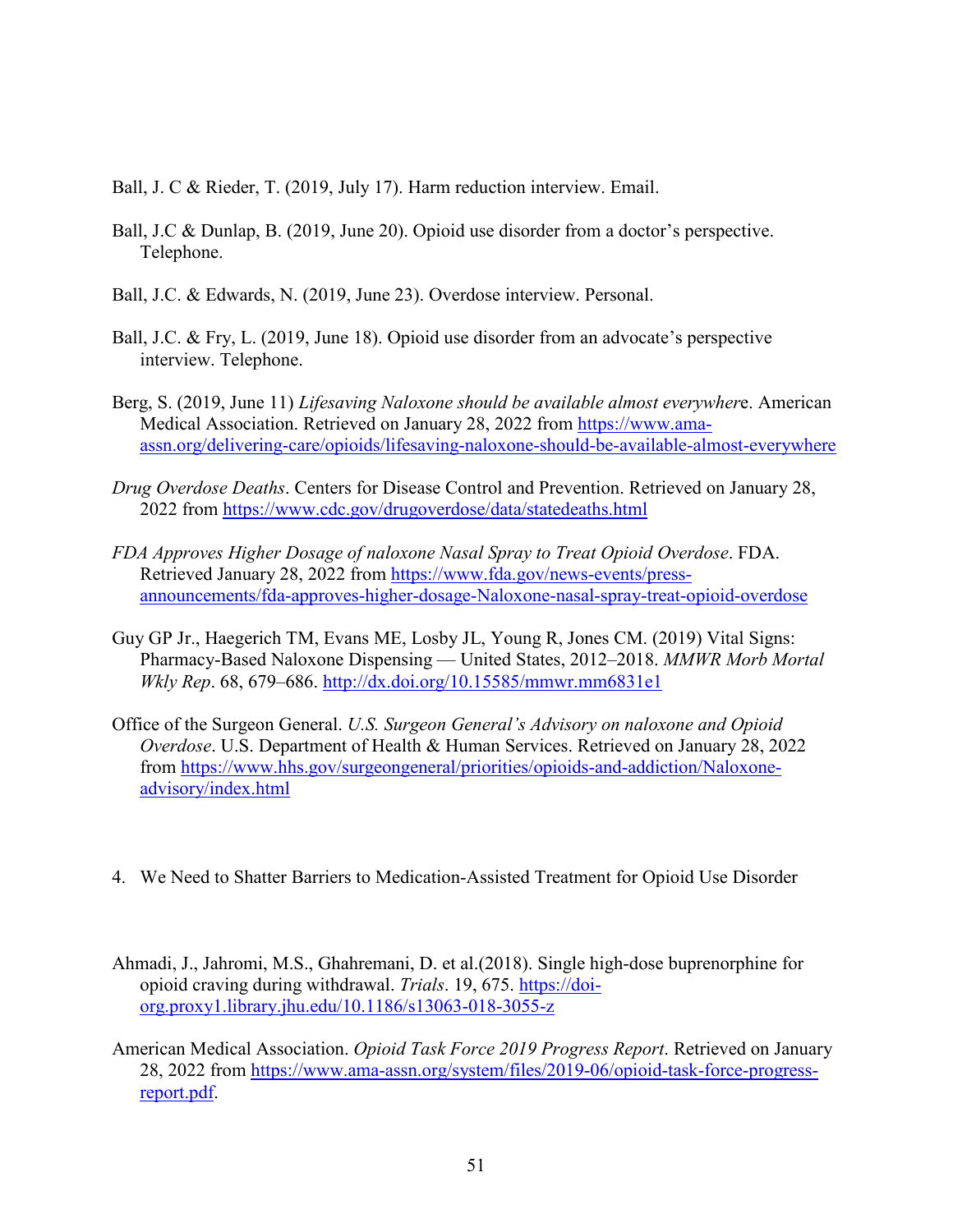Ball, J. C & Rieder, T. (2019, July 17). Harm reduction interview. Email.

Ball, J.C. & Ryan, T. (2019, June 18). Interview. Phone.

Mate, G. *What is Addiction?* YouTube. Published on Jan 7, 2014. Retrieved on January 28, 2022 from [https://www.youtube.com/watch?v=T5sOh4gKPIg.](https://www.youtube.com/watch?v=T5sOh4gKPIg)

Rieder, T. (2019) *In Pain.* Harper Collins.

- 5. 52 Stories High: An Audio Script
- *330 N. Wabash AMA Plaza.* Chicago Architecture Center. Retrieved on January 29, 2022 from [http://www.architecture.org/learn/resources/buildings-of-chicago/building/330-north](http://www.architecture.org/learn/resources/buildings-of-chicago/building/330-north-wabash--ama-plaza-ibm-plaza/)[wabash--ama-plaza-ibm-plaza/](http://www.architecture.org/learn/resources/buildings-of-chicago/building/330-north-wabash--ama-plaza-ibm-plaza/)
- AMA Plaza. *Operations*. Retrieved on January 29, 2022 from <https://amaplaza.com/overview/operations>
- Ball, J.C. & Hammer, S. (2020, March 18) Beacon honey interview. Email.
- Ball, J.C. & Schnadt, H. (2020, April 10) Rooftop honey bees interview. Telephone.
- Ball, J.C. & Taylor, O. (2020, March 10) Rooftop honey bee interview. Email.
- Ball, J.C. and Dolezal, A. (2020, April 14) Rooftop honey bees interview. Telephone.
- Ball, J.C. and Long, S. (2020, April 14) Rooftop honey bees interview. Telephone.
- Beacon Capital Partners. (2019) *A Few Facts About Honeybees and Our Hives.* Retrieved on January 29, 2022 from [https://api](https://api-beaconcapital.reol.com/pdf?file_name=beacon_honeybee_poy2019.pdf)[beaconcapital.reol.com/pdf?file\\_name=beacon\\_honeybee\\_poy2019.pdf](https://api-beaconcapital.reol.com/pdf?file_name=beacon_honeybee_poy2019.pdf)
- Charles, D. (2018, January 27) *Honeybees help farmers but they don't help the environment*. NPR. Retrieved on January 29, 2022 from [https://www.npr.org/sections/thesalt/2018/01/27/581007165/honeybees-help-farmers-but](https://www.npr.org/sections/thesalt/2018/01/27/581007165/honeybees-help-farmers-but-they-dont-help-the-environment)[they-dont-help-the-environment](https://www.npr.org/sections/thesalt/2018/01/27/581007165/honeybees-help-farmers-but-they-dont-help-the-environment)
- Ellis, J. and Ellis, A. (2010, June) *Overview of the small hive beetle*. University of Florida. Retrieved on January 29, 2022 from [http://entnemdept.ufl.edu/creatures/misc/bees/small\\_hive\\_beetle.htm](http://entnemdept.ufl.edu/creatures/misc/bees/small_hive_beetle.htm)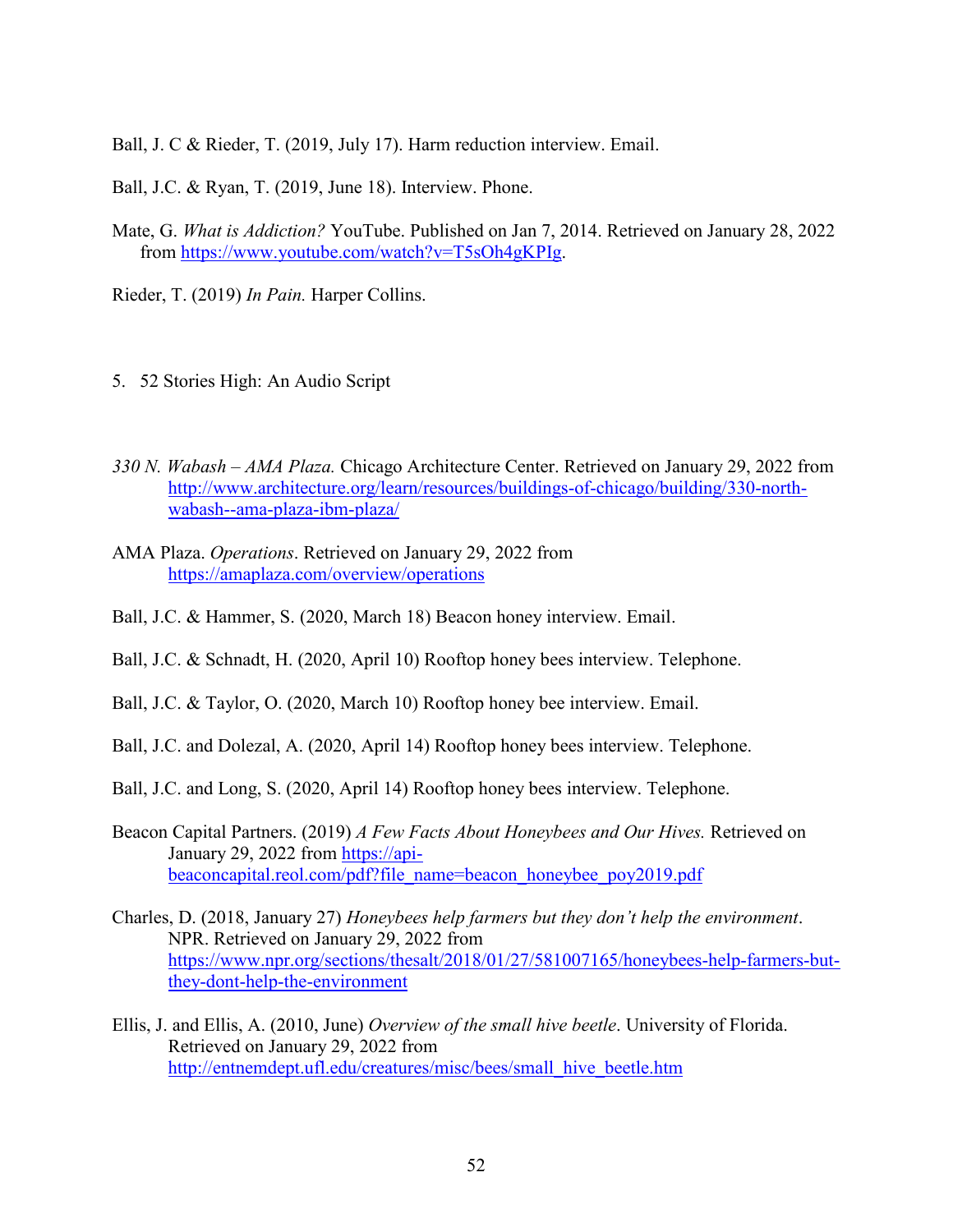- Farm Service Agency. *Pollinators.* United States Department of Agriculture. Retrieved on January 29, 2022 from [https://www.fsa.usda.gov/programs-and-services/economic-and](https://www.fsa.usda.gov/programs-and-services/economic-and-policy-analysis/natural-resources-analysis/pollinators/index)[policy-analysis/natural-resources-analysis/pollinators/index](https://www.fsa.usda.gov/programs-and-services/economic-and-policy-analysis/natural-resources-analysis/pollinators/index)
- Illinois Department of Natural Resources. *Native Bees.* Retrieved on January 22, 2022 from <https://www2.illinois.gov/dnr/education/Pages/PollinatorNativeBees.aspx>
- Illinois State Beekeepers Association. *ISBA Officers and Directors.* Retrieved on January 29, 2022 from<https://www.ilsba.com/isba-officers-and-directors.html>
- Memmott, J. (2020, April 6) Managed pollinator interview. Email.
- National Agriculture Statistics Service. *Honey Bees: Statistical Summary*. U.S. Department of Agriculture. Retrieved on January 29, 2022 from https://www.nass.usda.gov/Publications/Highlights/2019/2019 Honey Bees StatisticalS [ummary.pdf](https://www.nass.usda.gov/Publications/Highlights/2019/2019_Honey_Bees_StatisticalSummary.pdf)
- Spivak, M., Browning, Z., & Goblirsch, M. *Why Does Bee Health Matter? The Science Surrounding Honey Bee Health Concerns and What We Can Do About It.* CAST Commentary. Retrieved on January 29, 2022 from [https://www.fsa.usda.gov/Assets/USDA-FSA-Public/usdafiles/EPAS/natural-resouces](https://www.fsa.usda.gov/Assets/USDA-FSA-Public/usdafiles/EPAS/natural-resouces-analysis/Pollinators/pdfs/Spivak_etal_2017_WhyBeeHealthMatters.pdf)[analysis/Pollinators/pdfs/Spivak\\_etal\\_2017\\_WhyBeeHealthMatters.pdf](https://www.fsa.usda.gov/Assets/USDA-FSA-Public/usdafiles/EPAS/natural-resouces-analysis/Pollinators/pdfs/Spivak_etal_2017_WhyBeeHealthMatters.pdf)
- The Best Bees Company. *Research.* Retrieved on January 29, 2022 from <https://bestbees.com/research/>
- U.S. Forest Service. *Bee Pollination.* United States Department of Agriculture. Retrieved on January 29, 2022 from<https://www.fs.fed.us/wildflowers/pollinators/animals/bees.shtml>
- University of Illinois. *The Dolezal Bee Research Lab*. Retrieved on January 29, 2022 from <https://publish.illinois.edu/dolezalbeelab/>
- Wetliadditional, P. (2018, April 2) *A Step-by-Step Guide to Urban Beekeeping*. Chicago Magazine. [https://www.chicagomag.com/chicago-magazine/april-2018/no-excuses](https://www.chicagomag.com/chicago-magazine/april-2018/no-excuses-guide-to-becoming-an-urban-farmer/a-step-by-step-guide-to-urban-beekeeping/)[guide-to-becoming-an-urban-farmer/a-step-by-step-guide-to-urban-beekeeping/](https://www.chicagomag.com/chicago-magazine/april-2018/no-excuses-guide-to-becoming-an-urban-farmer/a-step-by-step-guide-to-urban-beekeeping/)
- Wilson, J. (2016, December 1) *Save the bees! Wait, was that a bee?* TEDx Talks. Retrieved on January 29, 2022 from<https://www.youtube.com/watch?v=MVDXD3oyMJg>
- World Health Organization. *Urban health.* Retrieved on January 29, 2022 from [https://www.who.int/health-topics/urban-health#tab=tab\\_1](https://www.who.int/health-topics/urban-health#tab=tab_1)
- 6. Can Big Solar Installations Help Foster Biodiversity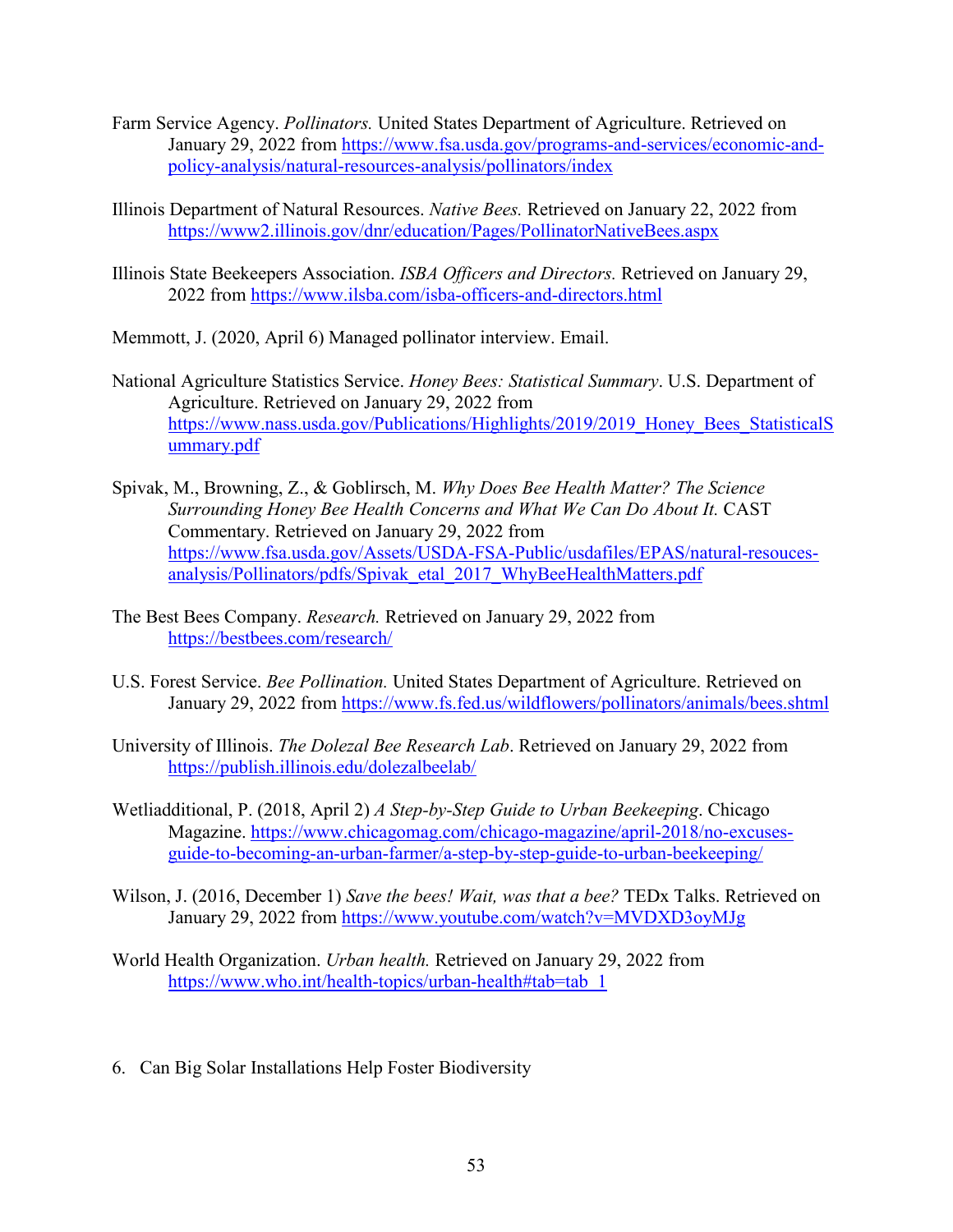- Armstrong, J., Kulikowski, A.J., and Philpott, S. M. (2020) *Urban renewable energy and ecosystems: integrating vegetation with ground-mounted solar arrays increases arthropod abundance of key functional groups*. Urban Ecosystems. Retrieved on October 30, 2020 from<https://doi.org/10.1007/s11252-020-01063-6>
- Ball, J.C. & Armstrong J.H. (2020, October) Pollinator plus solar interview. Telephone.
- Ball, J.C. & Ave, K. (2020, October) Pollinator plus solar interview. Telephone.
- Ball, J.C. & Edwards, A. (2020, October) Lightsource solar discussion. Telephone.
- Ball, J.C. & Walston, L. (2020, October) Pollinator plus solar research interview. Telephone.
- Famular, J. (2020, February 12) *Pollinator-Friendly Ground Cover Now Required for New Solar Projects*. MCE Clean Energy. Retrieved on October 30, 2020 from <https://www.mcecleanenergy.org/news/local-projects/pollinator-requirement/>
- Neal, A. & Are, U. (2020, March 16) *Pollinator-Friendly Solar Installations Benefit Wildlife, Farmers, Climate*. Environmental and Energy Study Institute. Retrieved on October 30, 2020 from [https://www.eesi.org/articles/view/pollinator-friendly-solar-installations](https://www.eesi.org/articles/view/pollinator-friendly-solar-installations-benefit-wildlife-farmers-climate)[benefit-wildlife-farmers-climate](https://www.eesi.org/articles/view/pollinator-friendly-solar-installations-benefit-wildlife-farmers-climate)
- *SEIA Guide to Land Leases for Solar*. Solar Energy Industries Association. Retrieved on November 14, 2020 from [https://www.seia.org/research-resources/seia-guide-land-leases](https://www.seia.org/research-resources/seia-guide-land-leases-solar#:%7E:text=Large%20scale%20solar%20projects%2C%20such,require%2030%20to%2035%20acres)[solar#:~:text=Large%20scale%20solar%20projects%2C%20such,require%2030%20to%](https://www.seia.org/research-resources/seia-guide-land-leases-solar#:%7E:text=Large%20scale%20solar%20projects%2C%20such,require%2030%20to%2035%20acres) [2035%20acres](https://www.seia.org/research-resources/seia-guide-land-leases-solar#:%7E:text=Large%20scale%20solar%20projects%2C%20such,require%2030%20to%2035%20acres)
- Smith-Heavenrich, S. (2018) *Pollinator-Friendly Solar Farms Provide Many Benefits.* Maine Organic Farmers and Gardeners Association. Retrieved on October 30, 2020 from [https://www.mofga.org/Publications/The-Maine-Organic-Farmer-Gardener/Summer-](https://www.mofga.org/Publications/The-Maine-Organic-Farmer-Gardener/Summer-2018/Pollinator-Friendly-Solar-Farms)[2018/Pollinator-Friendly-Solar-Farms](https://www.mofga.org/Publications/The-Maine-Organic-Farmer-Gardener/Summer-2018/Pollinator-Friendly-Solar-Farms)
- *Solar Energy in the United States.* Office of Energy Efficiency and Renewable Energy. Retrieved on April 23, 2022 from [https://www.energy.gov/eere/solar/solar-energy-united](https://www.energy.gov/eere/solar/solar-energy-united-states#:%7E:text=Solar%20power%20is%20more%20affordable,97.2%20gigawatts%20(GW)%20today)[states#:~:text=Solar%20power%20is%20more%20affordable,97.2%20gigawatts%20\(G](https://www.energy.gov/eere/solar/solar-energy-united-states#:%7E:text=Solar%20power%20is%20more%20affordable,97.2%20gigawatts%20(GW)%20today) [W\)%20today](https://www.energy.gov/eere/solar/solar-energy-united-states#:%7E:text=Solar%20power%20is%20more%20affordable,97.2%20gigawatts%20(GW)%20today)
- *Solar State by State.* Solar Energy Industries Association. Retrieved on November 14, 2020 from <https://www.seia.org/states-map>
- Walston, L.J., Mishra, S.K., Hartmann, H.M., Hlohowskyj, I., McCall, J., and Macknick, J. (2018) *Examining the Potential for Agricultural Benefits from Pollinator Habitat at Solar Facilities in the United States*. Environmental Science & Technology Retrieved on October 30, 2020 from<https://pubs.acs.org/doi/10.1021/acs.est.8b00020>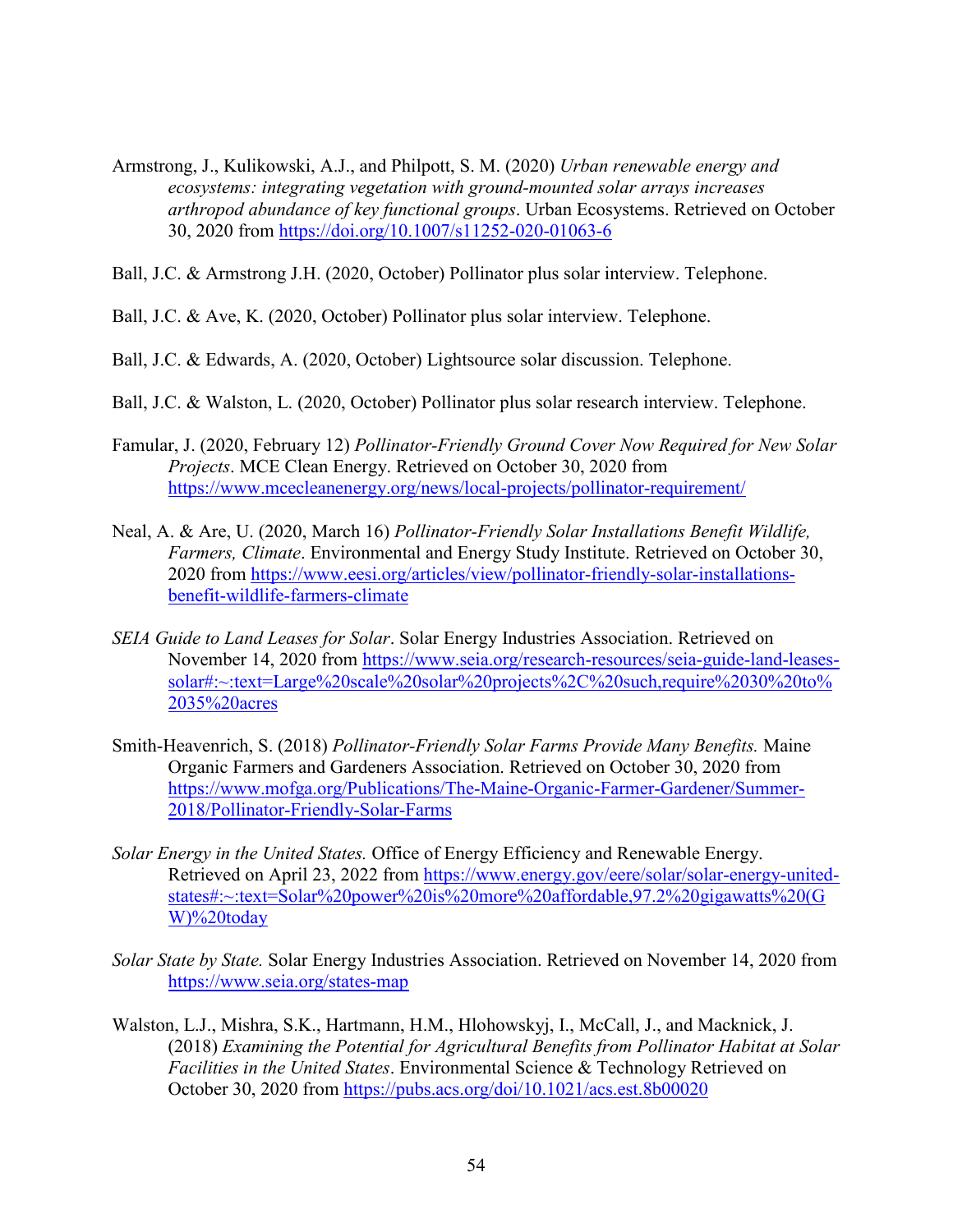- *Why is Pollination Important?* U.S. Forest Service. Retrieved on October 30, 2020 from <https://www.fs.fed.us/wildflowers/pollinators/importance.shtml>
- *Wildflower Solar Farm*. Lightsource bp. Retrieved on October 30, 2020 from [https://s3-eu-west-](https://s3-eu-west-1.amazonaws.com/assets.lightsource-re.com/2020/09/California-Wildflower_20200818_PLN_US_D4.pdf)[1.amazonaws.com/assets.lightsource-re.com/2020/09/California-](https://s3-eu-west-1.amazonaws.com/assets.lightsource-re.com/2020/09/California-Wildflower_20200818_PLN_US_D4.pdf)Wildflower 20200818 PLN US D4.pdf
- 7. Pandemic Lockdowns Did Cut Air Pollution—but With a Catch
- Ball, J.C. & Gupta, P. (2021) Pandemic lockdowns and air pollution interview. Telephone.
- Ball, J.C. & Keller, C. (2021) Pandemic lockdowns and air pollution interview. Telephone.
- Ball, J.C. & Ramatchandirane, C. (2021) Pandemic lockdowns and air pollution interview. Telephone.
- Collivignarelli, M. C., De Rose, C., Abbà, A., Baldi, M., Bertanza, G., Pedrazzani, R., Sorlini, S., & Carnevale Miino, M. (2021). Analysis of lockdown for COVID-19 impact on NO2 in London, Milan and Paris: What lesson can be learnt?. *Process safety and environmental protection : transactions of the Institution of Chemical Engineers, Part B*, *146*, 952–960.<https://doi.org/10.1016/j.psep.2020.12.029>
- Gama, C., Relvas, H., Lopes, M., & Monteiro, A. (2021) The impact of COVID-19 on air quality levels in Portugal: A way to assess traffic contribution. *Environmental Research*, *193,*  110515.<https://doi.org/10.1016/j.envres.2020.110515>
- Hasemyer, D., Lavelle, M., Kusnetz, N., McKenna, P. (2020, March 7) *Trump's Move to Suspend Enforcement of Environmental Laws is a Lifeline to the Oil Industry*. Inside Climate News. Retrieved on January 30, 2022 from [https://insideclimatenews.org/news/27032020/coronavirus-covid-19-epa-api](https://insideclimatenews.org/news/27032020/coronavirus-covid-19-epa-api-environmental-enforcement/)[environmental-enforcement/](https://insideclimatenews.org/news/27032020/coronavirus-covid-19-epa-api-environmental-enforcement/)
- Keller, C., Evans, M., Knowland, K.E., et al. (2021) Global impact of COVID-19 restrictions on the surface concentrations of nitrogen dioxide and ozone. *Atmospheric Chemistry and Physics, 21,* 3555–3592*.* <https://doi.org/10.5194/acp-21-3555-2021>
- Mackenzie, J. & Turrnetine, J. *Air Pollution: Everything You Need to Know*. Natural Resources Defense Council. Retrieved on January 30, 2022 from [https://www.nrdc.org/stories/air](https://www.nrdc.org/stories/air-pollution-everything-you-need-know)[pollution-everything-you-need-know](https://www.nrdc.org/stories/air-pollution-everything-you-need-know)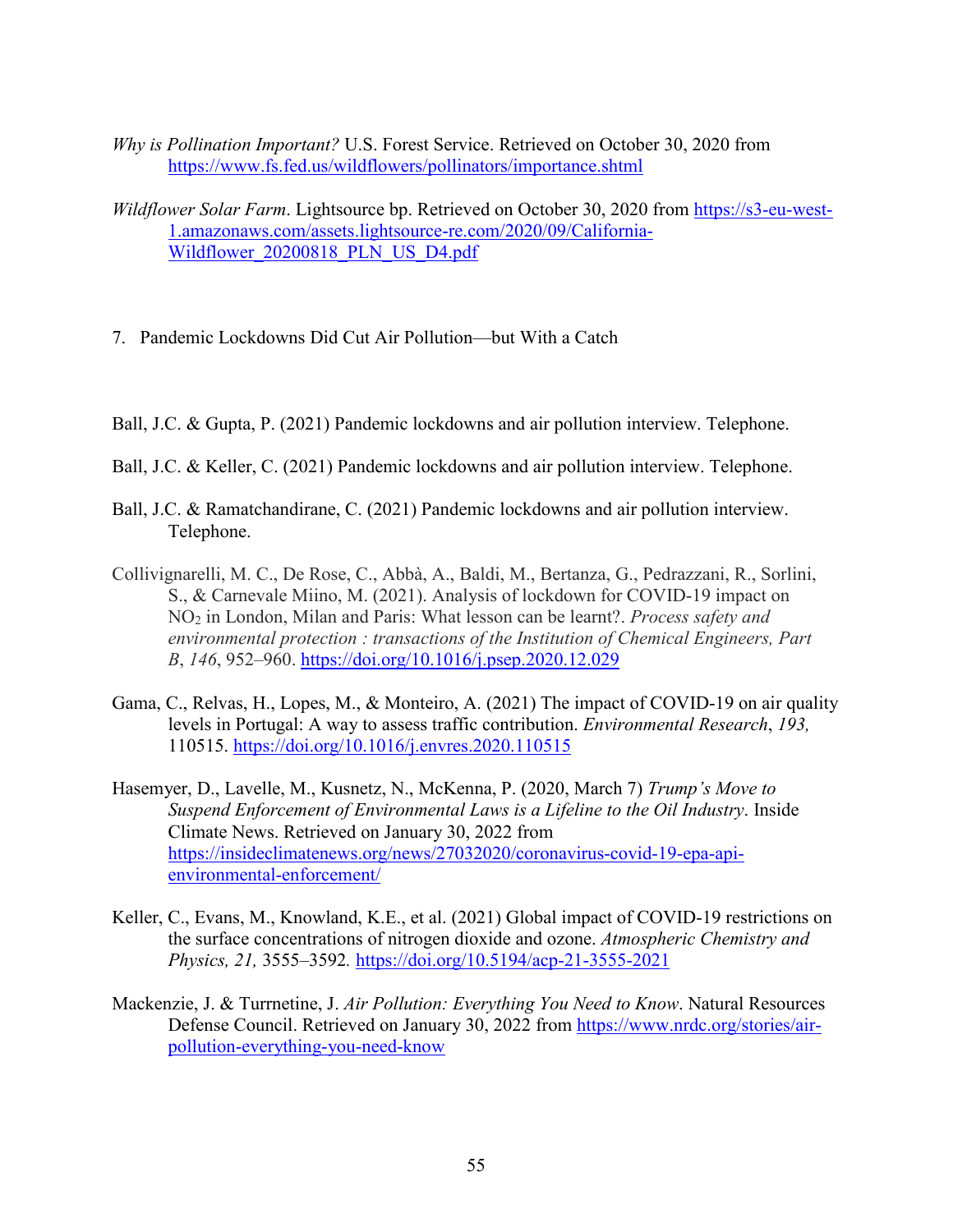- Ropkins, K. & Tate, J.E. (2021) Early observations on the impact of the COVID-19 lockdown on air quality trends across the UK. *Science of The Total Environment*, *754*, 142374, <https://doi.org/10.1016/j.scitotenv.2020.142374>
- Sanicola, L. & Seba, E. (2021, February 21) *Texas freeze led to release of tons of air pollutants as refineries shut*. Reuters. Retrieved on January 30, 2022 from <https://www.reuters.com/article/usa-weather-texas-emissions-idUKL1N2KP03J>
- Sathe, Y., Gupta, P., Bawase, M., et al. (2021) Surface and satellite observations of air pollution in India during COVID-19 lockdown: Implication to air quality. *Sustainable Cities and Society*, *66,* 102688,<https://doi.org/10.1016/j.scs.2020.102688>
- Toro A, R., Catalán, F., Urdanivia, F. R., Rojas, J. P., Manzano, C. A., Seguel, R., Gallardo, L., Osses, M., Pantoja, N., & Leiva-Guzman, M. A. (2021). Air pollution and COVID-19 lockdown in a large South American city: Santiago Metropolitan Area, Chile. *Urban climate*, *36*, 100803.<https://doi.org/10.1016/j.uclim.2021.100803>
- Trends Desk. *Photos of snow-capped mountains visible from Saharanpur in UP go viral*. Indian Express. Retrieved on January 30, 2022 from [https://indianexpress.com/article/trending/trending-in-india/mesmerising-photos-of](https://indianexpress.com/article/trending/trending-in-india/mesmerising-photos-of-snow-capped-mountains-seen-from-saharanpur-in-up-goes-viral-6386484/)[snow-capped-mountains-seen-from-saharanpur-in-up-goes-viral-6386484/](https://indianexpress.com/article/trending/trending-in-india/mesmerising-photos-of-snow-capped-mountains-seen-from-saharanpur-in-up-goes-viral-6386484/)
- 8. Catching Wind
- Ball, J.C. & Clausen, N.E. (2021, July 13) Biodiversity and offshore wind interview. Telephone.
- Ball, J.C. & Lefton, A. (2021, July 16) Offshore wind interview. Telephone.
- Ball, J.C. & Musial, W. (2021, June 30) Offshore wind Interview. Telephone.
- Ball, J.C. & Will, K. (2021, September 23) Unofficial source interview. Telephone.
- Ball, J.C. & Xydis, G. (2021, June 9) Offshore wind interview. Telephone.
- Berwyn, B. (2017, November 22) *How Do Offshore Wind Farms Affect Ocean Ecosystems*. DW. Retrieved January 30, 2022 from [https://www.dw.com/en/how-do-offshore-wind-farms](https://www.dw.com/en/how-do-offshore-wind-farms-affect-ocean-ecosystems/a-40969339)[affect-ocean-ecosystems/a-40969339](https://www.dw.com/en/how-do-offshore-wind-farms-affect-ocean-ecosystems/a-40969339)
- Borch, K.; Clausen, N.E.; Ellis, G. *Environmental and Social Impacts of Wind Energy*. DTU International Energy Report 2014. Retrieved January 30, 2022 from <https://core.ac.uk/download/pdf/43245925.pdf>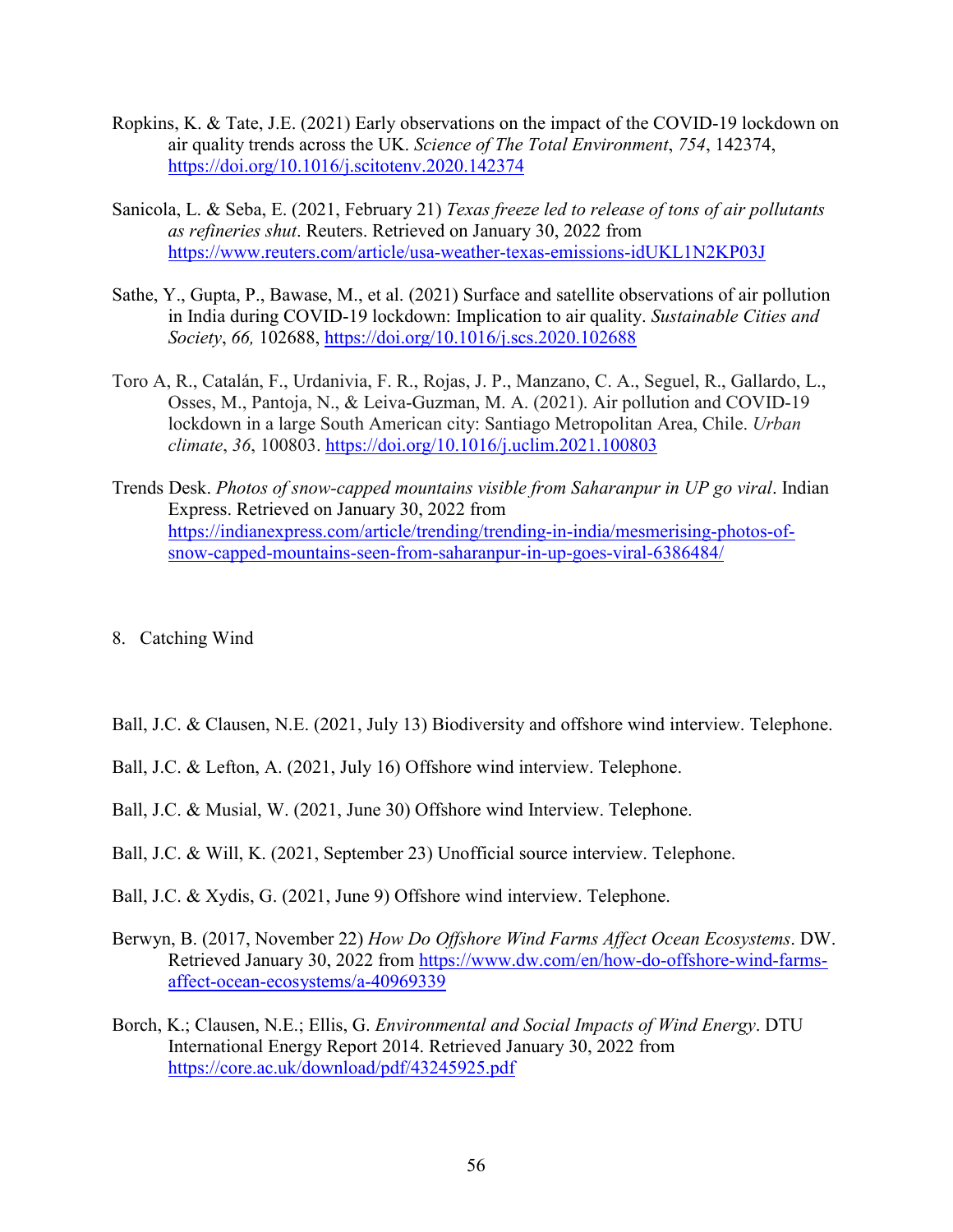- Bureau of Ocean Energy Management *Renewable Energy Program Overview*. Retrieved January 30, 2022 from [https://www.boem.gov/renewable-energy/renewable-energy-program](https://www.boem.gov/renewable-energy/renewable-energy-program-overview)[overview](https://www.boem.gov/renewable-energy/renewable-energy-program-overview)
- Bureau of Ocean Energy Management. *Offshore Wind Plant Electrical Systems*. Retrieved on January 30, 2022 from [https://www.boem.gov/sites/default/files/about-boem/BOEM-](https://www.boem.gov/sites/default/files/about-boem/BOEM-Regions/Pacific-Region/Renewable-Energy/6-Ian-Baring-Gould---BOEM-Offshore-Wind-Plant-Electrical-Systems-CA.pdf)[Regions/Pacific-Region/Renewable-Energy/6-Ian-Baring-Gould---BOEM-Offshore-](https://www.boem.gov/sites/default/files/about-boem/BOEM-Regions/Pacific-Region/Renewable-Energy/6-Ian-Baring-Gould---BOEM-Offshore-Wind-Plant-Electrical-Systems-CA.pdf)[Wind-Plant-Electrical-Systems-CA.pdf](https://www.boem.gov/sites/default/files/about-boem/BOEM-Regions/Pacific-Region/Renewable-Energy/6-Ian-Baring-Gould---BOEM-Offshore-Wind-Plant-Electrical-Systems-CA.pdf)
- Bureau of Ocean Energy Management. *RODEO*. Retrieved January 30, 2022 from <https://www.boem.gov/rodeo>
- Bureau of Ocean Energy Management. *Vineyard Wind*. Retrieved on January 30, 2022 from <https://www.boem.gov/vineyard-wind>
- Chesto, J*.* (2021, February 3) *Biden Administration Puts Vineyard Wind Energy Project Back on Track*. Boston Globe. Retrieved on January 30, 2022 from [www.bostonglobe.com/2021/02/03/business/biden-administration-puts-vineyard-wind](http://www.bostonglobe.com/2021/02/03/business/biden-administration-puts-vineyard-wind-energy-project-back-track/)[energy-project-back-track/](http://www.bostonglobe.com/2021/02/03/business/biden-administration-puts-vineyard-wind-energy-project-back-track/)
- *Levelized Cost of Energy*. (2020, October 19) Lazard. Retrieved January 30, 2022 from [www.lazard.com/perspective/levelized-cost-of-energy-and-levelized-cost-of-storage-](http://www.lazard.com/perspective/levelized-cost-of-energy-and-levelized-cost-of-storage-2020/)[2020/](http://www.lazard.com/perspective/levelized-cost-of-energy-and-levelized-cost-of-storage-2020/)
- *Map of Wind Farms*. Open EI. Retrieved on January 30, 2022 from [https://openei.org/wiki/Map\\_of\\_Wind\\_Farms](https://openei.org/wiki/Map_of_Wind_Farms)
- McCrone, B. (2021, June 8) *New Jersey's 2nd Offshore Wind Project Expected to be Approved by June*. NBC Philadelphia. Retrieved January 30, 2022 from [https://www.nbcphiladelphia.com/news/national-international/changing-climate/new](https://www.nbcphiladelphia.com/news/national-international/changing-climate/new-jerseys-2nd-offshore-wind-project-expected-to-be-approved-june-24/2837678/)[jerseys-2nd-offshore-wind-project-expected-to-be-approved-june-24/2837678/](https://www.nbcphiladelphia.com/news/national-international/changing-climate/new-jerseys-2nd-offshore-wind-project-expected-to-be-approved-june-24/2837678/)
- *Nationally Determined Contributions Synthesis Report*. UNFCCC. Retrieved January 30, 2022 from unfccc.int/process-and-meetings/the-paris-agreement/nationally-determinedcontributions-ndcs/nationally-determined-contributions-ndcs/ndc-synthesis-report
- *Nearthlab Solutions*. Nearthlab. Retrieved January 30, 2022 from <https://www.nearthlab.com/#drone>
- Office of Energy Efficiency & Renewable Energy. *History of US Wind Energy*. Energy.gov. Retrieved on January 30, 2022 from [https://www.energy.gov/eere/wind/history-us-wind](https://www.energy.gov/eere/wind/history-us-wind-energy)[energy](https://www.energy.gov/eere/wind/history-us-wind-energy)
- Office of Energy Efficiency & Renewable Energy. *How do Wind Turbines Work?* Energy.gov. Retrieved on January 30, 2022 from [https://www.energy.gov/eere/wind/how-do-wind](https://www.energy.gov/eere/wind/how-do-wind-turbines-work)[turbines-work](https://www.energy.gov/eere/wind/how-do-wind-turbines-work)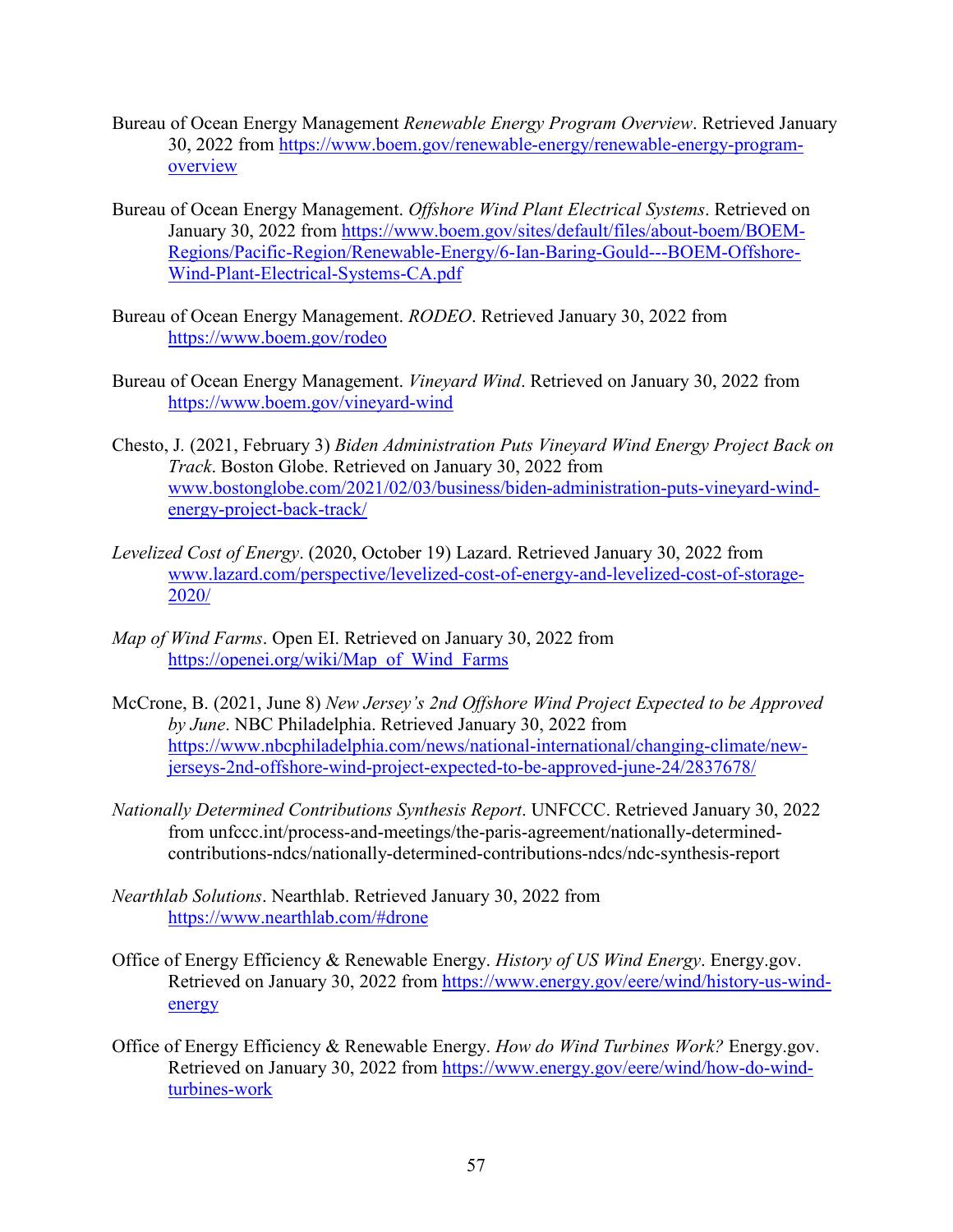*Offshore wind map*. 4coffshore.com. Retrieved from [4coffshore.com/offshorewind](https://d.docs.live.net/03df38cc34eb27ea/Documents/JHU/Thesis/4coffshore.com/offshorewind) 

- Paraskova, T. *World's Top Offshore Wind Farm to Triple Capacity With \$57 Billion Investment*. (2022, June 2) Oil Price. Retrieved January 30, 2022 from [https://oilprice.com/Latest-](https://oilprice.com/Latest-Energy-News/World-News/Worlds-Top-Offshore-Wind-Firm-To-Triple-Capacity-With-57-Billion-Investment.html)[Energy-News/World-News/Worlds-Top-Offshore-Wind-Firm-To-Triple-Capacity-With-](https://oilprice.com/Latest-Energy-News/World-News/Worlds-Top-Offshore-Wind-Firm-To-Triple-Capacity-With-57-Billion-Investment.html)[57-Billion-Investment.html](https://oilprice.com/Latest-Energy-News/World-News/Worlds-Top-Offshore-Wind-Firm-To-Triple-Capacity-With-57-Billion-Investment.html)
- Soares-Ramos, E.P.P., de Oliveira-Assis, L., Sarrias-Mena, R, Fernández-Ramírez, L.M. (2020) Current status and future trends of offshore wind power in Europe. *Energy*. *202,* 117787. <https://doi.org/10.1016/j.energy.2020.117787>
- Sommer, L. (2021, May 25) *Biden Administration Strikes Deal to Bring Offshore Wind to California*. NPR. [https://www.npr.org/2021/05/25/1000210550/biden-administration](https://www.npr.org/2021/05/25/1000210550/biden-administration-strikes-deal-to-bring-offshore-wind-to-california)[strikes-deal-to-bring-offshore-wind-to-california](https://www.npr.org/2021/05/25/1000210550/biden-administration-strikes-deal-to-bring-offshore-wind-to-california)
- Terry, Georgena. Five Months into the Biden Administration a Whirlwind of Federal Action on Offshore Wind. Wind Power Engineering. Retrieved January 30, 2022 from [https://www.windpowerengineering.com/five-months-into-the-biden-administration-a](https://www.windpowerengineering.com/five-months-into-the-biden-administration-a-whirlwind-of-federal-action-on-offshore-wind/)[whirlwind-of-federal-action-on-offshore-wind/](https://www.windpowerengineering.com/five-months-into-the-biden-administration-a-whirlwind-of-federal-action-on-offshore-wind/)
- The Ohio State University. *How does it work?* Retrieved January 30, 2022 from <https://u.osu.edu/engr2367publicdocument/offshore-wind-energy/how-does-it-work>
- The White House. *Fact Sheet: President Biden Takes Executive Actions to Tackle the Climate Crisis at Home and Abroad*. Retrieved January 30, 2022 from [www.whitehouse.gov/briefing-room/statements-releases/2021/01/27/fact-sheet-president](http://www.whitehouse.gov/briefing-room/statements-releases/2021/01/27/fact-sheet-president-biden-takes-executive-actions-to-tackle-the-climate-crisis-at-home-and-abroad-create-jobs-and-restore-scientific-integrity-across-federal-government/)[biden-takes-executive-actions-to-tackle-the-climate-crisis-at-home-and-abroad-create](http://www.whitehouse.gov/briefing-room/statements-releases/2021/01/27/fact-sheet-president-biden-takes-executive-actions-to-tackle-the-climate-crisis-at-home-and-abroad-create-jobs-and-restore-scientific-integrity-across-federal-government/)[jobs-and-restore-scientific-integrity-across-federal-government/](http://www.whitehouse.gov/briefing-room/statements-releases/2021/01/27/fact-sheet-president-biden-takes-executive-actions-to-tackle-the-climate-crisis-at-home-and-abroad-create-jobs-and-restore-scientific-integrity-across-federal-government/)
- U.S. Energy Information Administration. *Electricity Explained.* Retrieved January 30, 2022 from <https://www.eia.gov/energyexplained/electricity/electricity-in-the-us.php>
- *Vineyard Wind 1*. Vineyard Wind. Retrieved on January 30, 2022 from [www.vineyardwind.com/vineyard-wind-1](http://www.vineyardwind.com/vineyard-wind-1)
- *Wind Power*. IEA. Retrieved on January 30, 2022 from [https://www.iea.org/reports/onshore](https://www.iea.org/reports/onshore-wind)[wind](https://www.iea.org/reports/onshore-wind)
- 9. Behind the Push to Reduce Emissions from Marine Shipping: What's Standing in the Way

Ball, J. C., & Lamdin, G. (2021, October 21). Transition Fuel Interview. Telephone.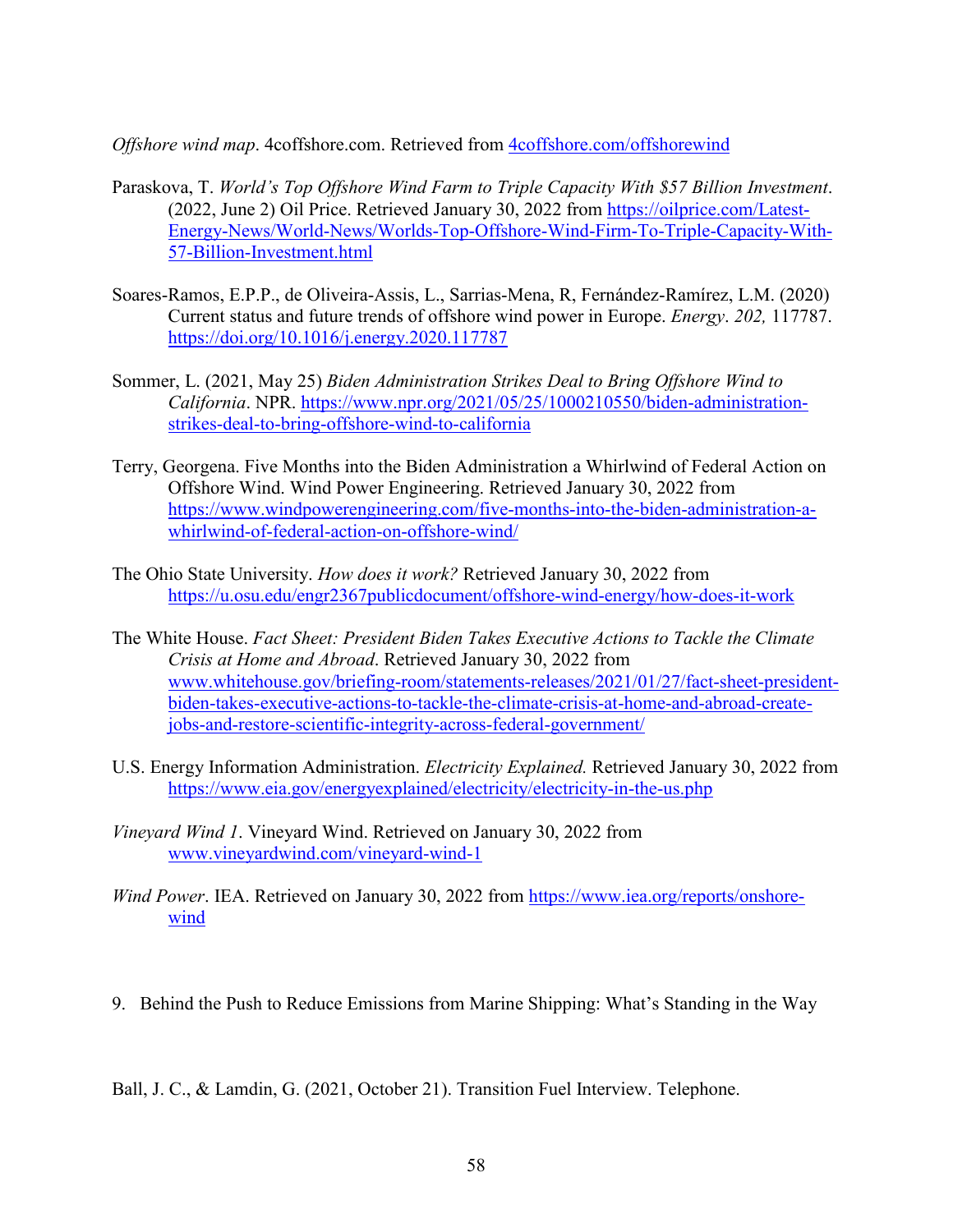Ball, J. C., & Schmauss, T. A. (2021, October 15). Carbon Capture Interview. Telephone.

- Ball, J. C., Babson, D., & Russell, J. (2021, October 29). Decarbonizing the Ocean Interview. Telephone.
- *Global Ocean Absorbing More Carbon*. National Centers for Environmental Information (NCEI). (2021, August 25). Retrieved October 31, 2021, from [https://www.ncei.noaa.gov/news/global-ocean-absorbing-more](https://www.ncei.noaa.gov/news/global-ocean-absorbing-more-carbon#:%7E:text=The%20global%20ocean%20absorbed%2034%20billion%20metric%20tons,from%20the%20Industrial%20Revolution%20in%201800%20to%201994)[carbon#:~:text=The%20global%20ocean%20absorbed%2034%20billion%20metric%20t](https://www.ncei.noaa.gov/news/global-ocean-absorbing-more-carbon#:%7E:text=The%20global%20ocean%20absorbed%2034%20billion%20metric%20tons,from%20the%20Industrial%20Revolution%20in%201800%20to%201994) [ons,from%20the%20Industrial%20Revolution%20in%201800%20to%201994.](https://www.ncei.noaa.gov/news/global-ocean-absorbing-more-carbon#:%7E:text=The%20global%20ocean%20absorbed%2034%20billion%20metric%20tons,from%20the%20Industrial%20Revolution%20in%201800%20to%201994)
- Schmauss, T. A., & Barnett, S. A. (2021, August 18). *Viability of vehicles utilizing on-board CO2 Capture*. ACS Energy Letters. Retrieved October 31, 2021, from [https://pubs.acs.org/doi/10.1021/acsenergylett.1c01426?goto=supporting-info.](https://pubs.acs.org/doi/10.1021/acsenergylett.1c01426?goto=supporting-info)

*Shipping pollution*. Oceana Europe. Retrieved October 31, 2021, from [https://europe.oceana.org/en/shipping-pollution-1.](https://europe.oceana.org/en/shipping-pollution-1)